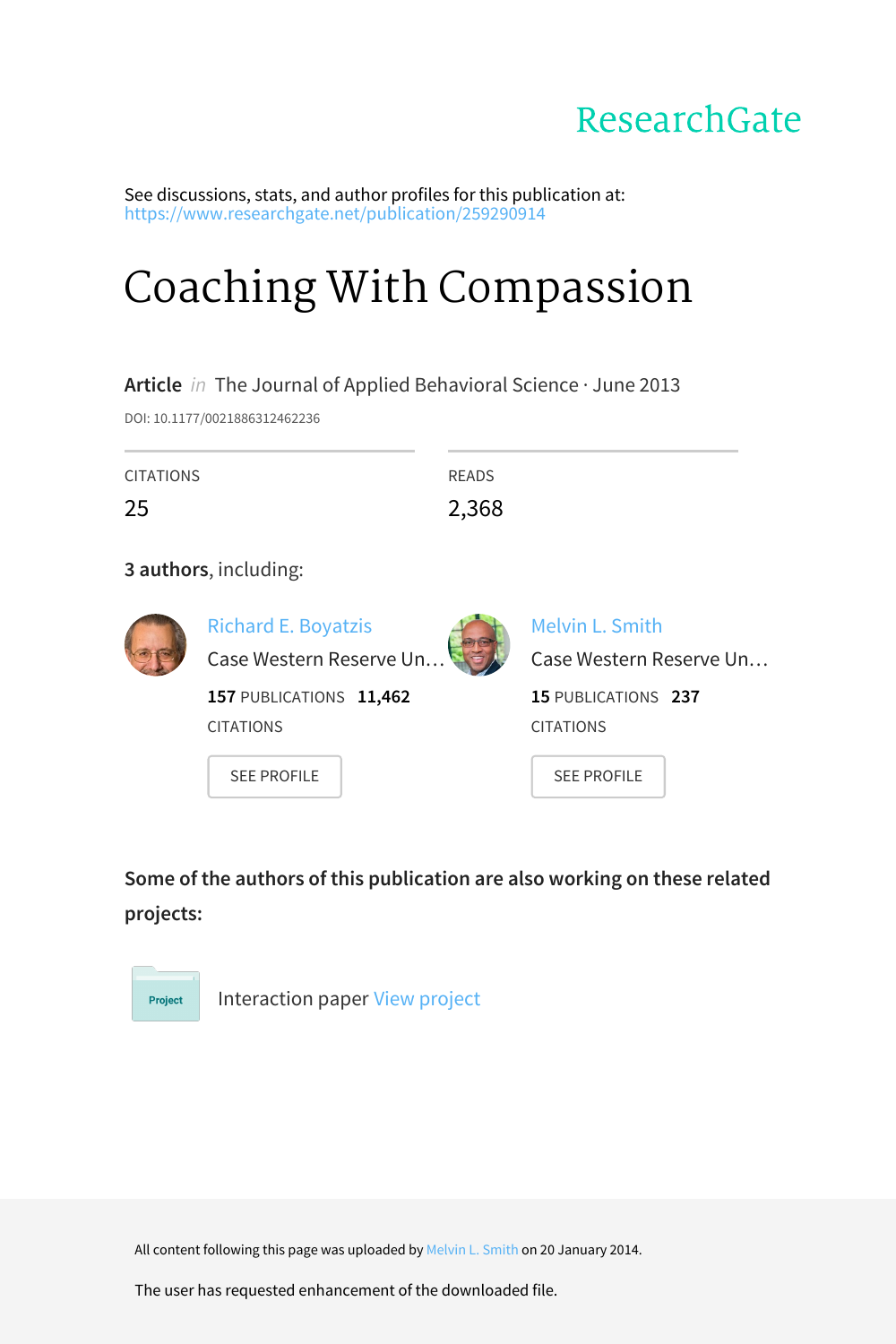# **Coaching With Compassion: Inspiring Health, Well-Being, and Development in Organizations**

The Journal of Applied Behavioral Science 49(2) 153–178 © 2012 NTL Institute Reprints and permissions: sagepub.com/journalsPermissions.nav DOI: 10.1177/0021886312462236 jab.sagepub.com



# **Richard E. Boyatzis<sup>1</sup> , Melvin L. Smith1 , and 'Alim J. Beveridge<sup>1</sup>**

#### **Abstract**

Compassion involves noticing another's need, empathizing, and acting to enhance their well-being. In response to another's pain, the motivation is to increase hedonic well-being or the absence of pain. In response to another's desire to grow, the motivation is to increase eudaimonic well-being or helping them develop.We argue that compassion includes both. Our expanded view suggests that coaching with compassion will lead to desired change, enhanced health, and well-being.We propose a model saying coaching with compassion invokes a psychophysiological state that enables a person to be open to new possibilities and learning. In contrast, coaching for compliance (i.e., toward how the coach or the organization believe the person should act) and deficiency-based coaching invoke the opposite state—resulting in a person being defensive, reducing cognitive functioning. We theorize how coaching with compassion can enhance adaptability of the organization through creating norms and relationships of caring and development.

#### **Keywords**

coaching, compassion, well-being, complexity

Coaching as a practice has gained in popularity as evident by the growth of the coaching industry during the past decade<sup>1</sup> (Feldman & Lankau, 2005; Segers, Vloeberghs, Henderickx, & Inceoglu, 2011; Smith, Van Oosten, & Boyatzis, 2009). Despite this

<sup>1</sup> Case Western Reserve University, Cleveland, OH, USA

**Corresponding Author:** Richard E. Boyatzis, Department of Organizational Behavior, CaseWestern Reserve University, Peter B. Lewis Building, Cleveland, OH, 44106, USA. Email: richard.boyatzis@case.edu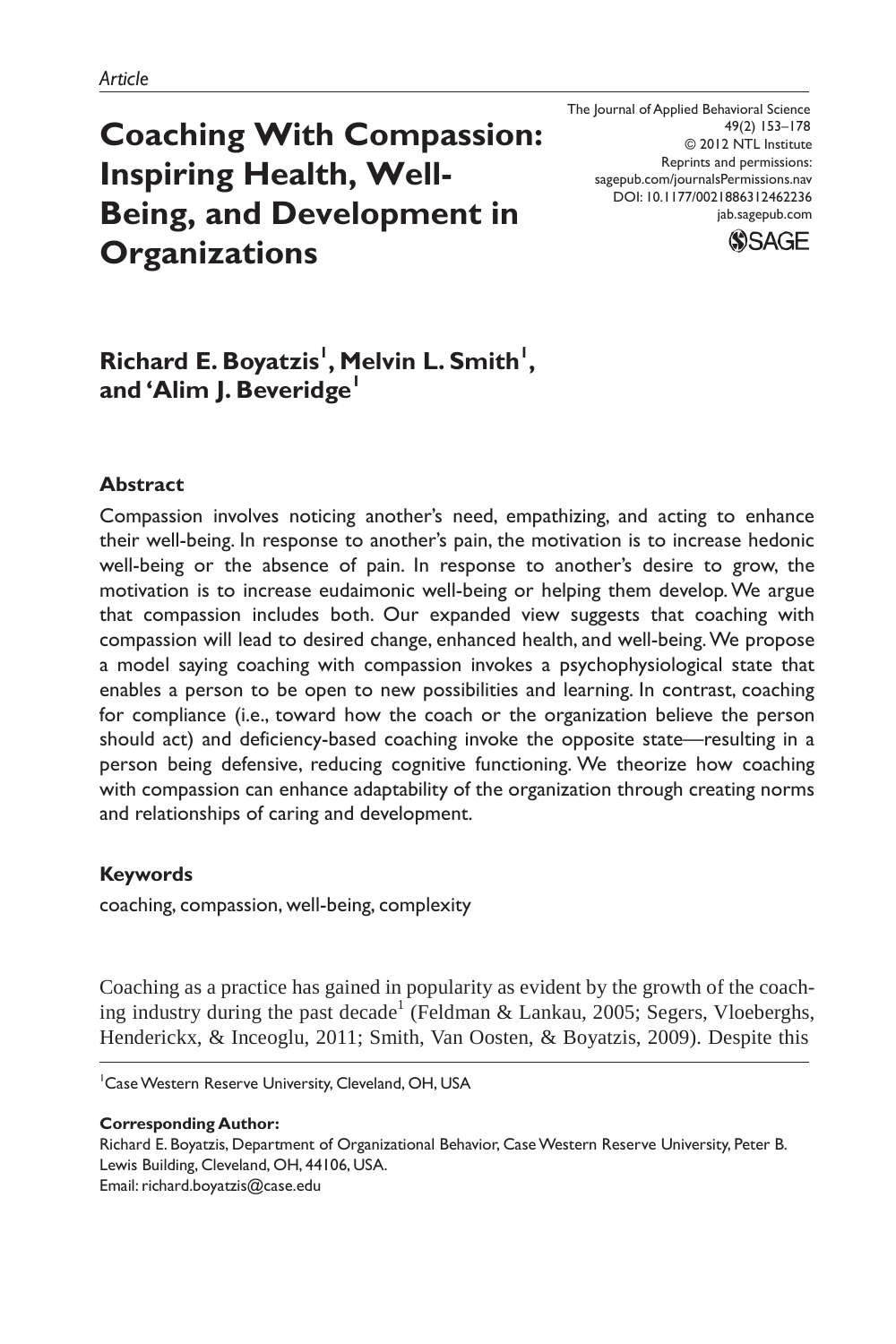growth, few empirical studies have examined the coaching process and its impact on the coach and the person being coached and little theory has been developed around it (Feldman & Lankau, 2005; Kampa-Kokesch & Anderson, 2001). Even fewer studies have investigated the impact of coaching on organizations that adopt this practice. In this theoretical article, we extend the work of Boyatzis, Smith, and Blaize (2006) by adopting their distinction between two broad approaches to coaching and articulating the impact of each on both the coach and the person being coached, whom we call the coachee. We also propose how one approach, coaching with compassion, affects the organization and its openness to organizational change. Furthermore, we offer an expanded view of compassion that does not require the presence of pain and suffering.

Our experiences at work affect psychological and emotional states and the health of our bodies. We therefore explain how the psychological, emotional, and physiological consequences of experiencing coaching with compassion have an enduring impact on individual health and development. In this way, we both expand current understanding of the experience and effects of compassion and explore how our bodies are affected by social interactions at work (Heaphy & Dutton, 2008). Finally, we discuss how coaching with compassion affects the organization through its effect on the individual's appraisal of the organization, his or her behavior at work, and his or her relationships with colleagues.

# **CoachingWith Compassion**

Various definitions of coaching have been offered. Most converge on its being a "facilitative or helping relationship with the purpose of achieving some type of change, learning, or new level of individual or organizational performance" (Smith et al., 2009, p. 150). Because this definition could also describe mentoring, we distinguish the two by clarifying that coaching involves a shorter term duration and a more specific focus ([Smith](https://www.researchgate.net/publication/235282954_Coaching_for_sustained_desired_change?el=1_x_8&enrichId=rgreq-834125dfb8ecd028957b7866192e19dd-XXX&enrichSource=Y292ZXJQYWdlOzI1OTI5MDkxNDtBUzoxMDE4NDYzMjQ2MTMxMzlAMTQwMTI5MzQ2NDg0MA==) et al., 2009). Unlike other scholars (e.g., Sue-Chan, Wood, & Latham, 2012), we refer to an explicit dyadic coaching process. This means that both coach and coachee are aware of participating in such a process. Although the coaching often takes place during determined coaching sessions, it sometimes occurs walking to or from meetings, at lunch, or in other less formal sessions. With this in mind, the coach might be a formal internal or external coach, a boss, or, as recent research has suggested ([Parker,](https://www.researchgate.net/publication/43498540_Peer_Coaching_A_Relational_Process_for_Accelerating_Career_Learning?el=1_x_8&enrichId=rgreq-834125dfb8ecd028957b7866192e19dd-XXX&enrichSource=Y292ZXJQYWdlOzI1OTI5MDkxNDtBUzoxMDE4NDYzMjQ2MTMxMzlAMTQwMTI5MzQ2NDg0MA==) Hall, & Kram, 2008), a peer.

Several recent studies suggest that it is the general orientation or approach to coaching, rather than specific techniques or behaviors, that predicts important outcomes, such as increased learning and performance ([de Haan, Culpin, & Curd, 2011;](https://www.researchgate.net/publication/242342653_Executive_coaching_in_practice_What_determines_helpfulness_for_clients_of_coaching?el=1_x_8&enrichId=rgreq-834125dfb8ecd028957b7866192e19dd-XXX&enrichSource=Y292ZXJQYWdlOzI1OTI5MDkxNDtBUzoxMDE4NDYzMjQ2MTMxMzlAMTQwMTI5MzQ2NDg0MA==) Sue-Chan et al., 2012). Consistent with these studies, we focus on general types or approaches to coaching. Specifically, we primarily theorize about an approach known as *coaching with compassion* [\(Boyatzis](https://www.researchgate.net/publication/242203714_The_ideal_self_as_the_driver_of_intentional_change?el=1_x_8&enrichId=rgreq-834125dfb8ecd028957b7866192e19dd-XXX&enrichSource=Y292ZXJQYWdlOzI1OTI5MDkxNDtBUzoxMDE4NDYzMjQ2MTMxMzlAMTQwMTI5MzQ2NDg0MA==) et al., 2006). We define compassion as an interpersonal process that involves noticing another person as being in need, empathizing with him or her, and acting to enhance his or her well-being in response to that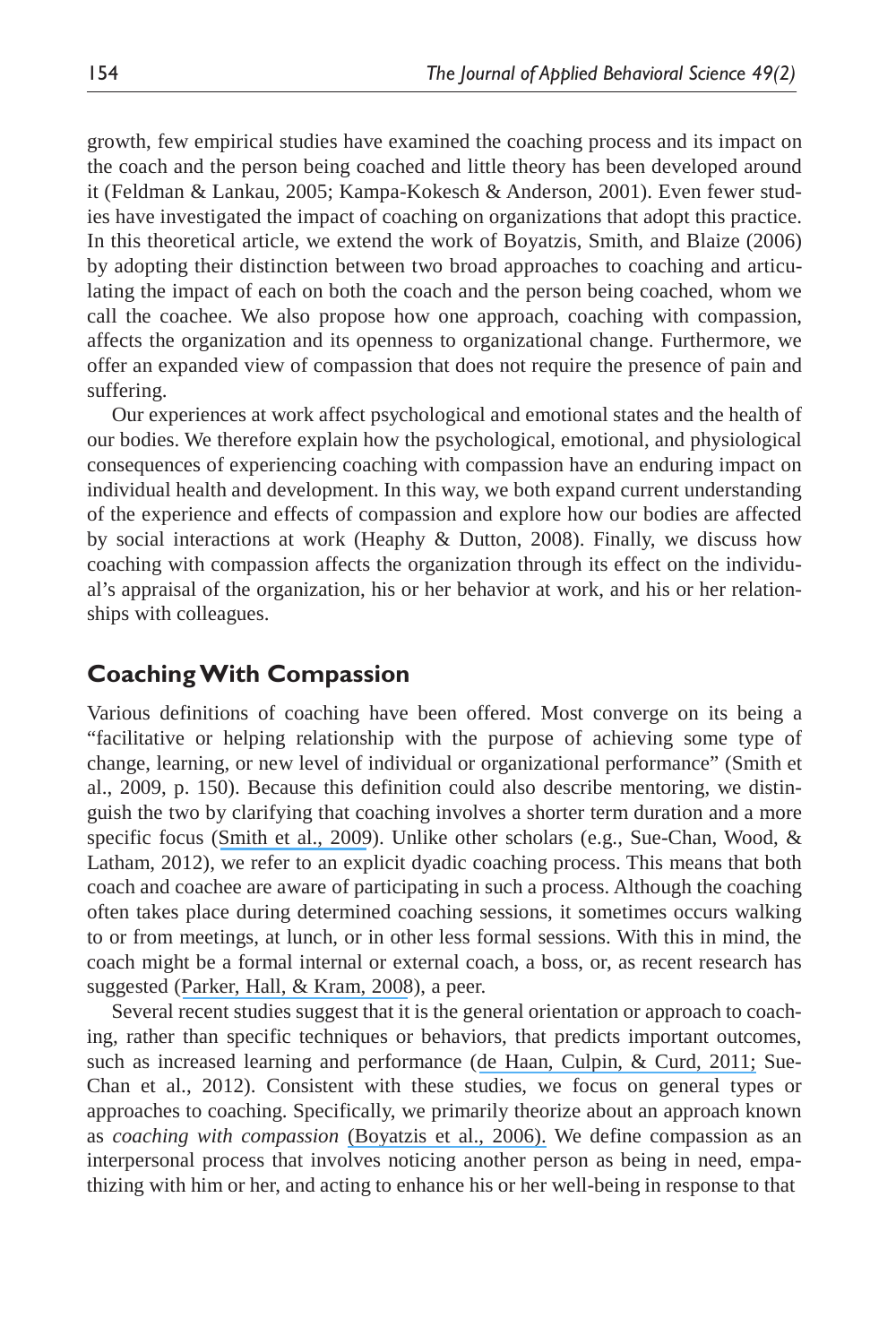need. We will elaborate on this simple definition in a subsequent section. Compassion, we claim, is a key component of coaching with compassion.

The hallmark of coaching with compassion is the focus on invoking the Ideal Self to initiate and guide the change process. The Ideal Self is the individual's vision of who he or she wants to be and includes hir or her goals, values, and deepest aspirations for the individual's future (Boyatzis, 2008; Boyatzis & Akrivou, 2006; Higgins, 1987). The starting point of coaching with compassion is helping the coachee develop or articulate a compelling personal vision. Research on visioning has shown that it helps guide future behavior (Roffe, Schmidt, & Ernst, 2005), arouses hope, and increases athletic and academic performance (Curry, Snyder, Cook, Ruby, & Rehm, 1997; Snyder, Rand, & Sigmon, 2002). Following the articulation of the Ideal Self, the coach may help the coachee take stock of their current situation, identify required changes, and make a realistic and exciting plan to implement these changes.

A second important characteristic of coaching with compassion is the focus on identifying current strengths before considering weaknesses. Thus, it incorporates strength-based development (Roberts, Dutton, Spreitzer, Heaphy, & Quinn, 2005). However, coaching with compassion is more than a simple sequence of steps. To be successful, the coach must establish a trusting relationship with the coachee, so they discuss their hopes and dreams openly, and develop in them a sense of safety to explore new thinking and behavior (Brotman, Liberi, & Wasylyshyn, 1998).

Coaching with compassion can be distinguished from three other basic types of coaching. First, because of its primary objective to further the coachee's growth and development it stands in contrast to instrumental coaching. The objective of instrumental coaching is to influence the coachee to change to better fit the goals of the organization, their manager, or perhaps the coach, rather than their own. Providing advice to someone to help improve his or her performance, trying to convince that individual to accept a particular assignment, or putting pressure on him or her to act more consistently with organizational norms are all focused on influencing the coachee to do something desired by others. To be clear, coaching with compassion may involve both focusing on furthering the coachee's development and serving an organizational need. The critical factor is whether or not the coachee's own goals and view of his or her development is taken into account.

Second, coaching with compassion is distinct from coaching that aims to help the coachee develop but omits the focus on the coachee's Ideal Self. When a coach points to something that the coachee should change or improve, even if the intention is to further the coachee's good, the coach is prescribing what the coachee should do. According to self-discrepancy theory, in such situations, the coachee focuses on the *Ought Self*, which often comes into conflict with the Ideal Self (Brockner & Higgins, 2001; Higgins, 1987; Higgins, Roney, Crowe, & Hymes, 1994). The theory predicts that when people to whom one turns for help, or those with more organizational power suggest an Ought Self, one feels pressure to comply. This can ensue even from well-intentioned, ostensibly helpful behavior, such as helping a person network or calling someone to ask for an interview on behalf of the coachee. Such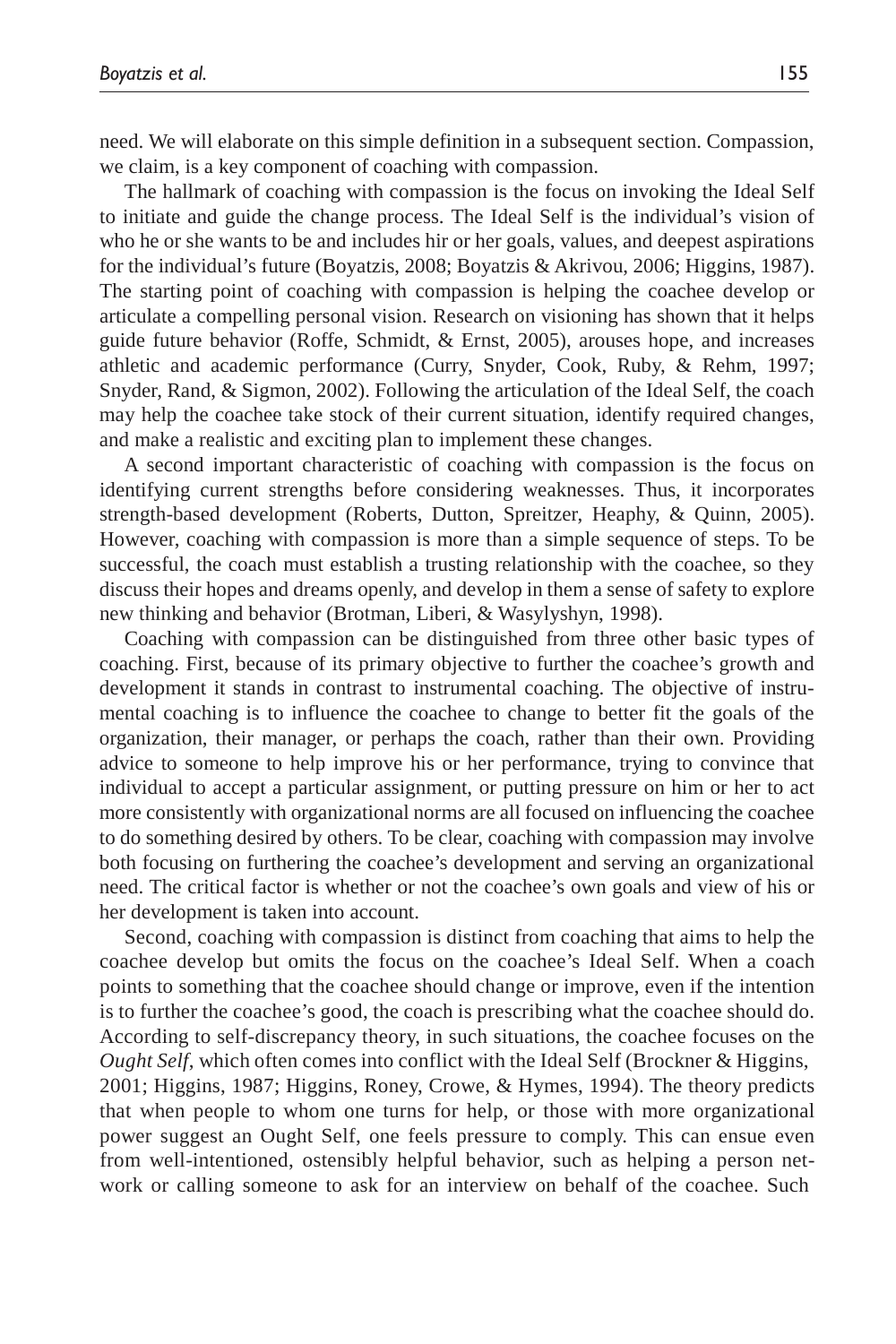helping behavior can have unintended negative consequences if the aims are not "self-concordant" (i.e., not in alignment with the coachee's own goals and aspirations, Ryan & [Deci,](https://www.researchgate.net/publication/12181660_On_Happiness_and_Human_Potentials_A_Review_of_Research_on_Hedonic_and_Eudaimonic_Well-Being?el=1_x_8&enrichId=rgreq-834125dfb8ecd028957b7866192e19dd-XXX&enrichSource=Y292ZXJQYWdlOzI1OTI5MDkxNDtBUzoxMDE4NDYzMjQ2MTMxMzlAMTQwMTI5MzQ2NDg0MA==) 2001). A focus on the coachee's Ideal Self is therefore a sine qua non of coaching with compassion.

Third, coaching with compassion differs from approaches that attempt to stimulate the coachee's development by focusing on deficiencies. Coaching and mentoring programs and performance reviews often adopt this focus on deficits. Coaching with compassion, in contrast, puts a greater emphasis on the coachee's strengths than his or her weaknesses.

To summarize, we define coaching with compassion as a process that aims to further the coachee's development by focusing on their Ideal Self and on their strengths more than their weaknesses. Instrumental coaching and coaching toward the Ought Self can be called *coaching for compliance*, defined as coaching another to comply with an authority's or an organization's view of how they should act, often inducing a defensiveness or sense of guilt [\(Boyatzis](https://www.researchgate.net/publication/242203714_The_ideal_self_as_the_driver_of_intentional_change?el=1_x_8&enrichId=rgreq-834125dfb8ecd028957b7866192e19dd-XXX&enrichSource=Y292ZXJQYWdlOzI1OTI5MDkxNDtBUzoxMDE4NDYzMjQ2MTMxMzlAMTQwMTI5MzQ2NDg0MA==) et al., 2006). We argue that coaching with compassion leads to more positive outcomes than coaching for compliance and deficit-based coaching.

To support our claim that coaching with compassion is an instance of compassion, we next present a theoretical discussion of our expanded view of compassion.

#### **An ExpandedView of Compassion**

Our concept of compassion builds on Boyatzis et al.'s (2006) proposition that compassion consists of (a) empathizing with the other, (b) caring for the other, and (c) acting in response to the other's feelings. In this section, we examine these three components and argue for the adoption of a more encompassing view of each.

In the management literature, the most widely accepted definition of compassion consists of three components: (a) noticing or attending to another's suffering; (b) otherregarding feelings such as empathic concern; and (c) acting to ease the suffering ([Dutton, Worline,](https://www.researchgate.net/publication/241644034_Explaining_Compassion_Organizing?el=1_x_8&enrichId=rgreq-834125dfb8ecd028957b7866192e19dd-XXX&enrichSource=Y292ZXJQYWdlOzI1OTI5MDkxNDtBUzoxMDE4NDYzMjQ2MTMxMzlAMTQwMTI5MzQ2NDg0MA==) Frost, & Lilius, 2006; Frost, Dutton, Worline, & Wilson, 2000; [Kanov](https://www.researchgate.net/publication/242573666_Compassion_in_Organizational_Life?el=1_x_8&enrichId=rgreq-834125dfb8ecd028957b7866192e19dd-XXX&enrichSource=Y292ZXJQYWdlOzI1OTI5MDkxNDtBUzoxMDE4NDYzMjQ2MTMxMzlAMTQwMTI5MzQ2NDg0MA==) et al., 2004). There is no apparent relationship between this definition and coaching unless one were to conceive of coaching as a remedial intervention. Yet, coaching, like other developmental relationships, is not always focused on helping the beneficiary overcome a problem; nor is the coachee necessarily in distress at the outset. Coaches are often asked to help someone attain an important goal or more fully realize their potential, even when there is no "problem" to be resolved.

Social scientists do not fully agree on the definition of compassion. In a recent review, Goetz, Keltner, and Simon-Thomas (2010) contend that compassion is a unique, discrete emotional state that, along with sympathy, pity, and empathic concern, can be placed in a family of emotions that center "upon a concern for ameliorating the suffering of another individual" (p. 352). As mentioned above, the most common definition in the management literature holds that compassion is a dynamic, relational process of noticing, feeling, and responding to the pain or suffering of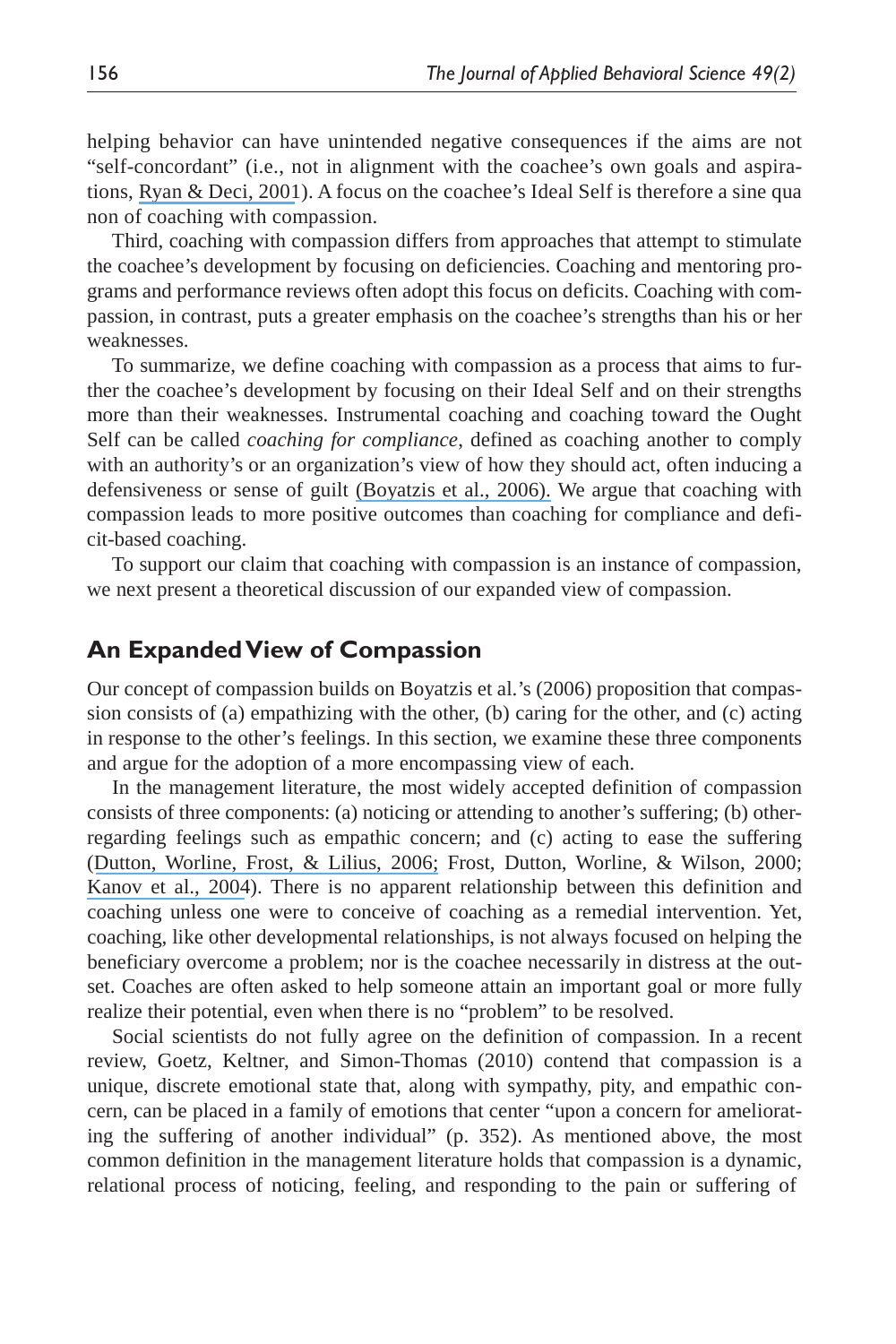another (e.g., [Dutton](https://www.researchgate.net/publication/241644034_Explaining_Compassion_Organizing?el=1_x_8&enrichId=rgreq-834125dfb8ecd028957b7866192e19dd-XXX&enrichSource=Y292ZXJQYWdlOzI1OTI5MDkxNDtBUzoxMDE4NDYzMjQ2MTMxMzlAMTQwMTI5MzQ2NDg0MA==) et al., 2006). While the two definitions differ, they have in common the assumption that compassion is always a response to the distress, pain, or suffering of another.

We argue, however, that the first component of compassion should be viewed as noticing another's *need or desire*, which is more general than pain or distress. The use of the term *compassion*, both in everyday language and in scholarly writing, implies that it need not be exclusively linked to distress, pain, or suffering. Studies of lay conceptions of compassion have shown that English speakers most often group the word *compassion* with terms, such as *love, tenderness, and caring* (Shaver, Schwartz, Kirson, & O'Connor, 1987), none of which imply a response to pain or distress. Within the academic literature, the term *compassion* often appears together with other terms, such as care, caregiving, caretaking, tenderness, warmth, cooperating, and helping (e.g., [Batson](https://www.researchgate.net/publication/233159358_Evidence_for_Altruism_Toward_a_Pluralism_of_Prosocial_Motives?el=1_x_8&enrichId=rgreq-834125dfb8ecd028957b7866192e19dd-XXX&enrichSource=Y292ZXJQYWdlOzI1OTI5MDkxNDtBUzoxMDE4NDYzMjQ2MTMxMzlAMTQwMTI5MzQ2NDg0MA==) & Shaw, 1991; [Goetz](https://www.researchgate.net/publication/44569135_Compassion_An_Evolutionary_Analysis_and_Empirical_Review?el=1_x_8&enrichId=rgreq-834125dfb8ecd028957b7866192e19dd-XXX&enrichSource=Y292ZXJQYWdlOzI1OTI5MDkxNDtBUzoxMDE4NDYzMjQ2MTMxMzlAMTQwMTI5MzQ2NDg0MA==) et al., 2010; [Kanov](https://www.researchgate.net/publication/242573666_Compassion_in_Organizational_Life?el=1_x_8&enrichId=rgreq-834125dfb8ecd028957b7866192e19dd-XXX&enrichSource=Y292ZXJQYWdlOzI1OTI5MDkxNDtBUzoxMDE4NDYzMjQ2MTMxMzlAMTQwMTI5MzQ2NDg0MA==) et al., 2004; [Lilius](https://www.researchgate.net/publication/30858626_The_Contours_and_Consequences_of_Compassion_at_Work?el=1_x_8&enrichId=rgreq-834125dfb8ecd028957b7866192e19dd-XXX&enrichSource=Y292ZXJQYWdlOzI1OTI5MDkxNDtBUzoxMDE4NDYzMjQ2MTMxMzlAMTQwMTI5MzQ2NDg0MA==) et al., 2008). None of these are exclusively triggered by distress and pain. While caregiving is performed toward someone who is unable to fully care for himself or herself, most recipients of caregiving are not in a constant state of distress, pain, or suffering.

We find that Buddhist philosophy of mind also supports our view. Compassion within the Buddhist tradition is a response to *dukkha*, a Pali word that has often been translated as *suffering*. However, many scholars of Buddhism have pointed out that the translation is inaccurate. The original term encompasses a range of experience, from pain and suffering to unease and disquietude (Coseru, 2011; [Olson, 2009](https://www.researchgate.net/publication/284439419_Historical_Dictionary_of_Buddhism?el=1_x_8&enrichId=rgreq-834125dfb8ecd028957b7866192e19dd-XXX&enrichSource=Y292ZXJQYWdlOzI1OTI5MDkxNDtBUzoxMDE4NDYzMjQ2MTMxMzlAMTQwMTI5MzQ2NDg0MA==)). Consequently, some modern translations use the term *unsatisfactoriness* instead. Disquietude and *unsatisfactoriness* include both negative experience, such as existential unease, and positive ones, such as the desire to self-actualize. This inner experience of disquietude may be noticed by another even if it does not result in an arousal of negative emotion.

We concede that it is likely that in our evolutionary history, compassion was once an emotional response that could only be triggered by others' pain and distress ([Goetz](https://www.researchgate.net/publication/44569135_Compassion_An_Evolutionary_Analysis_and_Empirical_Review?el=1_x_8&enrichId=rgreq-834125dfb8ecd028957b7866192e19dd-XXX&enrichSource=Y292ZXJQYWdlOzI1OTI5MDkxNDtBUzoxMDE4NDYzMjQ2MTMxMzlAMTQwMTI5MzQ2NDg0MA==)  et al., [2010](https://www.researchgate.net/publication/44569135_Compassion_An_Evolutionary_Analysis_and_Empirical_Review?el=1_x_8&enrichId=rgreq-834125dfb8ecd028957b7866192e19dd-XXX&enrichSource=Y292ZXJQYWdlOzI1OTI5MDkxNDtBUzoxMDE4NDYzMjQ2MTMxMzlAMTQwMTI5MzQ2NDg0MA==)). However, over time, the functions of many emotions have expanded. For example, Haidt, Rozin, Mccauley, and Imada (1997) propose that the function of disgust has expanded from only protecting us from physically harmful substances to also protecting us from what is socially deemed as harmful. They argue that early in human evolutionary history, disgust exclusively served to prevent the swallowing or inhaling of substances that could be poisonous or otherwise dangerous, and induce vomiting if a harmful substance had been swallowed. Modern humans, however, also react with disgust to things that are considered morally reprehensible to them.

We contend that the function of compassion has similarly expanded. [Goetz et al.](https://www.researchgate.net/publication/44569135_Compassion_An_Evolutionary_Analysis_and_Empirical_Review?el=1_x_8&enrichId=rgreq-834125dfb8ecd028957b7866192e19dd-XXX&enrichSource=Y292ZXJQYWdlOzI1OTI5MDkxNDtBUzoxMDE4NDYzMjQ2MTMxMzlAMTQwMTI5MzQ2NDg0MA==)  [\(2010\)](https://www.researchgate.net/publication/44569135_Compassion_An_Evolutionary_Analysis_and_Empirical_Review?el=1_x_8&enrichId=rgreq-834125dfb8ecd028957b7866192e19dd-XXX&enrichSource=Y292ZXJQYWdlOzI1OTI5MDkxNDtBUzoxMDE4NDYzMjQ2MTMxMzlAMTQwMTI5MzQ2NDg0MA==) for example, claim that one of compassion's functions is the "maintenance of cooperative relationships" (p. 365). Cooperative relationships would be ineffective if the parties involved only helped each other when the other was in pain. If compassion were only triggered by distress and pain, it would not be sufficient to maintain a cooperative relationship. Our contemporary societies require that we invest heavily in cooperation and in helping and developing each other, even when there are no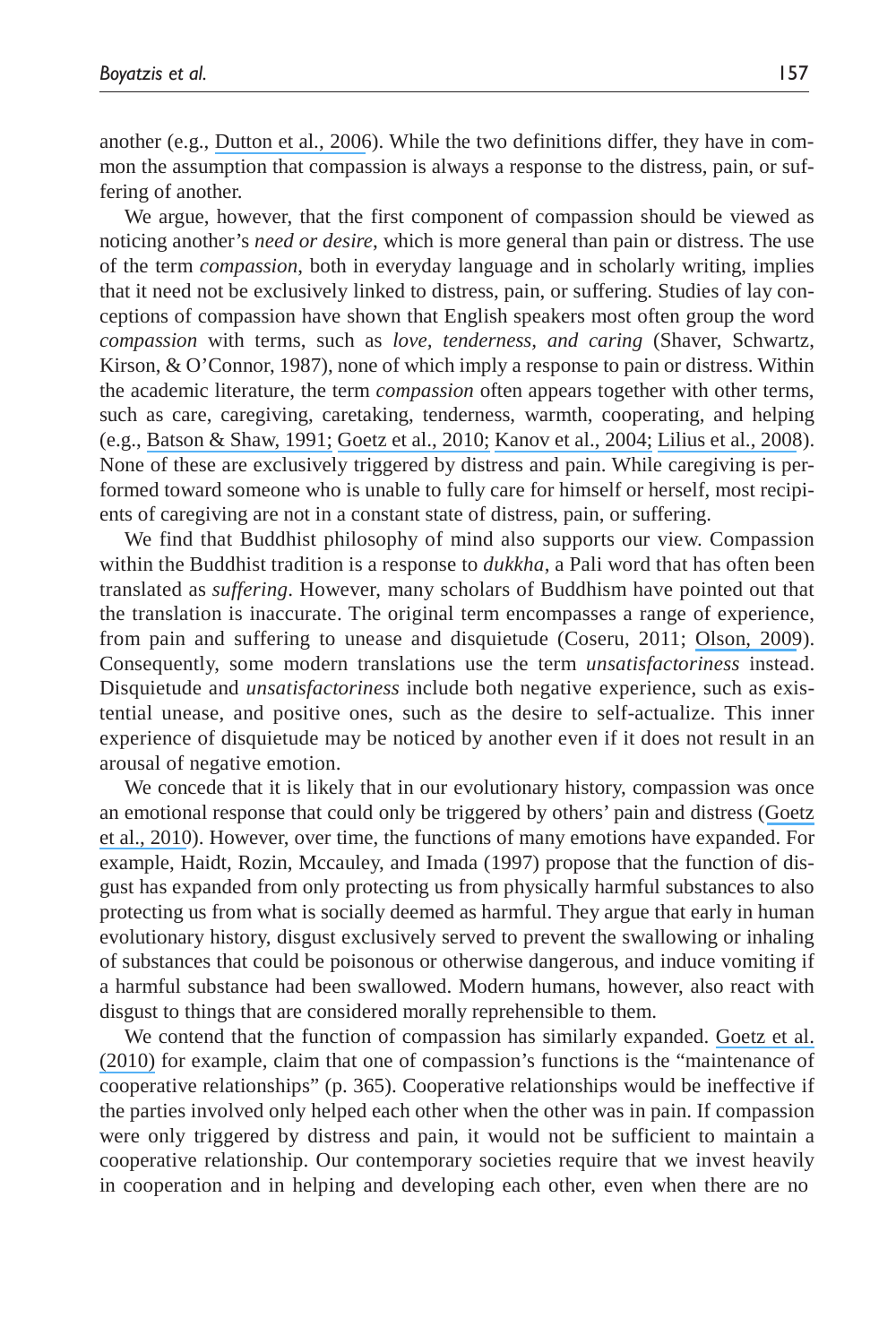kinship ties and no promise of reward or reciprocation. The function of compassion has conceivably expanded, such that now, sensing another's strong desire to achieve some goal or aspiration may trigger it just as readily as sensing another's pain or distress may.

The second component of compassion, in our view, must be empathic concern. Batson, Early, and Salvarani (1997) have shown that there are two basic responses to observing another's distress. Imagining what it would feel like to be "in the shoes" of the other produces distress. In contrast, imagining what the other must be feeling leads to empathic concern ([Batson et al., 1997](https://www.researchgate.net/publication/247746451_Perspective_Taking_Imagining_How_Another_Feels_Versus_Imaging_How_You_Would_Feel?el=1_x_8&enrichId=rgreq-834125dfb8ecd028957b7866192e19dd-XXX&enrichSource=Y292ZXJQYWdlOzI1OTI5MDkxNDtBUzoxMDE4NDYzMjQ2MTMxMzlAMTQwMTI5MzQ2NDg0MA==)). Importantly, in the first situation, if the observer lends a hand, it is to reduce his or her own distress while empathic concern leads to helping behavior motivated by reducing the other's distress ([Batson](https://www.researchgate.net/publication/233159358_Evidence_for_Altruism_Toward_a_Pluralism_of_Prosocial_Motives?el=1_x_8&enrichId=rgreq-834125dfb8ecd028957b7866192e19dd-XXX&enrichSource=Y292ZXJQYWdlOzI1OTI5MDkxNDtBUzoxMDE4NDYzMjQ2MTMxMzlAMTQwMTI5MzQ2NDg0MA==) & Shaw, [1991](https://www.researchgate.net/publication/233159358_Evidence_for_Altruism_Toward_a_Pluralism_of_Prosocial_Motives?el=1_x_8&enrichId=rgreq-834125dfb8ecd028957b7866192e19dd-XXX&enrichSource=Y292ZXJQYWdlOzI1OTI5MDkxNDtBUzoxMDE4NDYzMjQ2MTMxMzlAMTQwMTI5MzQ2NDg0MA==)). Current theorizing on compassion fails to distinguish between these two motivations behind helping behavior. We contend that the first case is not compassion while the second is. In fact, we contend that being motivated by a desire to alleviate one's own distress is similar to coaching for compliance: coaching guided by the organization's or the coach's needs, rather than a response to the coachee's desires or aspirations.

While the studies cited above focused on situations involving distress, in other studies, Batson has shown empathic concern to be a response to another's need as well. Moreover, in other scholars' work, empathic concern is associated with behaviors that are not necessarily responses to others'suffering, such as generosity and kindness (e.g., [Koestner, Franz, &](https://www.researchgate.net/publication/20808454_The_Family_Origins_of_Empathic_Concern_A_26-Year_Longitudinal_Study?el=1_x_8&enrichId=rgreq-834125dfb8ecd028957b7866192e19dd-XXX&enrichSource=Y292ZXJQYWdlOzI1OTI5MDkxNDtBUzoxMDE4NDYzMjQ2MTMxMzlAMTQwMTI5MzQ2NDg0MA==) Weinberger, 1990).

Finally, we propose an alternative view of the third component of compassion. In a recent review, Ryan and Deci (2001) distinguished between two conceptions of wellbeing: hedonic, which is centered on pleasure or the absence of pain, and eudaimonic, which is centered on self-actualization. In current theorizing, which sees compassion as a response to another's pain and suffering, the focus of the third component is only on increasing hedonic well-being. In our view, compassion can be directed toward both forms of well-being. When compassion begins with noticing another's desire to grow, then the motivation may focus on furthering that person's eudaimonic wellbeing, in other words, supporting his or her development and growth.

In Figure 1, we provide an illustration of our expanded conceptualization of compassion and its relation to the concepts of sympathy and empathy. Sympathy, we argue, is a passive response to the negative emotion of another. We suggest that empathy, on the other hand, is more encompassing in that it represents an ability to accurately perceive and relate to the emotions of another, be they positive or negative (Levenson  $\&$ [Ruef,](https://www.researchgate.net/publication/21751329_Empathy_A_Physiological_Substrate?el=1_x_8&enrichId=rgreq-834125dfb8ecd028957b7866192e19dd-XXX&enrichSource=Y292ZXJQYWdlOzI1OTI5MDkxNDtBUzoxMDE4NDYzMjQ2MTMxMzlAMTQwMTI5MzQ2NDg0MA==) 1992). The traditional view of compassion may be seen as an extension of sympathy. It is an active response to one's understanding and caring about the negative emotion experienced by another. Our expanded view of compassion, however, is more appropriately viewed as an extension of empathy. As we have argued, we see compassion as an active response to the needs of another, whether that be represented by a positive or a negative emotional state. Under the traditional view of compassion, a manager might notice that an employee is down due to the loss of a loved one and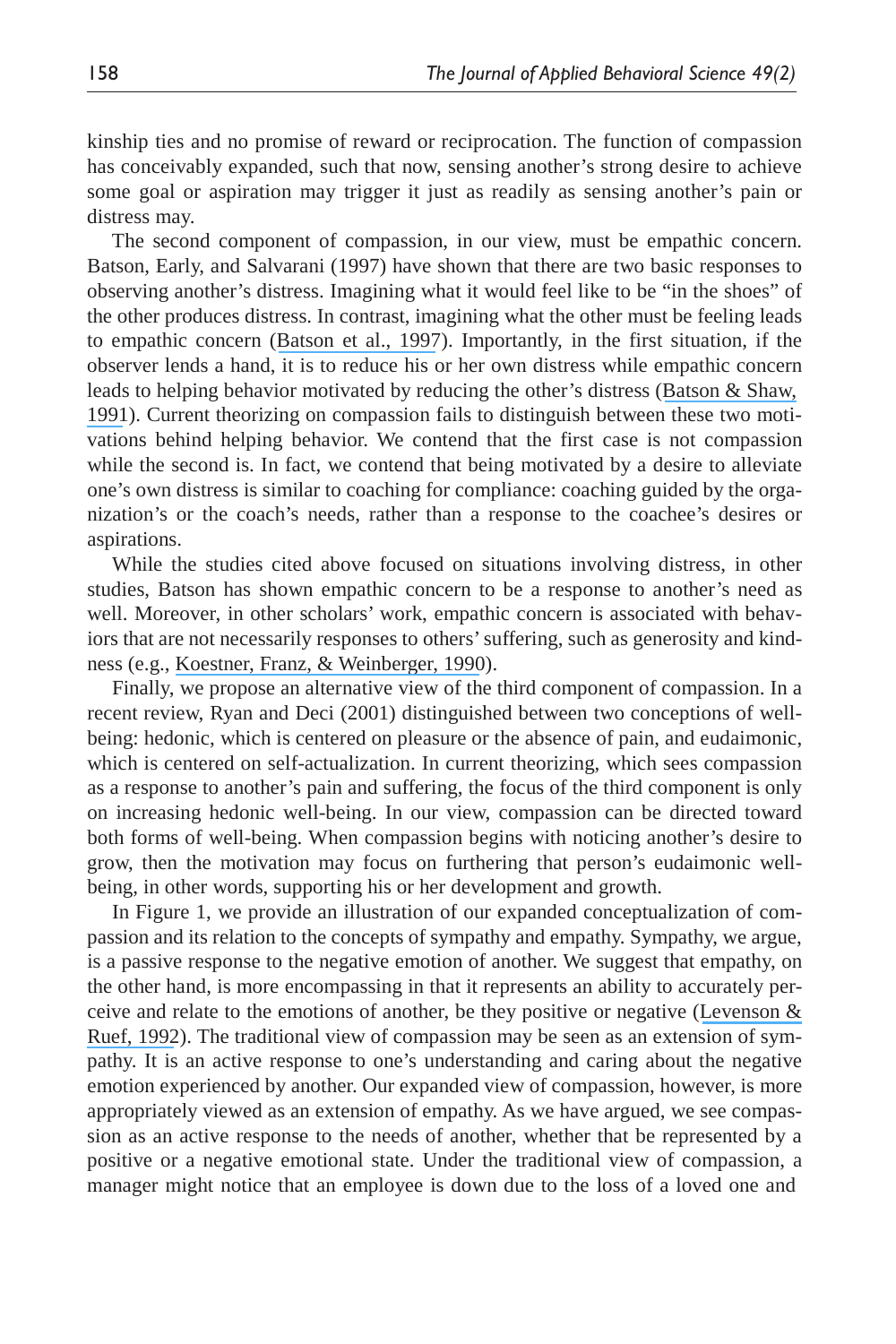

**Figure 1.** An expanded view of compassion.

attempt to comfort him or her in the time of grief. Under our expanded view, we suggest that a manager might also demonstrate compassion by, for example, noticing that employees are excited about the possibility of moving to a new role in the organization, and then helping them understand what they need to do to effectively prepare and position themselves for that new role. To summarize, we posit that compassion is an interpersonal process composed of (a) *noticing another's need*, (b) feeling *empathic concern* for the other person, and (c) actively responding to *enhance his or her well-being*.

What we offer is a more generalized view of compassion that encompasses existing definitions while allowing for a broader understanding of human need and responses to need. In the context of coaching, the need of the other may be born from pain or may reflect a desire to be consistent with certain values, a personal dream or a vision. The response to that need may aim to enhance the other's hedonic or eudaimonic wellbeing, or both. What connects the trigger and the response in a way that demonstrates compassion is genuine empathic concern or care for the other. Therefore, we offer two definitions:

- 1. *Compassion is present in coaching when the coach empathically responds to a coachee's (a) need for the alleviation of pain or suffering; or (b) desire to develop or grow; and*
- 2. *Compassion is experienced by a coachee when he or she perceives that the coach is expressing empathic concern in responding to his or her (a) pain or suffering; or (b) desire to develop or grow.*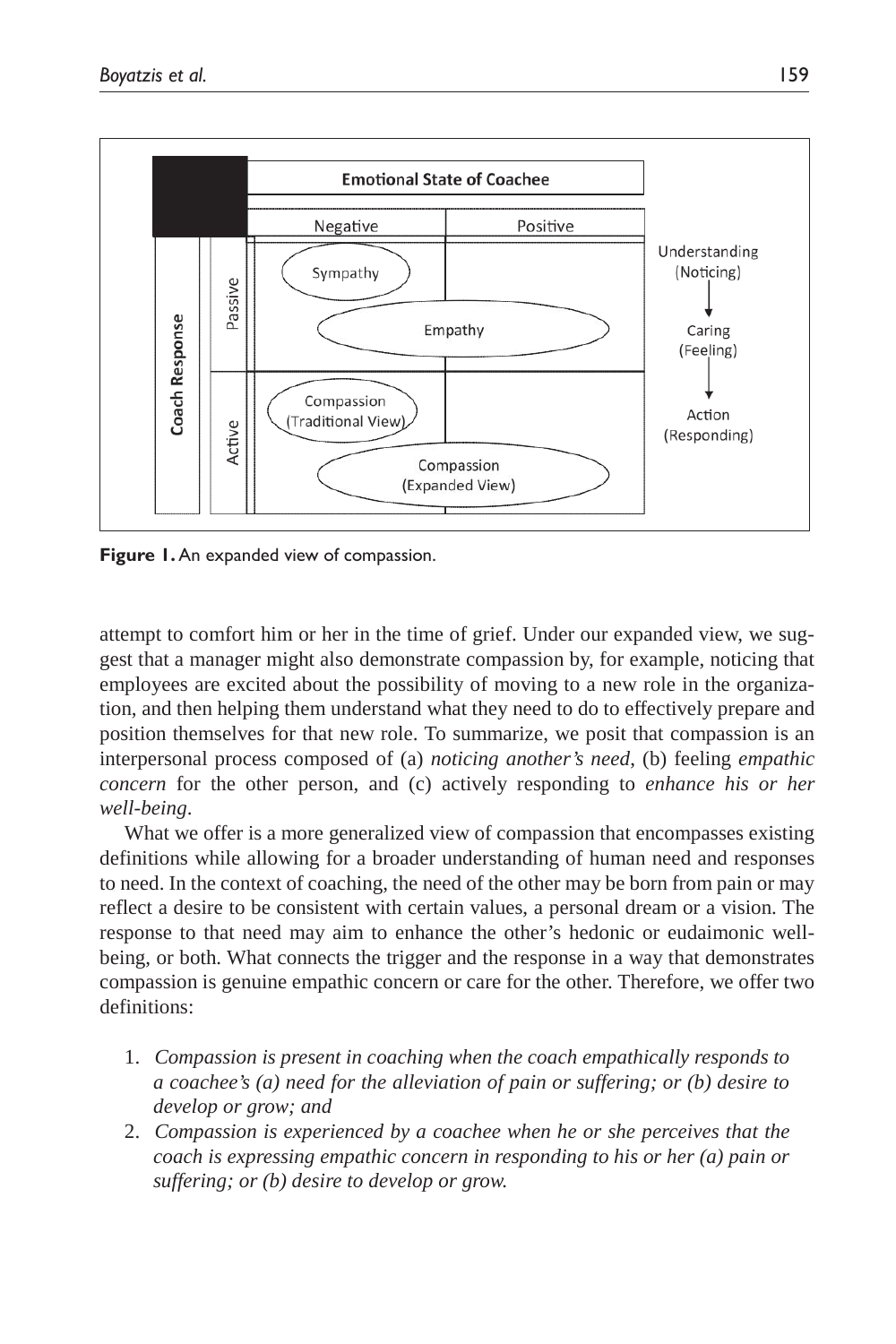#### **Psychophysiological Aspects of Coaching**

The different outcomes of the approaches to coaching we discuss are rooted in distinct psychological and physiological processes. We build our arguments regarding these processes on two theoretical psychophysiological states: the positive and negative emotional attractors ([Boyatzis,](https://www.researchgate.net/publication/232533537_Leadership_Development_from_a_Complexity_Perspective?el=1_x_8&enrichId=rgreq-834125dfb8ecd028957b7866192e19dd-XXX&enrichSource=Y292ZXJQYWdlOzI1OTI5MDkxNDtBUzoxMDE4NDYzMjQ2MTMxMzlAMTQwMTI5MzQ2NDg0MA==) 2008). They are called "attractors" in reference to strange or chaotic attractors in Lorenz's terms [\(Érdi, 2008\).](https://www.researchgate.net/publication/228108296_Complexity_Explained?el=1_x_8&enrichId=rgreq-834125dfb8ecd028957b7866192e19dd-XXX&enrichSource=Y292ZXJQYWdlOzI1OTI5MDkxNDtBUzoxMDE4NDYzMjQ2MTMxMzlAMTQwMTI5MzQ2NDg0MA==) Strange attractors are generated by the complex, dynamic and recursive interactions among tightly coupled components. They are sensitive to specific changes that, though small, can cause disproportionate shifts. These changes are commonly called tipping points.

Based on complexity theory, we theorize that the positive emotional attractor (PEA) and negative emotional attractor (NEA) are self-regulating and stabilizing states that self-propagate until a tipping point produces a shift from one to the other. That is, a person is pulled into the sphere of influence of one attractor by a tipping point and remains there until another tipping point is reached ([Boyatzis,](https://www.researchgate.net/publication/232533537_Leadership_Development_from_a_Complexity_Perspective?el=1_x_8&enrichId=rgreq-834125dfb8ecd028957b7866192e19dd-XXX&enrichSource=Y292ZXJQYWdlOzI1OTI5MDkxNDtBUzoxMDE4NDYzMjQ2MTMxMzlAMTQwMTI5MzQ2NDg0MA==) 2008). The effects of a tipping point being reached may be visible in a person's nonverbal behavior. We have often watched a person we are coaching start the session with their arms crossed or slightly leaning back in their chair. Once we ask them about their ideal life or core values, they lean forward, open their arms, and begin talking with animation, energy, and often a smile on their face. The question about their dreams was a tipping point in moving them from the NEA into the PEA.

The three components making up these attractors are (a) the degree of positive versus negative emotions aroused; (b) the intensity of emotional arousal; and (c) the degree of parasympathetic nervous system versus sympathetic nervous system arousal. We deliberately employ the PEA and NEA constructs rather than positive and negative emotions because the PEA/NEA model encompasses both affective experience and physiological activation.

[Russell and Carroll \(1999\),](https://www.researchgate.net/publication/13298313_On_the_Bipolarity_of_Positive_and_Negative_Affect?el=1_x_8&enrichId=rgreq-834125dfb8ecd028957b7866192e19dd-XXX&enrichSource=Y292ZXJQYWdlOzI1OTI5MDkxNDtBUzoxMDE4NDYzMjQ2MTMxMzlAMTQwMTI5MzQ2NDg0MA==) using meta-analysis and mathematical critique, argued that positive and negative affect are not merely bipolar. Following their recommendation, in the PEA/NEA model, the experience of emotion is captured with a dimension for the intensity of arousal in addition to a dimension representing positive versus negative emotional arousal.

The sympathetic and parasympathetic nervous systems are two distinct branches of the autonomic nervous systems, the system that controls most of the functions of the body that are not under conscious control, such as heart rate, breathing rate, digestion, and perspiration (Janig & Habler, 1999). The sympathetic nervous system (SNS) is activated when the body goes into a response to stress. The parasympathetic nervous system (PNS) is activated when the body is calm and in renewal. While arousal of the SNS and the PNS are not mutually exclusive, researchers have argued that they have a suppressing effect on each other ([McEwen,](https://www.researchgate.net/publication/281317410_Protective_and_Damaging_Effects_of_Stress_Mediators?el=1_x_8&enrichId=rgreq-834125dfb8ecd028957b7866192e19dd-XXX&enrichSource=Y292ZXJQYWdlOzI1OTI5MDkxNDtBUzoxMDE4NDYzMjQ2MTMxMzlAMTQwMTI5MzQ2NDg0MA==) 1998; [Sapolsky,](https://www.researchgate.net/publication/248446302_Why_Zebras_don) [2004](https://www.researchgate.net/publication/248446302_Why_Zebras_don)). Thus, one of the two types of arousal will generally dominate the body's functioning at any point.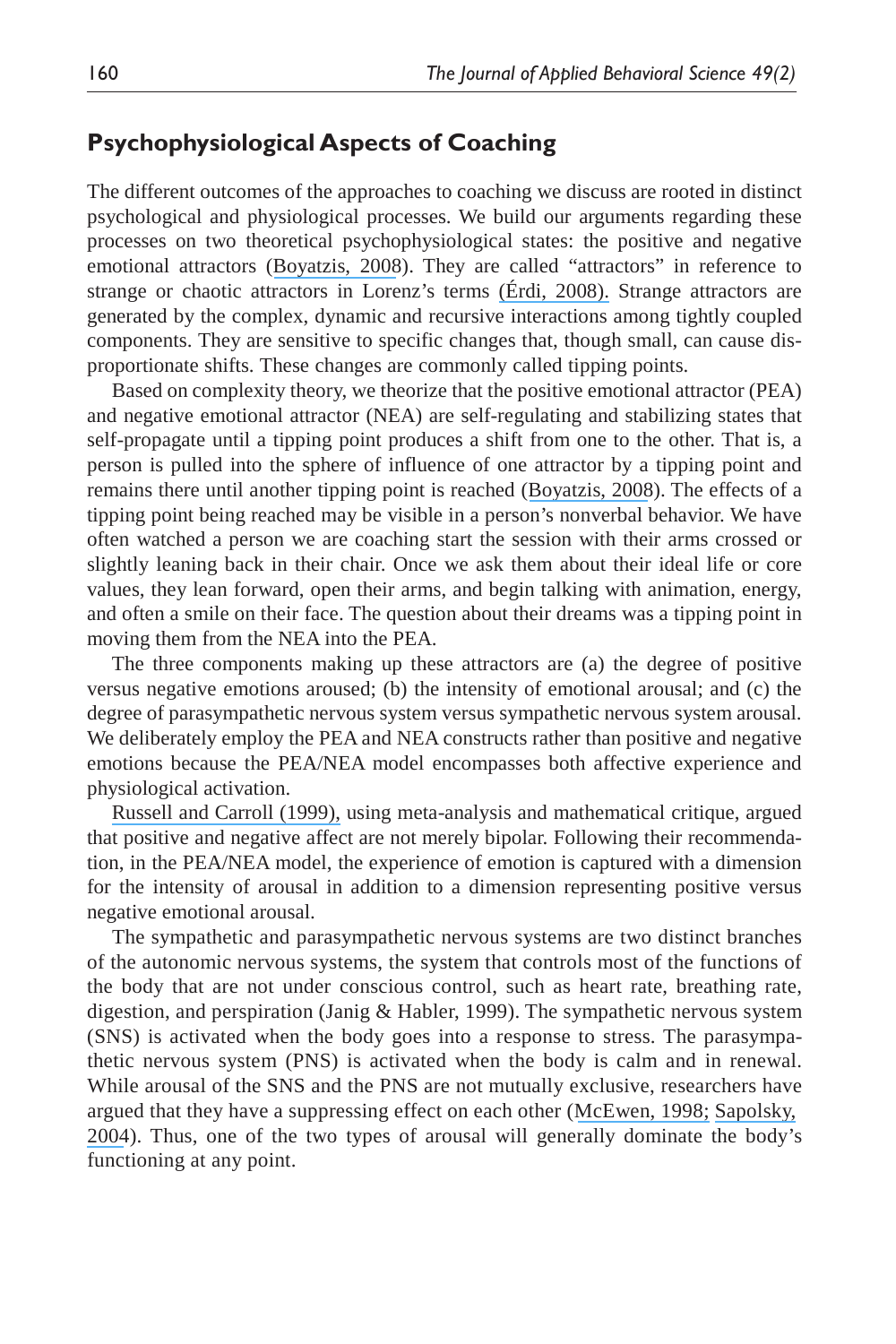The PEA/NEA model is related to, yet distinct from, other scholars' depictions of emotions as dynamic, complex systems. [Losada and Heaphy \(2004\)](https://www.researchgate.net/publication/247752186_The_Role_of_Positivity_and_Connectivity_in_the_Performance_of_Business_TeamsA_Nonlinear_Dynamics_Model?el=1_x_8&enrichId=rgreq-834125dfb8ecd028957b7866192e19dd-XXX&enrichSource=Y292ZXJQYWdlOzI1OTI5MDkxNDtBUzoxMDE4NDYzMjQ2MTMxMzlAMTQwMTI5MzQ2NDg0MA==) used nonlinear equations to model the relationship between team performance and three characteristics of intra-team interactions, one of which was the ratio of positive to negative utterances. While there are similarities between the PEA/NEA and the strange attractor they discovered in high performing teams, which they linked to a positivity to negativity (P/N) ratio of 2.9 or higher, there are also important differences. Their work focused only on teams and they made no claim that this dynamic system also applies to the intra-individual or dyadic levels. Furthermore, they did not incorporate physiological data into their system.

Gottman, Murray, Swanson, Tyson, and Swanson (2002) used an attractor concept to capture the impact of the emotions aroused in stable, loving marriages. Their model has two components similar to the PEA/NEA model, which are the ratio of positive to negative emotions aroused and degree of emotional intensity in the spouses' attempts at influencing each other. They found that healthy marriages, as opposed to those that ended in divorce or separate lives, were distinguished by a ratio of positive to negative emotions of 5:1 or higher. Their model differs from the PEA/NEA in two ways: it was constructed to be applied at the dyadic level only and it does not incorporate physiological factors as a component.

Fredrickson's (1998, 2001) broaden-and-build theory posits that positive emotions create an upward spiral that continuously increases well-being and builds psychological resources. This is similar to the self-perpetuating nature of the PEA/NEA and the psychophysiological processes that play a central role in the theory. A difference between broaden-and-build and PEA/NEA is that the former makes claims about within-individual, across-occasions processes [\(N](https://www.researchgate.net/publication/23545612_TheoryAnalysis_Mismatch_Comment_on_Fredrickson_and_Joiner)[ickerson, 200](https://www.researchgate.net/publication/285936950_Theoryanalysis_mismatch_Comment_on_Fredrickson_and_Joiner)[6\)](https://www.researchgate.net/publication/23545612_TheoryAnalysis_Mismatch_Comment_on_Fredrickson_and_Joiner) while the latter describes within-individual, within- and across-occasion processes.

In contrast to these three models, the PEA/NEA highlights the important role played by our bodies in our experiences and interactions with others. Moreover, because our physiology, emotions and cognition are intertwined [\(LeDoux,](https://www.researchgate.net/publication/25095514_Synaptic_Self_How_Our_Brains_Become_Who_We_Are?el=1_x_8&enrichId=rgreq-834125dfb8ecd028957b7866192e19dd-XXX&enrichSource=Y292ZXJQYWdlOzI1OTI5MDkxNDtBUzoxMDE4NDYzMjQ2MTMxMzlAMTQwMTI5MzQ2NDg0MA==) 2002), the PEA/NEA can be applied to emotional dynamics at the individual, dyadic, and higher levels of analysis.

#### *Arousing the Positive Emotional Attractor*

Synthesizing research on positive emotions from many fields, we theorize that the PEA is a state of positive affect that involves the physiological arousal of the PNS and corresponding neuroendocrine systems.<sup>2</sup> Arousal of the PNS slows down the heart rate and triggers the release of several hormones into the blood, including oxytocin, primarily in women, and vasopressin, primarily in men. These two hormones are associated with many physiological, psychological, and social benefits ([Insel, 1997;](https://www.researchgate.net/publication/14050218_A_Neurobiological_Basis_of_Social_Attachment?el=1_x_8&enrichId=rgreq-834125dfb8ecd028957b7866192e19dd-XXX&enrichSource=Y292ZXJQYWdlOzI1OTI5MDkxNDtBUzoxMDE4NDYzMjQ2MTMxMzlAMTQwMTI5MzQ2NDg0MA==)  Schulkin, 1999). Oxytocin, for instance, reduces anxiety and heightens feelings of tenderness, attachment, and closeness to others.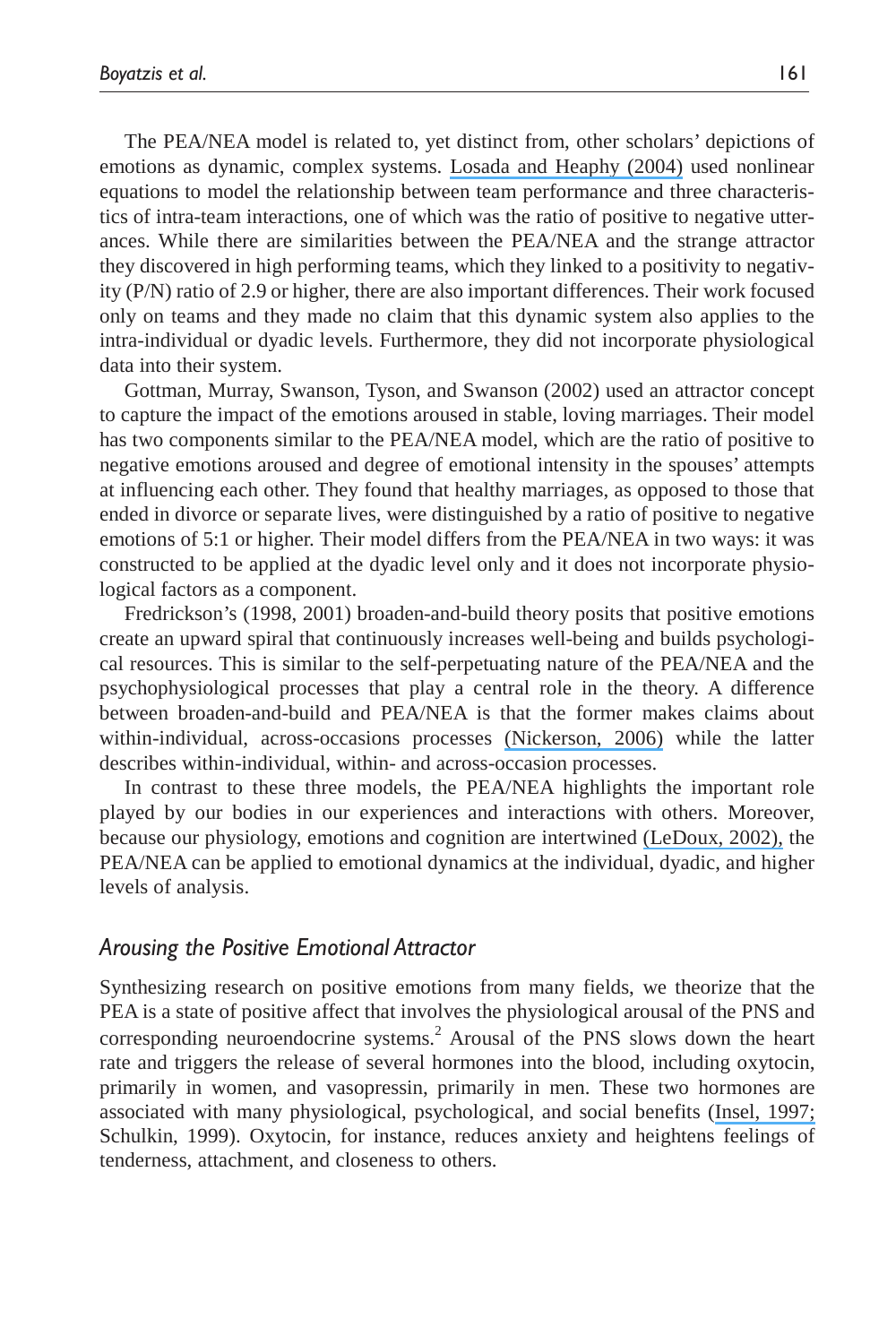Arousal of positive emotions and therefore the PEA will be conducive to cognitive openness and improved cognitive performance (Ashby, Isen, & [Turken,](https://www.researchgate.net/publication/12831914_A_Neuropsychological_Theory_of_Positive_Affect_and_Its_Influence_on_Cognition?el=1_x_8&enrichId=rgreq-834125dfb8ecd028957b7866192e19dd-XXX&enrichSource=Y292ZXJQYWdlOzI1OTI5MDkxNDtBUzoxMDE4NDYzMjQ2MTMxMzlAMTQwMTI5MzQ2NDg0MA==) 1999; [Estrada,](https://www.researchgate.net/publication/227335116_Positive_Affect_Improves_Creative_Problem_Solving_and_Influences_Reported_Source_of_Practice_Satisfaction_in_Physicians?el=1_x_8&enrichId=rgreq-834125dfb8ecd028957b7866192e19dd-XXX&enrichSource=Y292ZXJQYWdlOzI1OTI5MDkxNDtBUzoxMDE4NDYzMjQ2MTMxMzlAMTQwMTI5MzQ2NDg0MA==)  Isen, & [Young,](https://www.researchgate.net/publication/227335116_Positive_Affect_Improves_Creative_Problem_Solving_and_Influences_Reported_Source_of_Practice_Satisfaction_in_Physicians?el=1_x_8&enrichId=rgreq-834125dfb8ecd028957b7866192e19dd-XXX&enrichSource=Y292ZXJQYWdlOzI1OTI5MDkxNDtBUzoxMDE4NDYzMjQ2MTMxMzlAMTQwMTI5MzQ2NDg0MA==) 1994; Isen, [Daubman,](https://www.researchgate.net/publication/19562789_Positive_Affect_Facilitates_Creative_Problem_Solving?el=1_x_8&enrichId=rgreq-834125dfb8ecd028957b7866192e19dd-XXX&enrichSource=Y292ZXJQYWdlOzI1OTI5MDkxNDtBUzoxMDE4NDYzMjQ2MTMxMzlAMTQwMTI5MzQ2NDg0MA==) & Nowicki, 1987), greater perceptual and emotional openness and accuracy ([Fredrickson](https://www.researchgate.net/publication/51582010_Positive_Emotions_Broaden_the_Scope_of_Attention_and_Thought-action_Repertoires?el=1_x_8&enrichId=rgreq-834125dfb8ecd028957b7866192e19dd-XXX&enrichSource=Y292ZXJQYWdlOzI1OTI5MDkxNDtBUzoxMDE4NDYzMjQ2MTMxMzlAMTQwMTI5MzQ2NDg0MA==) & Branigan, 2003; Talarico, [Berntsen,](https://www.researchgate.net/publication/50228183_Positive_emotions_enhance_recall_of_peripheral_details?el=1_x_8&enrichId=rgreq-834125dfb8ecd028957b7866192e19dd-XXX&enrichSource=Y292ZXJQYWdlOzI1OTI5MDkxNDtBUzoxMDE4NDYzMjQ2MTMxMzlAMTQwMTI5MzQ2NDg0MA==) & [Rubin, 2009](https://www.researchgate.net/publication/50228183_Positive_emotions_enhance_recall_of_peripheral_details?el=1_x_8&enrichId=rgreq-834125dfb8ecd028957b7866192e19dd-XXX&enrichSource=Y292ZXJQYWdlOzI1OTI5MDkxNDtBUzoxMDE4NDYzMjQ2MTMxMzlAMTQwMTI5MzQ2NDg0MA==)), and openness to behavior change (Janig & Habler, 1999). In this state, an individual could experience greater physical wellness and find themselves in a calmer, possibly elated state (Boyatzis et al., 2006; [Heaphy](https://www.researchgate.net/publication/278914096_Positive_Social_Interactions_and_the_Human_Body_at_Work_Linking_Organizations_and_Physiology?el=1_x_8&enrichId=rgreq-834125dfb8ecd028957b7866192e19dd-XXX&enrichSource=Y292ZXJQYWdlOzI1OTI5MDkxNDtBUzoxMDE4NDYzMjQ2MTMxMzlAMTQwMTI5MzQ2NDg0MA==) & Dutton, 2008). They may experience neurogenesis (the generation of new neural tissue) and the new degrees of learning that become possible with new neurons ([Eriksson et al., 1998](https://www.researchgate.net/publication/13476119_Neurogenesis_in_the_Adult_Human_Hippocampus?el=1_x_8&enrichId=rgreq-834125dfb8ecd028957b7866192e19dd-XXX&enrichSource=Y292ZXJQYWdlOzI1OTI5MDkxNDtBUzoxMDE4NDYzMjQ2MTMxMzlAMTQwMTI5MzQ2NDg0MA==)).

The PEA acts as a self-reinforcing, self-perpetuating cycle. Positive emotions create a positive bias in cognitions: one thinks more positive thoughts, is more optimistic about the future, recalls positive valence memories, and attends more to positive attributes in others (Bower & Forgas, 2001). In terms of behavior, positive emotions lead one to be more altruistic, helpful, cooperative, and conciliatory (Barsade & Gibson, 2007; [Insel,](https://www.researchgate.net/publication/14050218_A_Neurobiological_Basis_of_Social_Attachment?el=1_x_8&enrichId=rgreq-834125dfb8ecd028957b7866192e19dd-XXX&enrichSource=Y292ZXJQYWdlOzI1OTI5MDkxNDtBUzoxMDE4NDYzMjQ2MTMxMzlAMTQwMTI5MzQ2NDg0MA==) 1997). These cognitions and behaviors in turn trigger positive emotions ([Fredrickson & Joiner, 2002](https://www.researchgate.net/publication/11431735_Positive_Emotions_Trigger_Upward_Spirals_Toward_Emotional_Well-Being?el=1_x_8&enrichId=rgreq-834125dfb8ecd028957b7866192e19dd-XXX&enrichSource=Y292ZXJQYWdlOzI1OTI5MDkxNDtBUzoxMDE4NDYzMjQ2MTMxMzlAMTQwMTI5MzQ2NDg0MA==)), creating a positive feedback loop. This cycle perpetuates itself, we contend, until a tipping point, such as a negative salient affective event—for instance, receiving discouraging feedback or bad news—causes a shift into the NEA.

Coaching with compassion achieves the activation of the PEA in the coachee in two ways. First, the PEA is triggered by the individual describing his or her ideals, dreams, aspirations, or passions in response to the coach's probing. Focusing on the Ideal Self is a powerful, positive emotional event and creates the tipping point necessary for arousing the PEA. One consequence, as discussed above, is the activation of neural circuits that allow the coachee to consider possibilities that they might otherwise have ignored. For instance, one executive realized that he did not have to wait until retirement to move to Kenya and help his village. He identified a way to get transferred to the international division of his current company. In addition, his company funded the extra work for his village while he was doing his main job. Similarly, an IT executive realized that she did not have to quit her VP position to help inner city children learn to love computers. She took one Friday morning off per month to deliver workshops in the local high school. Neither of these executives had considered these possibilities prior to their coaching session; they only saw obstacles and had surrendered their dreams. This suggests that the focus on the Ideal Self can lead to an intense arousal of the PEA.

Second, coaching with compassion would arouse the PEA because sharing their Ideal Self with someone who listens with interest and strives to help them achieve their aspirations is likely to invoke in the coachee a perception that the coach cares as well as create a feeling of safety. Prior research has shown that feeling cared for is associated with lower blood pressure, enhanced immunity, overall better health (Insel, [1997;](https://www.researchgate.net/publication/14050218_A_Neurobiological_Basis_of_Social_Attachment?el=1_x_8&enrichId=rgreq-834125dfb8ecd028957b7866192e19dd-XXX&enrichSource=Y292ZXJQYWdlOzI1OTI5MDkxNDtBUzoxMDE4NDYzMjQ2MTMxMzlAMTQwMTI5MzQ2NDg0MA==)  [Sapolsky,](https://www.researchgate.net/publication/248446302_Why_Zebras_don) 2004), which are indicators of PNS arousal. Feeling safe is likewise associated with PNS arousal.

Moreover, a coachee generally recognizes that coaching may have an impact on his or her career and development. This makes it likely that the coachee will appraise his or her coaching sessions as important events, which will make him or her attach more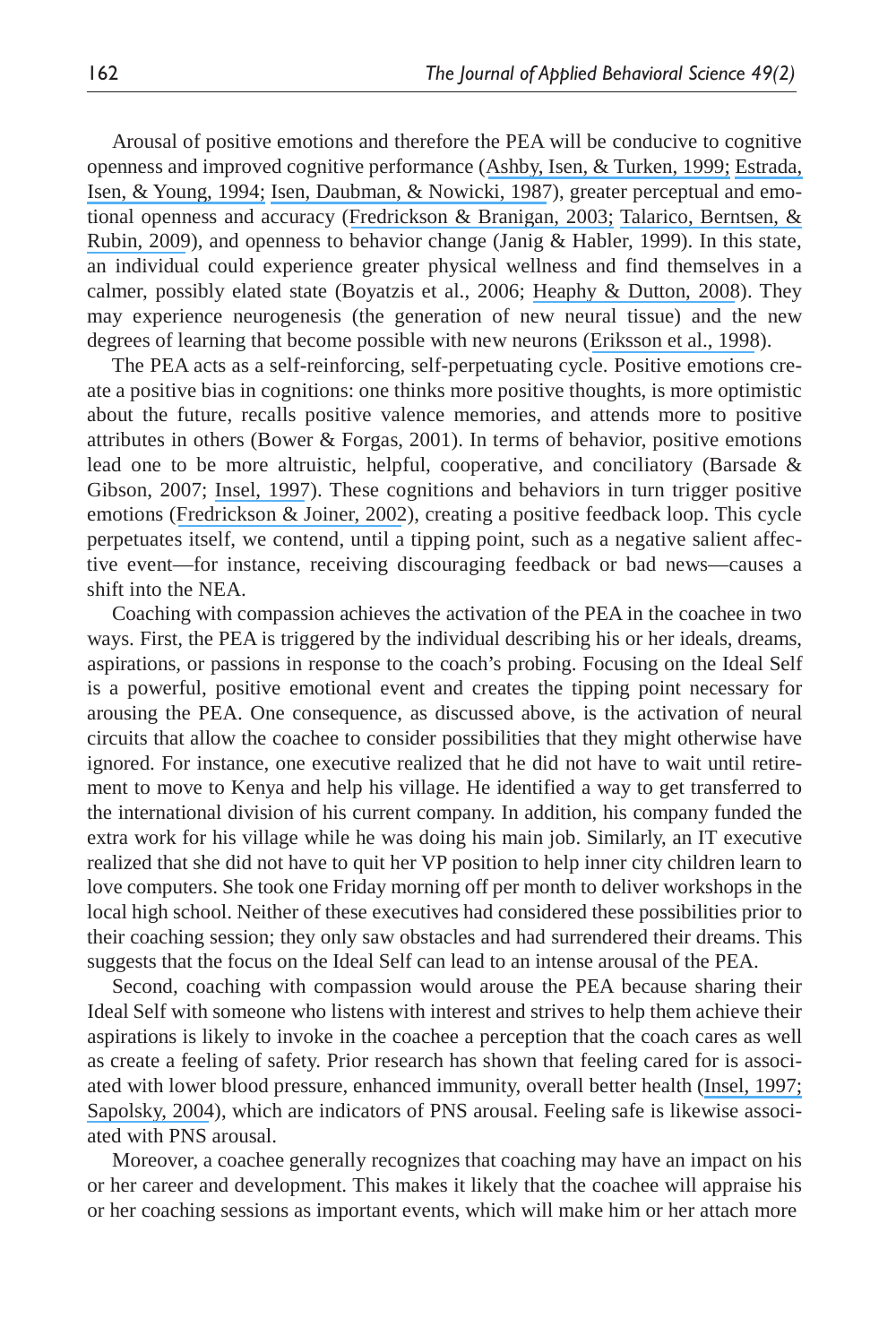

Figure 2. Coaching with compassion versus coaching for compliance.

significance to what occurs in them. Consequently, the focus on the Ideal Self and the sense of being cared for will lead to an even more intense arousal of the PEA than they normally would (Figure 2)

*Proposition 1: Coaching with compassion will be significantly related to (a) greater positive than negative emotional arousal and (b) greater PNS than SNS activation in the person being coached over the course of the coaching session*.

# *Arousing the Negative Emotional Attractor*

We contend that the NEA is a state of negative emotional arousal in which the neuroendocrine system is dominated by the SNS. Physiologically and psychologically, it can be best understood as a state of stress and defensiveness ([Sapolsky,](https://www.researchgate.net/publication/248446302_Why_Zebras_don) 2004). Arousal of the SNS releases several endocrines, such as epinephrine and norepinephrine, into the blood stream ([Sapolsky,](https://www.researchgate.net/publication/248446302_Why_Zebras_don) 2004). This leads to an increase in pulse rate and blood pressure while blood flow is reallocated to neural circuits considered necessary for survival and decreased in other neural circuits ([DeQuattro & Feng, 2002](https://www.researchgate.net/publication/11382985_The_sympathetic_nervous_system_The_muse_of_primary_hypertension?el=1_x_8&enrichId=rgreq-834125dfb8ecd028957b7866192e19dd-XXX&enrichSource=Y292ZXJQYWdlOzI1OTI5MDkxNDtBUzoxMDE4NDYzMjQ2MTMxMzlAMTQwMTI5MzQ2NDg0MA==)). Cortisol is released to help with inflammation, but it also overexcites neurons and inhibits normal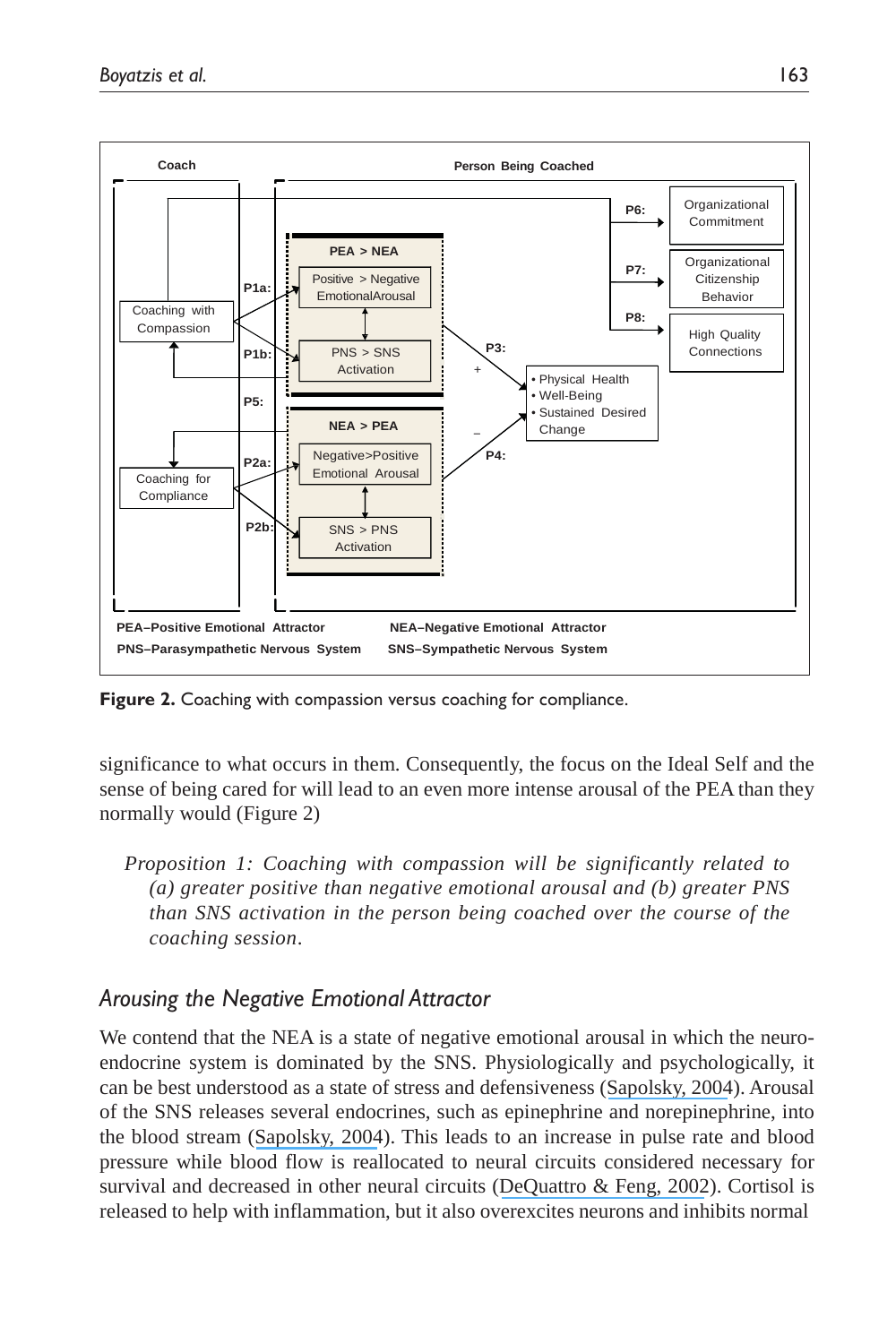neurogenesis ([Eriksson](https://www.researchgate.net/publication/13476119_Neurogenesis_in_the_Adult_Human_Hippocampus?el=1_x_8&enrichId=rgreq-834125dfb8ecd028957b7866192e19dd-XXX&enrichSource=Y292ZXJQYWdlOzI1OTI5MDkxNDtBUzoxMDE4NDYzMjQ2MTMxMzlAMTQwMTI5MzQ2NDg0MA==) et al., 1998; [Sapolsky,](https://www.researchgate.net/publication/248446302_Why_Zebras_don) 2004). The arousal of the SNS has been shown to be associated with negative emotions, such as fear, disgust, and anxiety ([Dickerson](https://www.researchgate.net/publication/8582418_Acute_Stressors_and_Cortisol_Responses_A_Theoretical_Integration_and_Synthesis_of_Laboratory_Research?el=1_x_8&enrichId=rgreq-834125dfb8ecd028957b7866192e19dd-XXX&enrichSource=Y292ZXJQYWdlOzI1OTI5MDkxNDtBUzoxMDE4NDYzMjQ2MTMxMzlAMTQwMTI5MzQ2NDg0MA==) & Kemeny, 2004).

Like the PEA, the NEA is self-perpetuating. Negative affect causes a focus on problems, threats, or obligations ([Fredrickson, 2001](https://www.researchgate.net/publication/272078884_The_Role_of_Positive_Emotions_in_Positive_Psychology?el=1_x_8&enrichId=rgreq-834125dfb8ecd028957b7866192e19dd-XXX&enrichSource=Y292ZXJQYWdlOzI1OTI5MDkxNDtBUzoxMDE4NDYzMjQ2MTMxMzlAMTQwMTI5MzQ2NDg0MA==)). In this state, one tends to perceive neutral stimuli as dangerous. For instance, others' neutral facial expression are more likely to be interpreted as hostile or aggressive ([Porges, 2001](https://www.researchgate.net/publication/11761541_The_polyvagal_theory_Phylogenetic_substrates_of_a_social_nervous_system?el=1_x_8&enrichId=rgreq-834125dfb8ecd028957b7866192e19dd-XXX&enrichSource=Y292ZXJQYWdlOzI1OTI5MDkxNDtBUzoxMDE4NDYzMjQ2MTMxMzlAMTQwMTI5MzQ2NDg0MA==)).These cognitions, in turn, arouse negative emotions, such as fear, resulting in a self-reinforcing feedback loop that persists until a tipping point is achieved.

We contend that coaching for compliance, on the whole, arouses the NEA more than the PEA in the coachee by encouraging or pressuring the coachee to make changes desired by the organization or the coach, but not necessarily by the coachee. This arouses the Ought Self and invokes obligation and guilt, which in turn, invoke stress and negative emotions ([Higgins,](https://www.researchgate.net/publication/19545638_Self-Discrepancy_A_Theory_Relating_Self_and_Affect?el=1_x_8&enrichId=rgreq-834125dfb8ecd028957b7866192e19dd-XXX&enrichSource=Y292ZXJQYWdlOzI1OTI5MDkxNDtBUzoxMDE4NDYzMjQ2MTMxMzlAMTQwMTI5MzQ2NDg0MA==) 1987). Take, for example, the scenario where a top performing salesperson is coached by her manager to move into a sales management role because it is the next logical step in her career progression and because the company needs people like her in management. If she in fact loves being an individual contributor and has no desire to manage people, then being coached to take on that new role because it is what she *ought* to do is likely to create NEA arousal and lead to an unsatisfying and ultimately unsuccessful experience.

Coaching for compliance does not necessarily begin with the coach wanting to obligate the coachee to make certain changes. It may start with good intentions. But the process or prior relational context may result in the coachee reacting with guilt, defensiveness, or powerless compliance, all aspects of NEA arousal. This often occurs when physicians advise patients to make lifestyle changes to avoid serious health problems: even though the doctor has the patient's health and wellness in mind, the patient often experiences the advice as an imperative that tends to activate the NEA. This is probably one reason why following physicians' instructions for treatment, or treatment adherence, for most serious diseases is surprisingly low (Khawaja, 2011).

Deficiency-based coaching, we contend, also arouses the NEA by focusing the coachee on his or her weaknesses and deficiencies. If, for instance, an employee is doing nearly everything well but is coached by his manager or another coach exclusively on how to work on that area in which he is deficient, then that coaching will likely put him into a state of NEA arousal. And, because negative emotions can easily overwhelm positive ones (Baumeister, [Bratslavsky,](https://www.researchgate.net/publication/46608952_Bad_Is_Stronger_than_Good?el=1_x_8&enrichId=rgreq-834125dfb8ecd028957b7866192e19dd-XXX&enrichSource=Y292ZXJQYWdlOzI1OTI5MDkxNDtBUzoxMDE4NDYzMjQ2MTMxMzlAMTQwMTI5MzQ2NDg0MA==) Finkenauer, & Vohs, 2001), even drawing equal attention to strengths and weaknesses might arouse the individual's NEA more than PEA. Finally, as we argued above, coaching sessions generally are appraised as important events by coachees, and thus the arousal of the NEA will likely be more intense in coaching situations than under other conditions.

*Proposition 2: Coaching for compliance and deficiency-based coaching will be significantly related to (a) greater negative than positive emotional arousal and (b) greater SNS than PNS activation in the person being coached over the course of the coaching session.*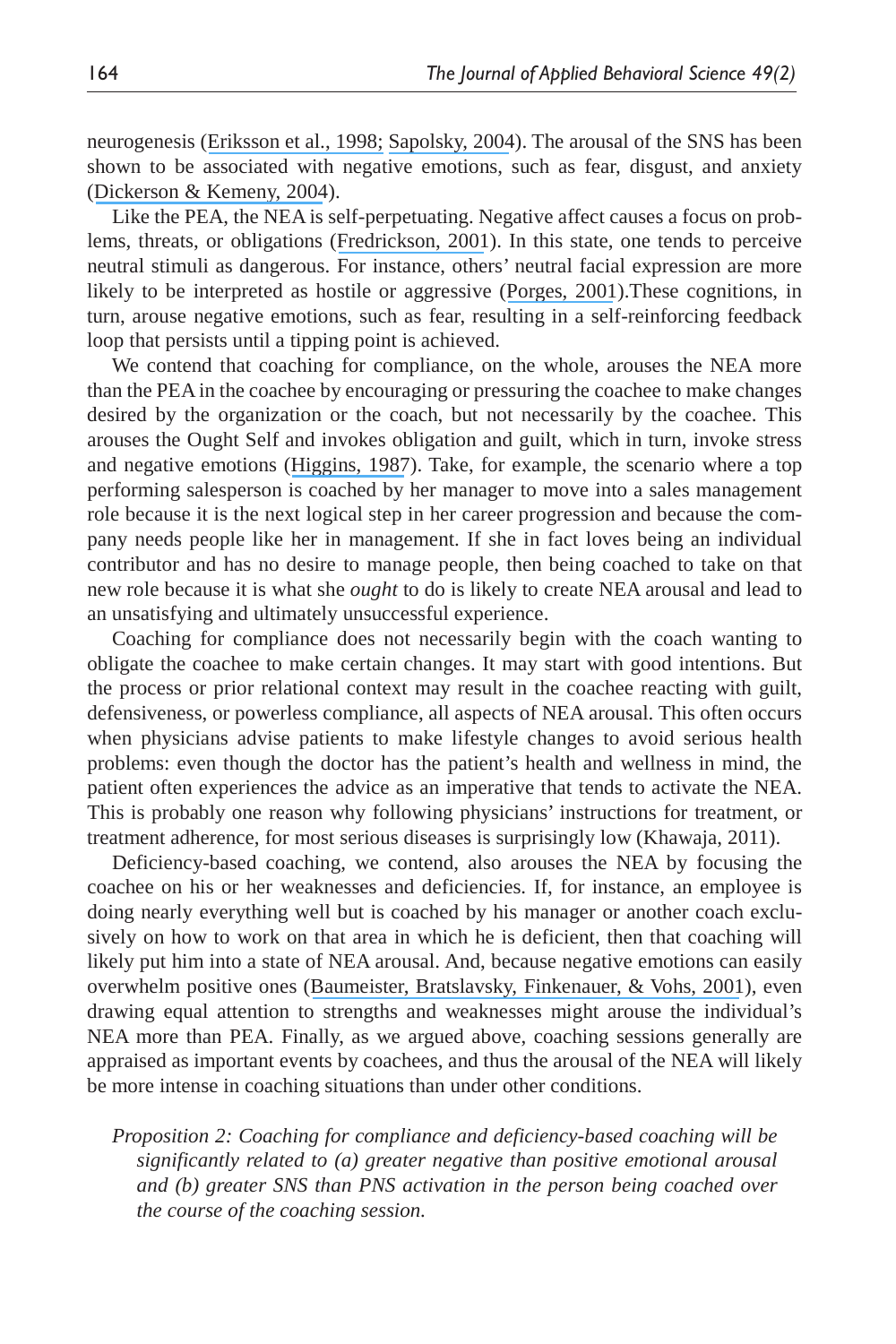# **Enduring Outcomes of Coaching**

While the PEA and NEA are ephemeral states, coaching can have enduring impacts on the individual being coached. Like Fredrickson ([Fredrickson,](https://www.researchgate.net/publication/51579395_What_Good_Are_Positive_Emotions?el=1_x_8&enrichId=rgreq-834125dfb8ecd028957b7866192e19dd-XXX&enrichSource=Y292ZXJQYWdlOzI1OTI5MDkxNDtBUzoxMDE4NDYzMjQ2MTMxMzlAMTQwMTI5MzQ2NDg0MA==) 1998; [Fredrickson](https://www.researchgate.net/publication/11431735_Positive_Emotions_Trigger_Upward_Spirals_Toward_Emotional_Well-Being?el=1_x_8&enrichId=rgreq-834125dfb8ecd028957b7866192e19dd-XXX&enrichSource=Y292ZXJQYWdlOzI1OTI5MDkxNDtBUzoxMDE4NDYzMjQ2MTMxMzlAMTQwMTI5MzQ2NDg0MA==) & [Joiner, 2002](https://www.researchgate.net/publication/11431735_Positive_Emotions_Trigger_Upward_Spirals_Toward_Emotional_Well-Being?el=1_x_8&enrichId=rgreq-834125dfb8ecd028957b7866192e19dd-XXX&enrichSource=Y292ZXJQYWdlOzI1OTI5MDkxNDtBUzoxMDE4NDYzMjQ2MTMxMzlAMTQwMTI5MzQ2NDg0MA==)), we believe that the positive effects of positive emotions accrue over time within individuals, in dyads and organizations. We consider the same to be true of the effects of negative emotions. We contend that some PEA or NEA experiences have a far greater impact on lasting outcomes than others. We support our argument with affective events theory.

Affective events theory (AET) asserts that events are the proximal causes of affective experiences (Weiss & Beal, [2005;](https://www.researchgate.net/publication/243459479_Reflections_on_Affective_Events_Theory?el=1_x_8&enrichId=rgreq-834125dfb8ecd028957b7866192e19dd-XXX&enrichSource=Y292ZXJQYWdlOzI1OTI5MDkxNDtBUzoxMDE4NDYzMjQ2MTMxMzlAMTQwMTI5MzQ2NDg0MA==) Weiss & [Cropanzano,](https://www.researchgate.net/publication/292525724_Affective_events_theory_A_theoretical_discussion_of_the_structure_causes_and_consequences_of_affective_experiences_and_job_beliefs_on_job_satisfaction_and_variations_in_affective_experiences_over_time?el=1_x_8&enrichId=rgreq-834125dfb8ecd028957b7866192e19dd-XXX&enrichSource=Y292ZXJQYWdlOzI1OTI5MDkxNDtBUzoxMDE4NDYzMjQ2MTMxMzlAMTQwMTI5MzQ2NDg0MA==) 1996). Furthermore, it claims that the more salient the event the greater its impact on affect ([Weiss](https://www.researchgate.net/publication/243459479_Reflections_on_Affective_Events_Theory?el=1_x_8&enrichId=rgreq-834125dfb8ecd028957b7866192e19dd-XXX&enrichSource=Y292ZXJQYWdlOzI1OTI5MDkxNDtBUzoxMDE4NDYzMjQ2MTMxMzlAMTQwMTI5MzQ2NDg0MA==) & Beal, [2005](https://www.researchgate.net/publication/243459479_Reflections_on_Affective_Events_Theory?el=1_x_8&enrichId=rgreq-834125dfb8ecd028957b7866192e19dd-XXX&enrichSource=Y292ZXJQYWdlOzI1OTI5MDkxNDtBUzoxMDE4NDYzMjQ2MTMxMzlAMTQwMTI5MzQ2NDg0MA==)). The individual's affective reaction to an event depends on the degree that the event is "perceived to promote or impinge upon personal well-being" or goals (Ashton-James & Ashkanasy, 2005, p. 24). Both salient positive organizational events (e.g., promotions) and salient negative events (e.g., downsizing) leave a lasting emotional impression and influence one's future experiences within the organization ([Weiss &](https://www.researchgate.net/publication/243459479_Reflections_on_Affective_Events_Theory?el=1_x_8&enrichId=rgreq-834125dfb8ecd028957b7866192e19dd-XXX&enrichSource=Y292ZXJQYWdlOzI1OTI5MDkxNDtBUzoxMDE4NDYzMjQ2MTMxMzlAMTQwMTI5MzQ2NDg0MA==) [Beal, 2005](https://www.researchgate.net/publication/243459479_Reflections_on_Affective_Events_Theory?el=1_x_8&enrichId=rgreq-834125dfb8ecd028957b7866192e19dd-XXX&enrichSource=Y292ZXJQYWdlOzI1OTI5MDkxNDtBUzoxMDE4NDYzMjQ2MTMxMzlAMTQwMTI5MzQ2NDg0MA==)).

Because the coachee is likely to see the coaching process as having important implications for career or life goals, it is likely they will experience each coaching session as a salient affective event ([Weiss](https://www.researchgate.net/publication/243459479_Reflections_on_Affective_Events_Theory?el=1_x_8&enrichId=rgreq-834125dfb8ecd028957b7866192e19dd-XXX&enrichSource=Y292ZXJQYWdlOzI1OTI5MDkxNDtBUzoxMDE4NDYzMjQ2MTMxMzlAMTQwMTI5MzQ2NDg0MA==) & Beal, 2005). Therefore, we expect the effects of the arousal of the PEA to be substantial and enduring. A preliminary study using a state-of-the-art brain scanning technology called functional magnetic resonance imaging (fMRI) lends support to this claim. Half an hour of coaching that focused on the participants' long-term dreams, as compared with half an hour of coaching that focused on their problems and deficiencies, activated neural circuits associated with imagining and more cognitive and perceptual openness when participants recalled the session several days later (Boyatzis, Jack, Cesaro, Khawaja, & Passarelli, 2010).

In addition to having a positive effect on health, well-being, and cognitive functions, as discussed above, arousal of the PEA can help an individual make important changes in his or her life and sustain them over time. For example, making lifestyle changes can be a matter of life and death for people who suffer from serious disorders or diseases. Despite this, treatment adherence for such diseases is low. Treatment adherence for type II diabetes is about 50% worldwide (Khawaja, 2011). In one study, however, patients with type II diabetes reporting that their interactions with their physicians had led to PEA arousal was associated with significantly higher treatment adherence (Khawaja, 2011).

A skilled coach can amplify the enduring effects of PEA arousal. If the coach succeeds in creating a safe space and establishing a trusting relationship, the experience will be even more emotionally salient for the coachee. This kind of support, called a "secure base" in attachment theory terms [\(Bowlby, 1969\),](https://www.researchgate.net/publication/245548952_Attachment_and_Loss_Vol_1?el=1_x_8&enrichId=rgreq-834125dfb8ecd028957b7866192e19dd-XXX&enrichSource=Y292ZXJQYWdlOzI1OTI5MDkxNDtBUzoxMDE4NDYzMjQ2MTMxMzlAMTQwMTI5MzQ2NDg0MA==) is known to have a lasting effect on well-being, willingness to take risks and try new things, and development. If the coach is able to help the coachee articulate a compelling personal vision, this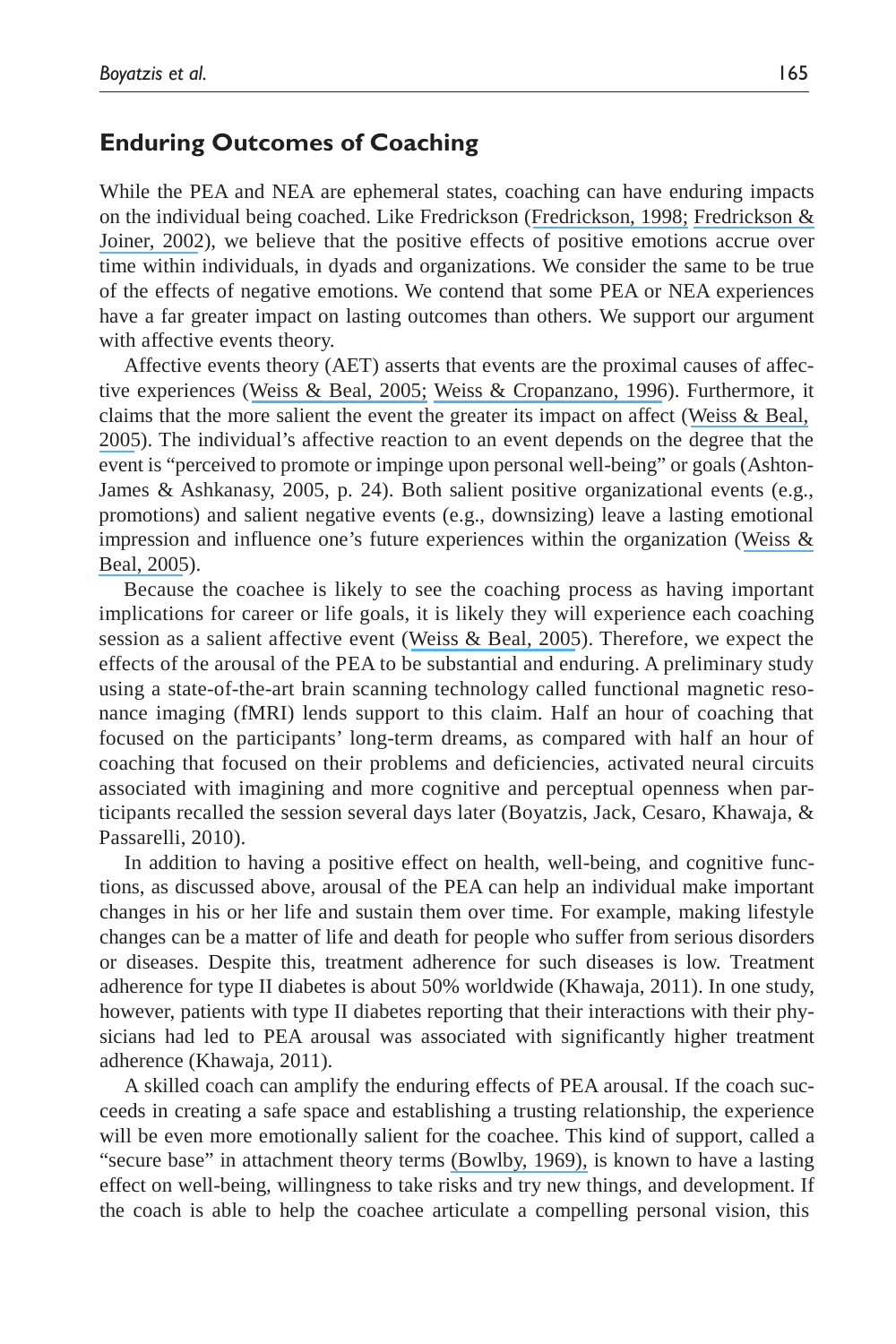vision can inspire a powerful "pull" toward sustaining efforts toward a desired future. Moreover, people with whom the coachee has "life-giving" relationships (Dutton  $\&$ [Heaphy, 2003](https://www.researchgate.net/publication/262725459_The_Power_of_High_Quality_Connections?el=1_x_8&enrichId=rgreq-834125dfb8ecd028957b7866192e19dd-XXX&enrichSource=Y292ZXJQYWdlOzI1OTI5MDkxNDtBUzoxMDE4NDYzMjQ2MTMxMzlAMTQwMTI5MzQ2NDg0MA==)) can remind them of their vision, listen to them when they encounter problems, and inspire them to persist when discouraged by setbacks. In this way, the impact of the coaching with compassion is likely to be moderated, by a number of factors, including the skill of the coach, the strength of the vision articulated, and the coachee's access to supportive relationships.

Furthermore, the effects of PEA arousal can be amplified by the coachee learning from the coach the attitudes, skills, and behaviors that the latter employs during coaching. Because the PEA is a state in which cognitive openness, flexibility, and learning are enhanced, we expect the coachee to be more open to learning from the coach. The coachee might, for example, develop the cognitive skill of positive reappraisal (Folkman & [Moskowitz,](https://www.researchgate.net/publication/12427377_Positive_Affect_and_the_Other_Side_of_Coping?el=1_x_8&enrichId=rgreq-834125dfb8ecd028957b7866192e19dd-XXX&enrichSource=Y292ZXJQYWdlOzI1OTI5MDkxNDtBUzoxMDE4NDYzMjQ2MTMxMzlAMTQwMTI5MzQ2NDg0MA==) 2000) by observing the coach apply it. After the coaching session, the coachee can use this positive reappraisal skill when encountering new problems.

In sum, we expect coaching with compassion to lead to a significant, positive impact on the coachee's physical health, well-being, and sustained, desired change by arousing the PEA more than the NEA.<sup>3</sup>

*Proposition 3: Coaching with compassion will be positively related to (a) physical health, (b) well-being, and (c) sustained desired change in the person being coached. These relationships will be mediated by greater PEA than NEA arousal in the coachee.*

Similarly, coaching for compliance and deficiency-based coaching are also likely to be emotionally salient events for the coachee. Stress trends to be aroused when focusing on goals that are not self-concordant or on deficiencies. Negative events have greater and longer lasting effects on subsequent moods ([Baumeister et al., 2001](https://www.researchgate.net/publication/46608952_Bad_Is_Stronger_than_Good?el=1_x_8&enrichId=rgreq-834125dfb8ecd028957b7866192e19dd-XXX&enrichSource=Y292ZXJQYWdlOzI1OTI5MDkxNDtBUzoxMDE4NDYzMjQ2MTMxMzlAMTQwMTI5MzQ2NDg0MA==)), so these stress effects persist. If the coachee lacks high quality relationships to encourage them and help them recover from the negative experiences, it is possible for them to reexperience arousal of the NEA for some time after the coaching for compliance process. Indeed, Boyatzis et al.'s (2010) fMRI study showed that a coaching session that focused on performance problems and stressful experiences led to activation of regions of the brain that are associated with SNS arousal when participants recalled the session several days later.

This, we propose, would have a significant deleterious effect on the coachee's physical health, well-being, and any desired change processes.

*Proposition 4: Coaching for compliance and deficiency-based coaching will be negatively related to (a) physical health, (b) well-being, and (c) sustained desired change in the person being coached. These relationships will be mediated by greater NEA than PEA arousal in the coachee.*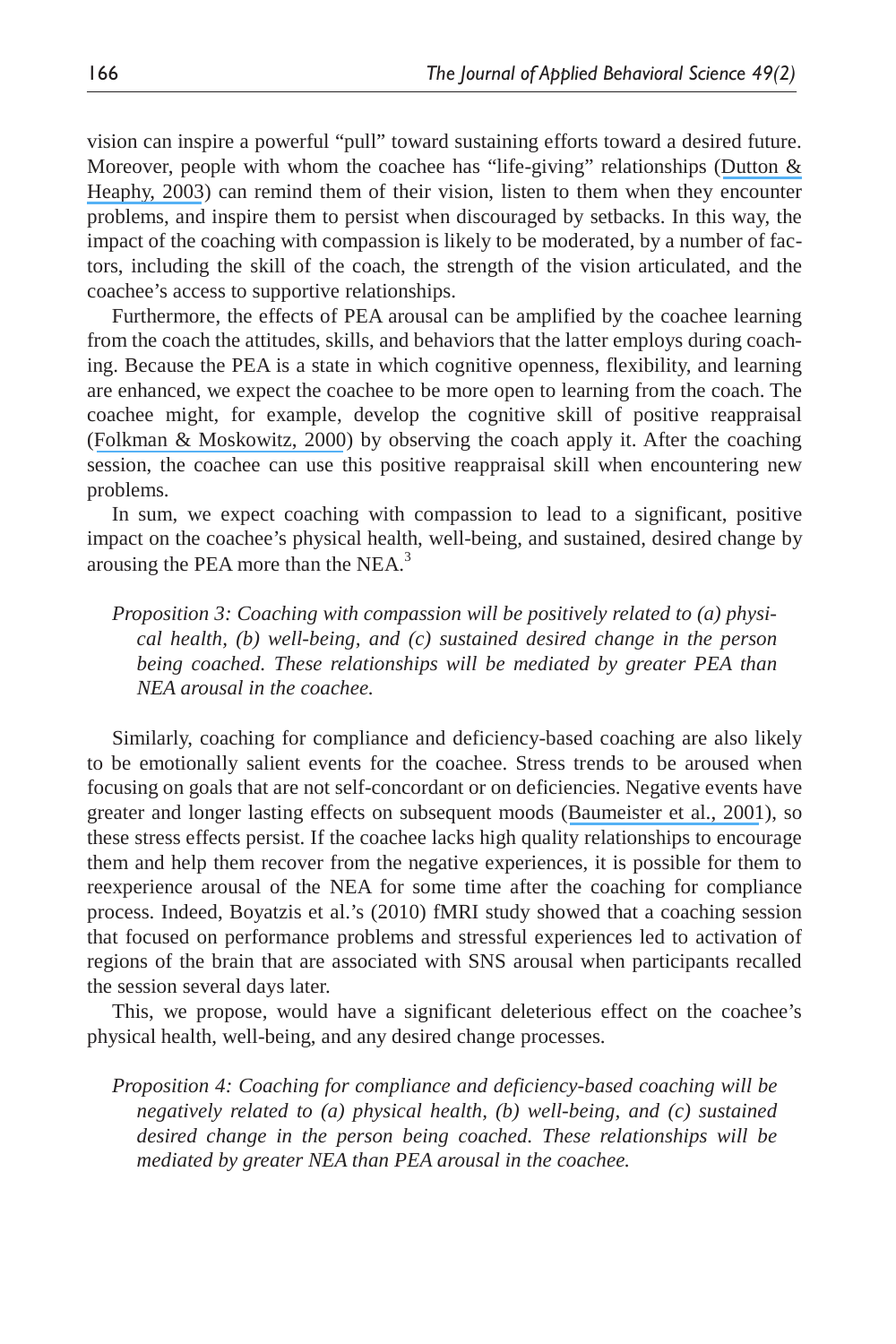# **The Effects of CoachingWith Compassion**

Beyond the effects on the coachee, in this section we will focus on the impact of coaching with compassion at other dyadic and organizational levels. The organizational outcomes we discuss assume that the coachee's organization is sponsoring the coaching. We also consider the consequences of the coach being the coachee's direct superior.

### *Effects of CoachingWithin the Dyad*

As a result of emotional contagion within the coaching dyad, we believe the coach will experience the same psychophysiological benefits as the coachee. Emotional contagion is how one person's emotions spread to others. Since Hatfield, Cacioppo, and Rapson (1993) described this phenomenon, numerous studies have established that contagion affects people in teams and organizations (e.g., [Barsade, 2002](https://www.researchgate.net/publication/234073574_The_Ripple_Effect_Emotional_Contagion_and_Its_Influence_on_Group_Behavior?el=1_x_8&enrichId=rgreq-834125dfb8ecd028957b7866192e19dd-XXX&enrichSource=Y292ZXJQYWdlOzI1OTI5MDkxNDtBUzoxMDE4NDYzMjQ2MTMxMzlAMTQwMTI5MzQ2NDg0MA==)). Emotional contagion is believed to be one aspect of mimicry, the tendency to copy the nonverbal behavior of those with whom one interacts (Barsade & Gibson, 2007). This capability is attributed to specific regions of the brain, including the mirror neuron network (Cattaneo  $\&$ [Rizzolatti,](https://www.researchgate.net/publication/24419151_The_Mirror_Neuron_System?el=1_x_8&enrichId=rgreq-834125dfb8ecd028957b7866192e19dd-XXX&enrichSource=Y292ZXJQYWdlOzI1OTI5MDkxNDtBUzoxMDE4NDYzMjQ2MTMxMzlAMTQwMTI5MzQ2NDg0MA==) 2009) and the Default Mode Network (Buckner, Andrews-Hanna, & Schacter, 2008). When observing another's actions, these neurons activate in the same way they would if one were performing those actions oneself. Hence, they enable learning from others by observation. Neurological studies have shown that emotional contagion may occur in milliseconds, which means that one person's emotional state can arouse similar emotions in another person with whom they interact before either one becomes aware of the emotion ([Iacoboni,](https://www.researchgate.net/publication/23257667_Imitation_Empathy_and_Mirror_Neurons?el=1_x_8&enrichId=rgreq-834125dfb8ecd028957b7866192e19dd-XXX&enrichSource=Y292ZXJQYWdlOzI1OTI5MDkxNDtBUzoxMDE4NDYzMjQ2MTMxMzlAMTQwMTI5MzQ2NDg0MA==) 2009; LeDoux, 2002).

In the context of coaching, the coach's focused attention on the coachee makes the coach particularly receptive to the coachee's emotions. Whether the coaching process affects the arousal of the PEA or NEA in the person being coached, it can be expected that the coachee's psychophysiological arousal will, in turn, activate a similar state in the coach via emotional contagion.

#### *Proposition 5: The emotional arousal and activation of the neuroendocrine system of the coach will mirror the emotional arousal and activation of the neuroendocrine system of the person being coached.*

The same arguments can be made about the emotions of the coach spreading to the coachee. Because of this emotional feedback loop, coaching with compassion and coaching for compliance each beget more of the same.

The coachee's emotions are also likely to spread to others within the organization with whom he or she interacts frequently ([Barsade,](https://www.researchgate.net/publication/234073574_The_Ripple_Effect_Emotional_Contagion_and_Its_Influence_on_Group_Behavior?el=1_x_8&enrichId=rgreq-834125dfb8ecd028957b7866192e19dd-XXX&enrichSource=Y292ZXJQYWdlOzI1OTI5MDkxNDtBUzoxMDE4NDYzMjQ2MTMxMzlAMTQwMTI5MzQ2NDg0MA==) 2002). If the coachee is in a leadership position within the organization, the diffusion of emotions will be amplified among his or her subordinates, since people show closer attention to the emotions of their leaders (Barsade & Gibson, 2007).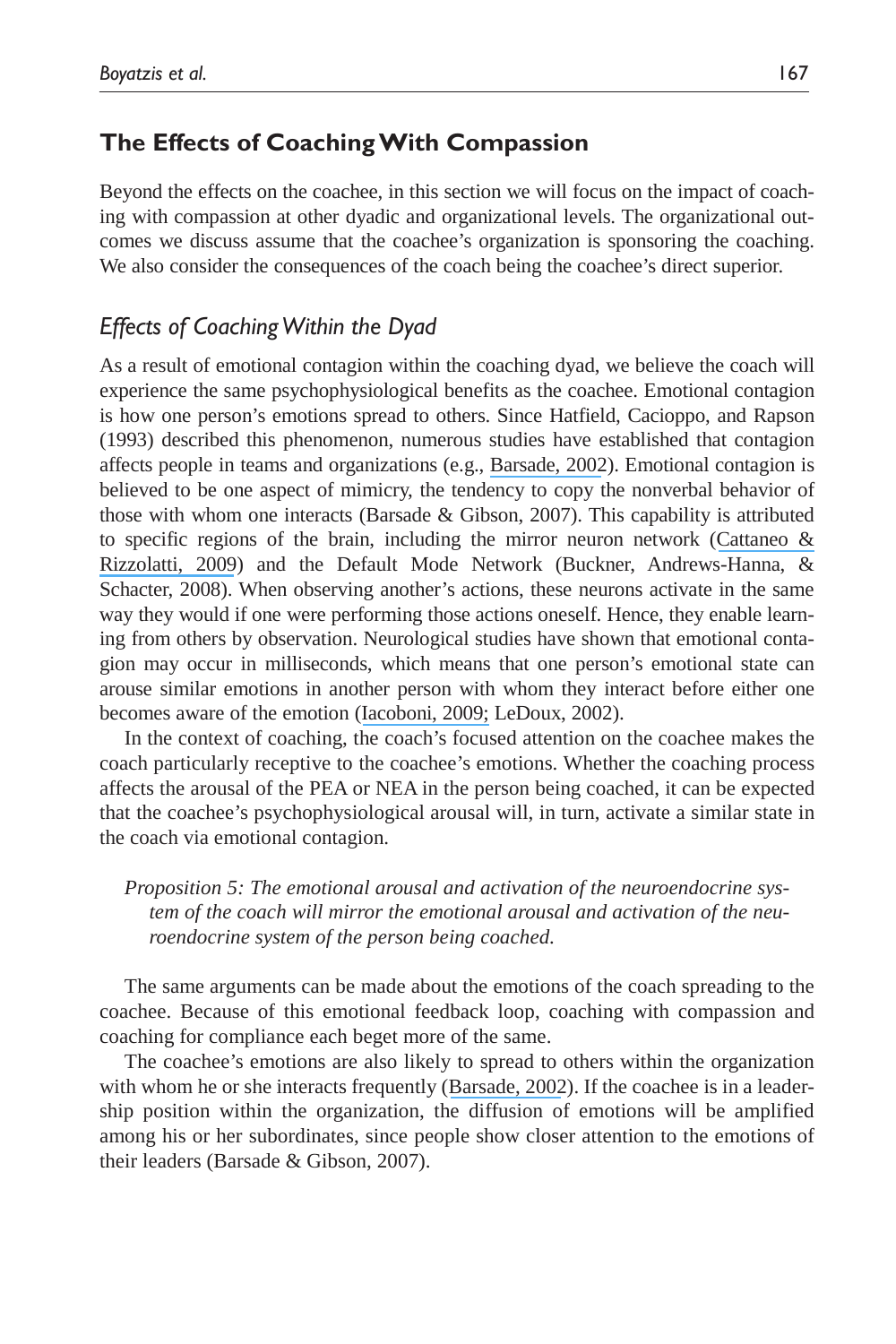# *Organizational Outcomes of CoachingWith Compassion*

We have argued that in coaching with compassion, the coachee is likely to feel valued and cared about by the coach. Since the coaching is enabled by the organization, the coachee is likely to make the same attributions about the organization as a whole. Whether the coach is external to the organization, a peer ([Parker et al., 2008](https://www.researchgate.net/publication/43498540_Peer_Coaching_A_Relational_Process_for_Accelerating_Career_Learning?el=1_x_8&enrichId=rgreq-834125dfb8ecd028957b7866192e19dd-XXX&enrichSource=Y292ZXJQYWdlOzI1OTI5MDkxNDtBUzoxMDE4NDYzMjQ2MTMxMzlAMTQwMTI5MzQ2NDg0MA==)), the coachee's boss, or from a different unit in the organization, the coachee will tend to associate the organization with the coach and transfer his or her attributions about the coach to the organization. Research on perceived organizational support, the construct that best describes feeling valued and cared for by one's organization, indicates that when employees feel that their organization is committed to them, they feel more committed to the organization ([Eisenberger, Huntington, Hutchison, & Sowa, 1986](https://www.researchgate.net/publication/254734637_Perceived_Organizational_Support?el=1_x_8&enrichId=rgreq-834125dfb8ecd028957b7866192e19dd-XXX&enrichSource=Y292ZXJQYWdlOzI1OTI5MDkxNDtBUzoxMDE4NDYzMjQ2MTMxMzlAMTQwMTI5MzQ2NDg0MA==)). We expect coachees to feel greater commitment to their organization as a result of coaching with compassion.

Research on leader–member exchange (LMX; Graen & [Uhl-Bien,](https://www.researchgate.net/publication/222734345_Relationship-Based_Approach_to_Leadership_Development_of_Leader-Member_Exchange_LMX_Theory_of_Leadership_over_25_Years_Applying_a_Multi-Level_Multi-Domain_Perspective?el=1_x_8&enrichId=rgreq-834125dfb8ecd028957b7866192e19dd-XXX&enrichSource=Y292ZXJQYWdlOzI1OTI5MDkxNDtBUzoxMDE4NDYzMjQ2MTMxMzlAMTQwMTI5MzQ2NDg0MA==) 1995) has shown that having a positive relationship with one's manager and feeling supported by him or her leads to greater engagement, commitment, and willingness to remain in the organization ([Dirks & Ferrin, 2002](https://www.researchgate.net/publication/11202113_Trust_in_Leadership_Meta-Analytic_Findings_and_Implications_for_Research_and_Practice?el=1_x_8&enrichId=rgreq-834125dfb8ecd028957b7866192e19dd-XXX&enrichSource=Y292ZXJQYWdlOzI1OTI5MDkxNDtBUzoxMDE4NDYzMjQ2MTMxMzlAMTQwMTI5MzQ2NDg0MA==)). Hence, we predict that if the coach is the coachee's boss, the positive impact on the coachee's organizational commitment would, therefore, be even stronger.

The experience of compassion within the context of coaching is an experience of being the recipient of another's generosity and care. Fowler and Christakis (2010) have shown that beneficiaries of benevolent or generous behavior become more altruistic and generous toward others, often by replicating the generous behavior they experienced. Research has also shown that positive mood leads employees to engage in more in-role and extra-role prosocial behavior (Barsade & Gibson, 2007). Furthermore, we expect coachees to behave more frequently toward others in the organization in a similar way to how their coaches behaved toward them, that is, with compassion. This would include paying more attention to others' distress as well as excitement or desire to achieve a goal, listening to others more attentively, showing greater empathy and care, and being more willing to help. These types of positive social interactions could be called compassionate interrelating. Many of the behaviors involved are clearly examples of organizational citizenship behaviors (OCB), discretionary, extra-role prosocial behaviors (Organ & [Ryan,](https://www.researchgate.net/publication/227768940_A_Meta-Analytic_Review_of_Attitudinal_and_Dispositional_Predictors_of_Organizational_Citizenship_Behavior?el=1_x_8&enrichId=rgreq-834125dfb8ecd028957b7866192e19dd-XXX&enrichSource=Y292ZXJQYWdlOzI1OTI5MDkxNDtBUzoxMDE4NDYzMjQ2MTMxMzlAMTQwMTI5MzQ2NDg0MA==) 1995). In addition to performing OCB toward their colleagues, we expect coachees to perform more OCB toward the organization as a whole, because of their increased organizational commitment ([Organ & Ryan, 1995](https://www.researchgate.net/publication/227768940_A_Meta-Analytic_Review_of_Attitudinal_and_Dispositional_Predictors_of_Organizational_Citizenship_Behavior?el=1_x_8&enrichId=rgreq-834125dfb8ecd028957b7866192e19dd-XXX&enrichSource=Y292ZXJQYWdlOzI1OTI5MDkxNDtBUzoxMDE4NDYzMjQ2MTMxMzlAMTQwMTI5MzQ2NDg0MA==)). Finally, we expect the increased positive emotions and prosocial behaviors toward others to lead to coachees building stronger and more trusting, supportive, and meaningful relationships with their colleagues (Dutton & [Heaphy,](https://www.researchgate.net/publication/262725459_The_Power_of_High_Quality_Connections?el=1_x_8&enrichId=rgreq-834125dfb8ecd028957b7866192e19dd-XXX&enrichSource=Y292ZXJQYWdlOzI1OTI5MDkxNDtBUzoxMDE4NDYzMjQ2MTMxMzlAMTQwMTI5MzQ2NDg0MA==) 2003).

*Proposition 6: Coaching with compassion will be positively related to higher organizational commitment in the coachee.*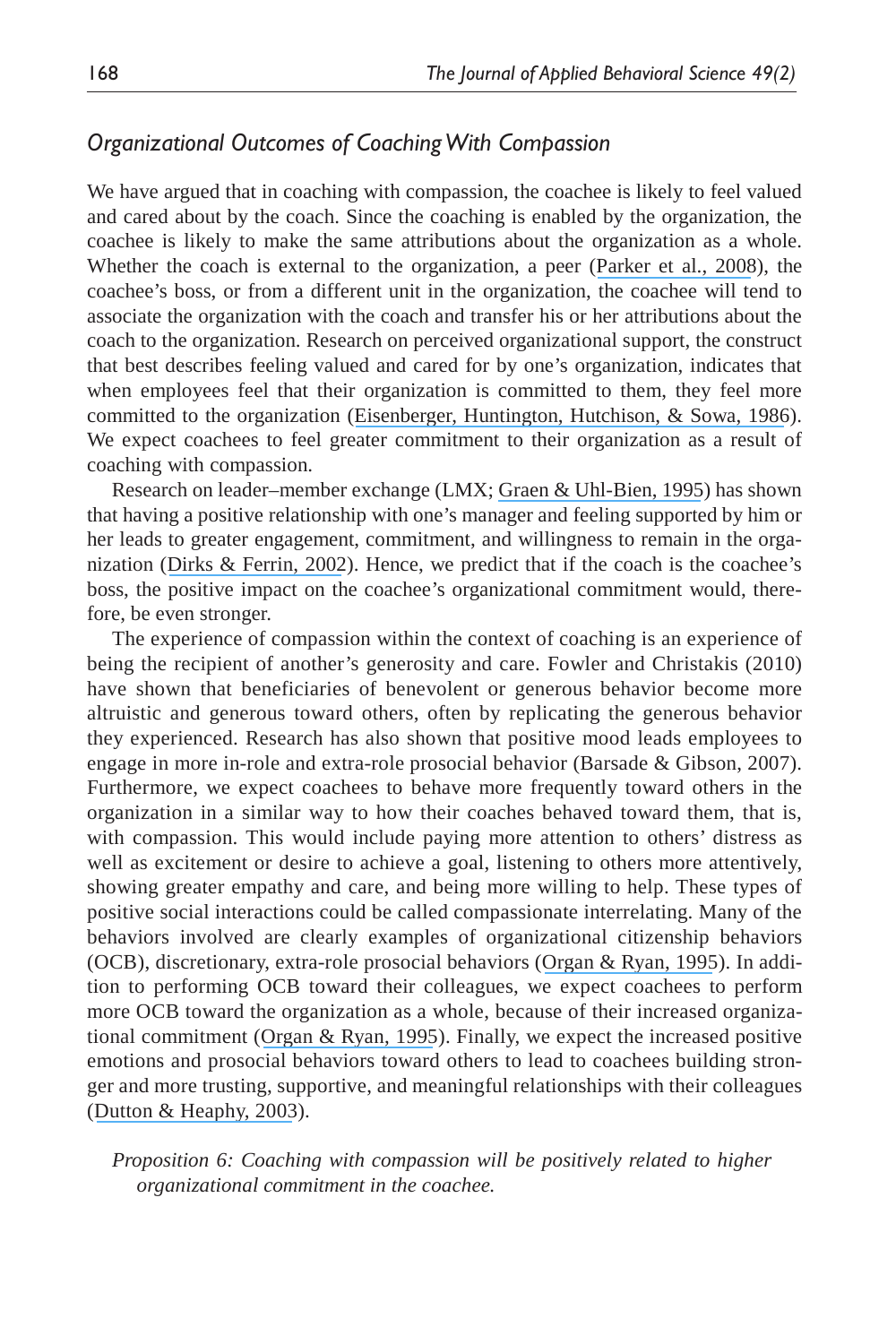*Proposition 7: Coaching with compassion will be positively related to more organizational citizenship behavior in the coachee.*

*Proposition 8: Coaching with compassion will be positively related to more high quality relationships between the coachee and others in the organization.*

#### **Discussion and Implications**

In this article, we have sought to enrich theorizing on coaching and its outcomes, and to a lesser degree, theorizing on compassion. We argued that coaching with compassion arouses the PEA, a state of positive emotional arousal and activation of the PNS, while coaching for compliance and deficit-based coaching arouse the NEA, a state of negative emotional arousal and activation of the SNS. We then proposed that these ephemeral states can have enduring impacts on individual outcomes, such as physical health, well-being, and sustained desired change. We also argued that emotional contagion causes the coachee's emotional arousal to affect a similar state in the coach creating a positive feedback loop within the coaching dyad. Finally, we proposed that coaching with compassion would lead to greater organizational commitment, more frequent organizational citizenship, and more high quality relationships within the organization for the coachee.

We also presented an expanded view of compassion that challenges and extends the predominant conceptualization in three ways. First, we argued that the assumption that compassion must always be a response to distress, pain, or suffering should be reconsidered. Second, we distinguished responses to others needs driven by concern for the other from those that are driven by concern for the self, which we argued is not compassion. Third, we argued that in addition to elevating the emotional state of another, compassion can have as its purpose helping another grow and develop. We offered that it would be more useful to think of furthering the well-being of another as the purpose of compassion instead of simply the alleviation of pain, since this encompasses both hedonic and eudaimonic well-being. We view this set of theoretical contributions not as a contradiction to, but instead an extension of, prior theorizing on compassion in organizations.

Thus far, we have only focused on the effects of coaching with compassion on the dyad of the coach and coachee. However, several streams of research suggest that the effects can easily "spill over" unto other members of the organization and affect the organization as a whole as well. Recent research has shown that attitudes and behaviors can spread from one person to others much like emotions ([Cacioppo, Fowler, &](https://www.researchgate.net/publication/40455331_Alone_in_the_Crowd_The_Structure_and_Spread_of_Loneliness_in_a_Large_Social_Network?el=1_x_8&enrichId=rgreq-834125dfb8ecd028957b7866192e19dd-XXX&enrichSource=Y292ZXJQYWdlOzI1OTI5MDkxNDtBUzoxMDE4NDYzMjQ2MTMxMzlAMTQwMTI5MzQ2NDg0MA==)  [Christakis,](https://www.researchgate.net/publication/40455331_Alone_in_the_Crowd_The_Structure_and_Spread_of_Loneliness_in_a_Large_Social_Network?el=1_x_8&enrichId=rgreq-834125dfb8ecd028957b7866192e19dd-XXX&enrichSource=Y292ZXJQYWdlOzI1OTI5MDkxNDtBUzoxMDE4NDYzMjQ2MTMxMzlAMTQwMTI5MzQ2NDg0MA==) 2009; [Fowler & Christakis, 2008](https://www.researchgate.net/publication/23571732_Dynamic_Spread_of_Happiness_in_a_Large_Social_Network_Longitudinal_Analysis_Over_20_Years_in_the_Framingham_Heart_Study?el=1_x_8&enrichId=rgreq-834125dfb8ecd028957b7866192e19dd-XXX&enrichSource=Y292ZXJQYWdlOzI1OTI5MDkxNDtBUzoxMDE4NDYzMjQ2MTMxMzlAMTQwMTI5MzQ2NDg0MA==), 2010), a phenomenon that some have called social contagion. Importantly, social contagion can influence others through direct as well as indirect ties (Fowler & [Christakis,](https://www.researchgate.net/publication/23571732_Dynamic_Spread_of_Happiness_in_a_Large_Social_Network_Longitudinal_Analysis_Over_20_Years_in_the_Framingham_Heart_Study?el=1_x_8&enrichId=rgreq-834125dfb8ecd028957b7866192e19dd-XXX&enrichSource=Y292ZXJQYWdlOzI1OTI5MDkxNDtBUzoxMDE4NDYzMjQ2MTMxMzlAMTQwMTI5MzQ2NDg0MA==) 2008, 2010). This suggests that the coachee's increased organizational commitment, OCB, and high-quality relationships could spread to others in the organization who are not themselves being coached. For example, Fowler and Christakis' (2010) study showing that cooperative behavior cascades indicates that people who are treated with compassion by the coachee are more likely to treat others likewise.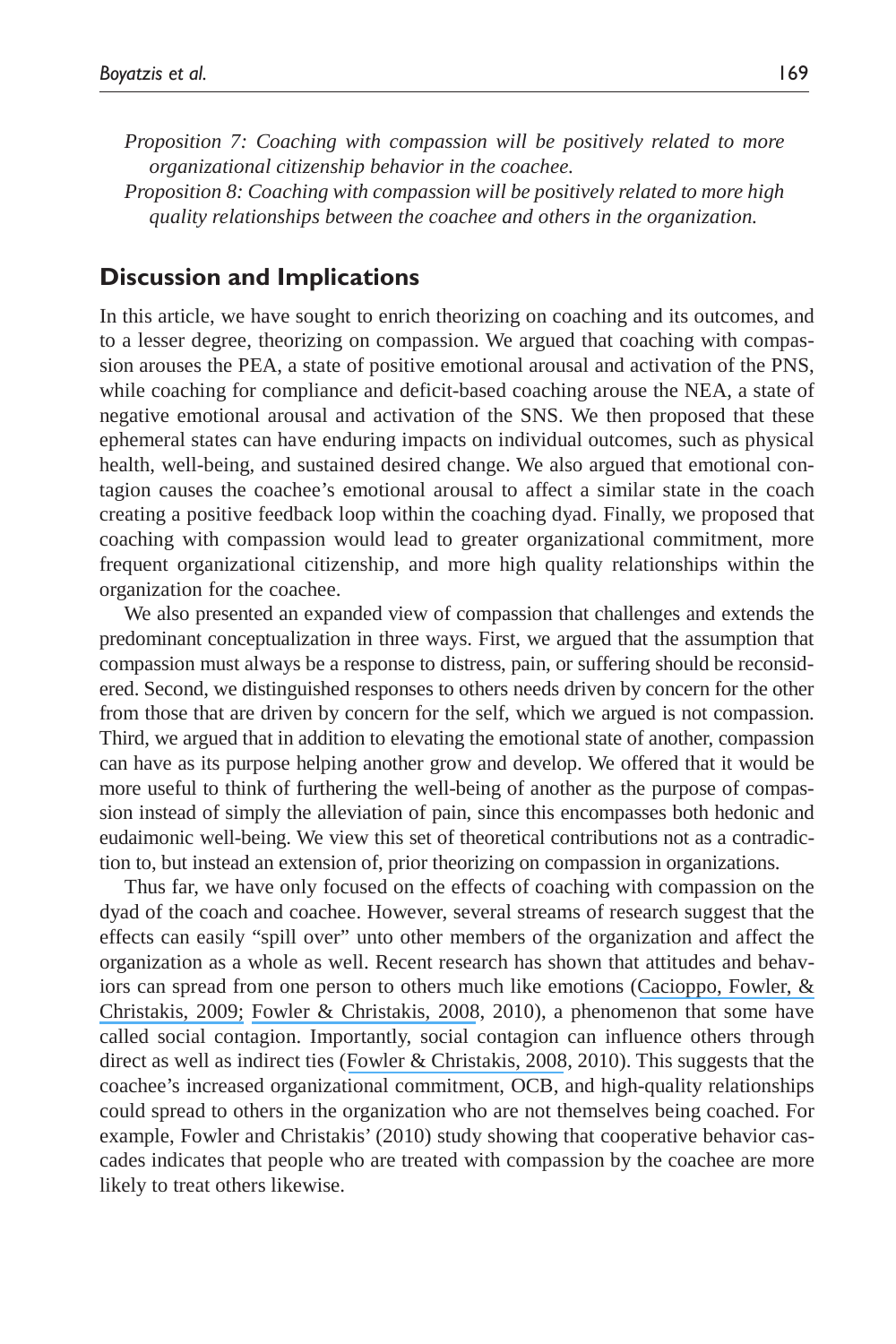Research on organizational justice has shown that individuals' justice perceptions influence others via social contagion and over time will converge, forming an organi-zation-level "justice climate" (Liao & [Rupp,](https://www.researchgate.net/publication/7966103_The_Impact_of_Justice_Climate_and_Justice_Orientation_on_Work_Outcomes_A_Cross-Level_Multifoci_Framework?el=1_x_8&enrichId=rgreq-834125dfb8ecd028957b7866192e19dd-XXX&enrichSource=Y292ZXJQYWdlOzI1OTI5MDkxNDtBUzoxMDE4NDYzMjQ2MTMxMzlAMTQwMTI5MzQ2NDg0MA==) 2005). We expect a similar dynamic to unfold in organizations in which a certain proportion of members experience coaching with compassion. If coaching with compassion became an established part of an organization's routines and norms ([Dutton et al., 2006](https://www.researchgate.net/publication/241644034_Explaining_Compassion_Organizing?el=1_x_8&enrichId=rgreq-834125dfb8ecd028957b7866192e19dd-XXX&enrichSource=Y292ZXJQYWdlOzI1OTI5MDkxNDtBUzoxMDE4NDYzMjQ2MTMxMzlAMTQwMTI5MzQ2NDg0MA==)), it is possible that the values of care, empathy, and developing others, and what we previously called compassionate interrelating would become legitimate components of its culture. Within such a culture, we would expect individuals to more frequently be in a PEA state and hence to exhibit increased creativity, flexibility, and openness to new ideas and possibilities. At the organizational level, this would translate into greater openness to change, enhanced adaptability to market changes or possibilities for customers or clients.

Future research should examine whether the effects of coaching with compassion do indeed spread to other members of the organization, and whether this could lead to the emergence of what might be a called a culture of compassion.

A limitation of this article is that we have not addressed potential cultural and ethnic differences in the socially perceived acceptability of showing compassion at work. Such behavior might be seen as weak or inappropriate behavior on the part of a manager or executive in high power distance or more masculine cultures (Hofstede, 1991). Similarly, there may be gender differences in the acceptability of male coaches showing compassion to female coachees or vice versa.

#### *Implications for Practice*

We have suggested that institutionalizing coaching with compassion in an organization's routines could lead to transformative change in its culture and the way its members interrelate. Such an embedding could be achieved by having leaders within the organization be coached and trained on how to effectively coach others with compassion. These leaders could then model the behavior as they coach their direct reports for their personal development and growth and prepare them to, in turn, cascade that coaching behavior to others in the organization. Not only would this enhance the coaching taking place in direct reporting relationships throughout the organization, but it would also likely lead to increased instances of peer coaching, which has been has been shown to be an effective means of personal and professional development ([Parker](https://www.researchgate.net/publication/43498540_Peer_Coaching_A_Relational_Process_for_Accelerating_Career_Learning?el=1_x_8&enrichId=rgreq-834125dfb8ecd028957b7866192e19dd-XXX&enrichSource=Y292ZXJQYWdlOzI1OTI5MDkxNDtBUzoxMDE4NDYzMjQ2MTMxMzlAMTQwMTI5MzQ2NDg0MA==) et al., 2008). In fact, peer coaching due to its relational nature and the lack of a performance accountability element represents an ideal context for coaching with compassion.

In addition to spreading the practice of coaching with compassion throughout the organization via modeling and through the effects of emotional and social contagion, organizations could also facilitate the spread of this behavior though specific organizational interventions and HR practices. For example, compelling stories of effective peer coaching and the related outcomes could be highlighted and shared via intraorganizational communication platforms. Alternatively, the organization could help foster the emergence of communities of practice around coaching, where individuals come together for group learning and the sharing of best practices. Organizations could also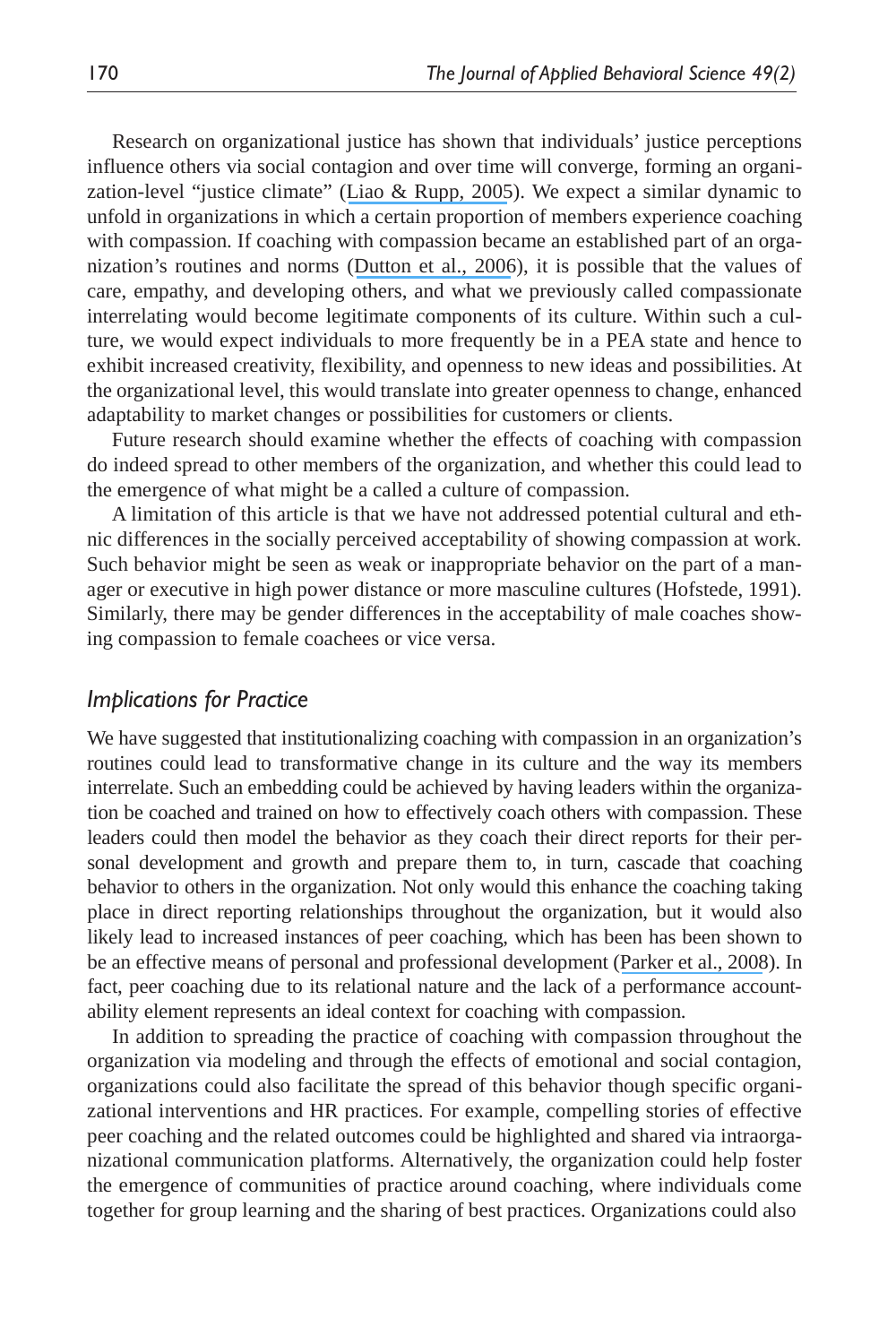embed the competencies and behaviors associated with coaching with compassion into the selection, development, and reward systems of the organization, signaling that coaching others for their personal development and growth is an important and expected practice. These are just a few of the ways in which organizations might go about creating and sustaining a culture of coaching with compassion.

As with most organization development efforts, spread should be organic rather than mechanical or imposed. Organic changes, in which opinion leaders and executives of units ask for a program, are likely to arouse PEA at the collective level, opening people to even more change. When imposed organization-wide, it is almost always experienced as compliance-oriented, arousing the NEA and closing people to future applications.

In summary, the organizational development implication evolves from (a) more frequent coaching with compassion, which results in (b) more people feeling cared for and developing (as Propositions 6 to 8 claim), which results in (c) more OCB, commitment, and engagement, which results in (d) better relationships, more renewal, and openness to new ideas and possibilities. We expected that these norms would spread organically from dyad to dyad, team to team, and organizational unit to organizational unit. The result is a climate of caring and development and adaptation.

### *Implications for Research*

We believe a set of qualitative studies should be conducted to further develop the construct of compassion in organizations. Studies using the critical incident interview method would be particularly informative. Such interviews could be conducted with participants after they have been coached and assessing them on degree of excitement about the future, comprehensiveness of their personal vision, and feeling cared for by the coach. The interview protocol could be one question asked 2 to 3 times: "Tell me about a time in your recent coaching in which you felt the coach significantly helped you." Study 1 could sample 25 subjects who are high on the measure of excitement about their future and 25 low on this measure. Study 2 could sample 25 subjects who are high on the measure of comprehensiveness of their personal vision and 25 low on this measure. Study 3 could sample 25 subjects who are high on feeling cared for from the coach and 25 low on this measure. Thematic analysis could be applied to interview transcripts to determine the facets of the coach's helpful behavior and the coachee's feeling about the coach.

Propositions 1, 2, and 5 could be quantitatively tested using an experimental design. Participants could be randomly assigned to a coaching with compassion or coaching for compliance session. Arousal of the PNS and SNS of participants and coaches could be assessed before, during, and after the sessions using physiological measures, such as heart rate variability and skin conductance. Emotional arousal during the coaching session could be assessed using analysis of facial expressions captured with video.

Testing Propositions 3 and 4 would require a longitudinal field experiment. After random assignment to a coaching with compassion or coaching with compliance,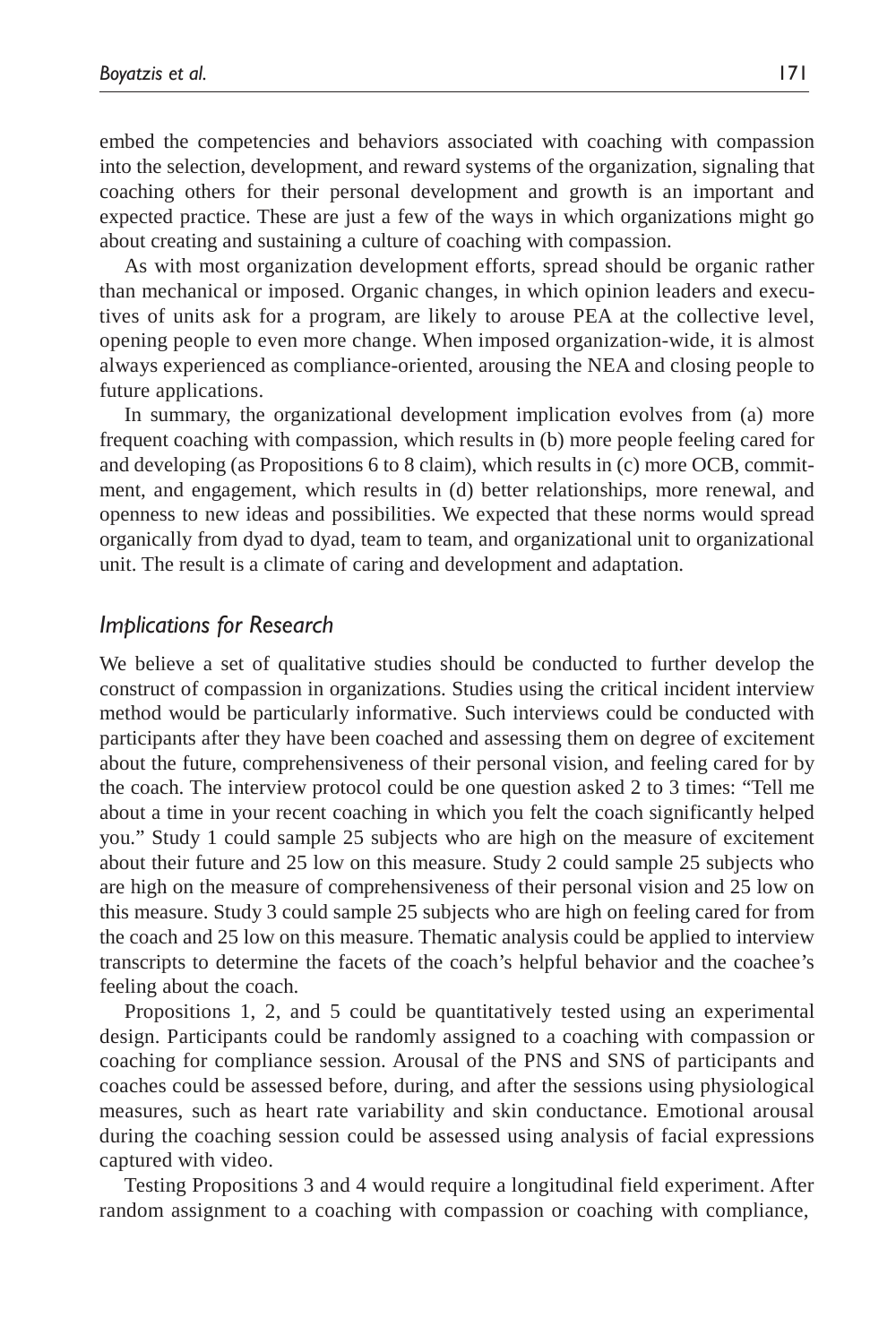participants would be followed for several months. The study would include periodic measurements of their sense of well-being and physical health as well as assessments of their progress toward their personal goals and vision. Other factors that are known to be related to these outcomes would also be measured and statistically controlled when the data are analyzed. In terms of the ethics of random assignment, although we believe coaching for compliance is less effective, it appears to be the norm in most organizations. Therefore, we believe that random assignment would not "punish" one group but give them the typical treatment found in most organizations. Another way to address this issue is to provide follow-up coaching for all participants in the form of coaching with compassion after the data for the study have been collected.

Propositions 6, 7, and 8 could be tested with another longitudinal field experiment. Participants' long-term organizational commitment could be measured by examining voluntary turnover in both groups several months or years after the coaching intervention. High quality connections, resonant relationships, job and organizational engagement and commitment, and OCB in the workplace could be measured using multi-source feedback. A cross-sectional design could be substituted for longitudinal designs in any of these past two sets of studies, but key variables would have to be controlled with stratified sampling, and the hypotheses of the studies limited to that which can be inferred from the cross-sectional sampling.

#### *Implications forTheorizing on Compassion*

As we note above, research on emotional contagion indicates that it is possible to "catch" another's emotions before even noticing them. One may notice the emotion in oneself first, then notice that the source of the emotion is the other, and finally notice the cause of the emotion. We offer that what matters as a component of compassion is not noticing the other's emotions, but noticing the *other*. Putting it differently, it means noticing the other as a subject, in Buber's (1971) terms as the *Thou*, rather than an object, the *It*. The other's emotions facilitate that recognition of the other as a subject. [Batson et al.'s \(1997\)](https://www.researchgate.net/publication/247746451_Perspective_Taking_Imagining_How_Another_Feels_Versus_Imaging_How_You_Would_Feel?el=1_x_8&enrichId=rgreq-834125dfb8ecd028957b7866192e19dd-XXX&enrichSource=Y292ZXJQYWdlOzI1OTI5MDkxNDtBUzoxMDE4NDYzMjQ2MTMxMzlAMTQwMTI5MzQ2NDg0MA==) work lends support to our claim. Empathic concern, their studies show, only arises if one recognizes the separation between self and other. Thus, the recognition of the other as a distinct subject, who suffers and who has dreams and aspirations, is a key component.

In addition to emotion, the compassion process must involve cognitive processes, including the appraisals mentioned by [Goetz et al. \(2010\)](https://www.researchgate.net/publication/44569135_Compassion_An_Evolutionary_Analysis_and_Empirical_Review?el=1_x_8&enrichId=rgreq-834125dfb8ecd028957b7866192e19dd-XXX&enrichSource=Y292ZXJQYWdlOzI1OTI5MDkxNDtBUzoxMDE4NDYzMjQ2MTMxMzlAMTQwMTI5MzQ2NDg0MA==), such as whether or not the suffering is deserved or one's own responsibility. Compassion, we contend, is rooted in the desire to contribute to another's well-being. We offer that even outside of the coaching context, compassion can focus on furthering another's hedonic or eudaimonic well-being, or both.

Finally, the motivation to further another's well-being must lead to action. [Dutton](https://www.researchgate.net/publication/241644034_Explaining_Compassion_Organizing?el=1_x_8&enrichId=rgreq-834125dfb8ecd028957b7866192e19dd-XXX&enrichSource=Y292ZXJQYWdlOzI1OTI5MDkxNDtBUzoxMDE4NDYzMjQ2MTMxMzlAMTQwMTI5MzQ2NDg0MA==)  et al. [\(2006\)](https://www.researchgate.net/publication/241644034_Explaining_Compassion_Organizing?el=1_x_8&enrichId=rgreq-834125dfb8ecd028957b7866192e19dd-XXX&enrichSource=Y292ZXJQYWdlOzI1OTI5MDkxNDtBUzoxMDE4NDYzMjQ2MTMxMzlAMTQwMTI5MzQ2NDg0MA==) point out that sometimes the action does not succeed in easing the other's suffering; though ineffective, they maintain it is still an instance of compassion. Our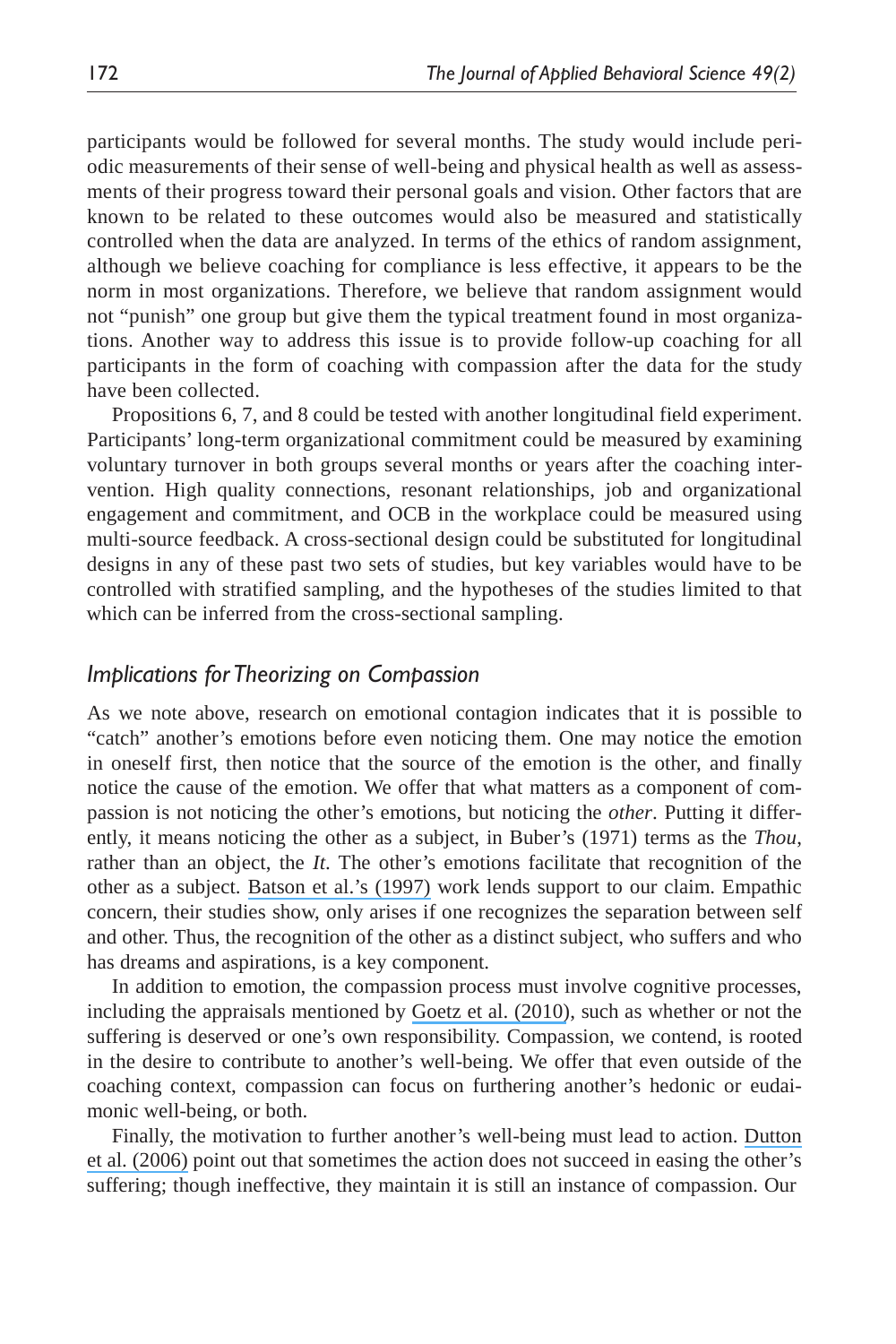discussion of coaching can contribute two insights to theorizing on the effectiveness of compassion. We claimed that coaching is successful in stimulating sustained, desired change when it primarily arouses the PEA by focusing the coachee's attention on a positive desired future, which arouses hope, and by making the coachee feel valued and cared for. We offer that these same two factors distinguish effective compassionate responses in general.

# **Conclusion**

Coaching with compassion will arouse positive emotions and healthy psychophysiological systems, helping a person become more open to new possibilities, grow, and renew themselves. As a result of the effects of emotional contagion, coaching with compassion is likely to have an impact that extends beyond the coaching relationship to others in the organization, leading to favorable outcomes at the individual, dyad, group, and organizational levels.

#### **Declaration of Conflicting Interests**

The authors declared no potential conflicts of interest with respect to the research, authorship, and/or publication of this article.

### **Funding**

The authors received no financial support for the research, authorship, and/or publication of this article.

#### **Notes**

- 1. A 2006 study commissioned by the International Coach Federation (ICF) and conducted by PricewaterhouseCoopers estimates that at least 30,000 individuals were working as business coaches around the world at the time, generating \$1.5 billion in revenue.
- 2. The neuroendocrine system comprises the nervous system and the endocrine or hormonal system of the body.
- 3. We must point out that studies by [Fredrickson](https://www.researchgate.net/publication/51579395_What_Good_Are_Positive_Emotions?el=1_x_8&enrichId=rgreq-834125dfb8ecd028957b7866192e19dd-XXX&enrichSource=Y292ZXJQYWdlOzI1OTI5MDkxNDtBUzoxMDE4NDYzMjQ2MTMxMzlAMTQwMTI5MzQ2NDg0MA==) (1998, [2001](https://www.researchgate.net/publication/272078884_The_Role_of_Positive_Emotions_in_Positive_Psychology?el=1_x_8&enrichId=rgreq-834125dfb8ecd028957b7866192e19dd-XXX&enrichSource=Y292ZXJQYWdlOzI1OTI5MDkxNDtBUzoxMDE4NDYzMjQ2MTMxMzlAMTQwMTI5MzQ2NDg0MA==)), Losada and Heaphy (2004), [Gottman](https://www.researchgate.net/publication/232424148_The_Mathematics_of_Marriage_Dynamic_Nonlinear_Models?el=1_x_8&enrichId=rgreq-834125dfb8ecd028957b7866192e19dd-XXX&enrichSource=Y292ZXJQYWdlOzI1OTI5MDkxNDtBUzoxMDE4NDYzMjQ2MTMxMzlAMTQwMTI5MzQ2NDg0MA==) et al. (2002), and their colleagues cited earlier suggest that 3 to 6 times more PEA than NEA arousal is necessary to realize these effects. The exact critical ratio remains an empirical question for future research. An fMRI study underway will examine the differential impact of 1:1, 2:1, or 3:1 ratio of PEA-to-NEA arousal during coaching sessions on neural activation linked to openness to learning and new possibilities.

#### **References**

- Ashby, F. G., Isen, A. M., & Turken, A. U. [\(1999\). A neuropsychological](https://www.researchgate.net/publication/12831914_A_Neuropsychological_Theory_of_Positive_Affect_and_Its_Influence_on_Cognition?el=1_x_8&enrichId=rgreq-834125dfb8ecd028957b7866192e19dd-XXX&enrichSource=Y292ZXJQYWdlOzI1OTI5MDkxNDtBUzoxMDE4NDYzMjQ2MTMxMzlAMTQwMTI5MzQ2NDg0MA==) theory of positive [affect and its influence on cognition.](https://www.researchgate.net/publication/12831914_A_Neuropsychological_Theory_of_Positive_Affect_and_Its_Influence_on_Cognition?el=1_x_8&enrichId=rgreq-834125dfb8ecd028957b7866192e19dd-XXX&enrichSource=Y292ZXJQYWdlOzI1OTI5MDkxNDtBUzoxMDE4NDYzMjQ2MTMxMzlAMTQwMTI5MzQ2NDg0MA==) *Psychological Review*, *106*, 529-550.
- Ashton-James, C. E., & Ashkanasy, N. M. (2005). What lies [beneath? A process](https://www.researchgate.net/publication/43468516_What_lies_beneath_A_process_analysis_of_affective_events_theory?el=1_x_8&enrichId=rgreq-834125dfb8ecd028957b7866192e19dd-XXX&enrichSource=Y292ZXJQYWdlOzI1OTI5MDkxNDtBUzoxMDE4NDYzMjQ2MTMxMzlAMTQwMTI5MzQ2NDg0MA==) analysis of affective events theory. In N. M. [Ashkanasy,](https://www.researchgate.net/publication/43468516_What_lies_beneath_A_process_analysis_of_affective_events_theory?el=1_x_8&enrichId=rgreq-834125dfb8ecd028957b7866192e19dd-XXX&enrichSource=Y292ZXJQYWdlOzI1OTI5MDkxNDtBUzoxMDE4NDYzMjQ2MTMxMzlAMTQwMTI5MzQ2NDg0MA==) W. J. Zerbe, & C. E. J. Härtel (Eds.), *Research on emotion in organizations* [\(Vol. 1, pp. 23-46\). Oxford, England: Elsevier.](https://www.researchgate.net/publication/43468516_What_lies_beneath_A_process_analysis_of_affective_events_theory?el=1_x_8&enrichId=rgreq-834125dfb8ecd028957b7866192e19dd-XXX&enrichSource=Y292ZXJQYWdlOzI1OTI5MDkxNDtBUzoxMDE4NDYzMjQ2MTMxMzlAMTQwMTI5MzQ2NDg0MA==)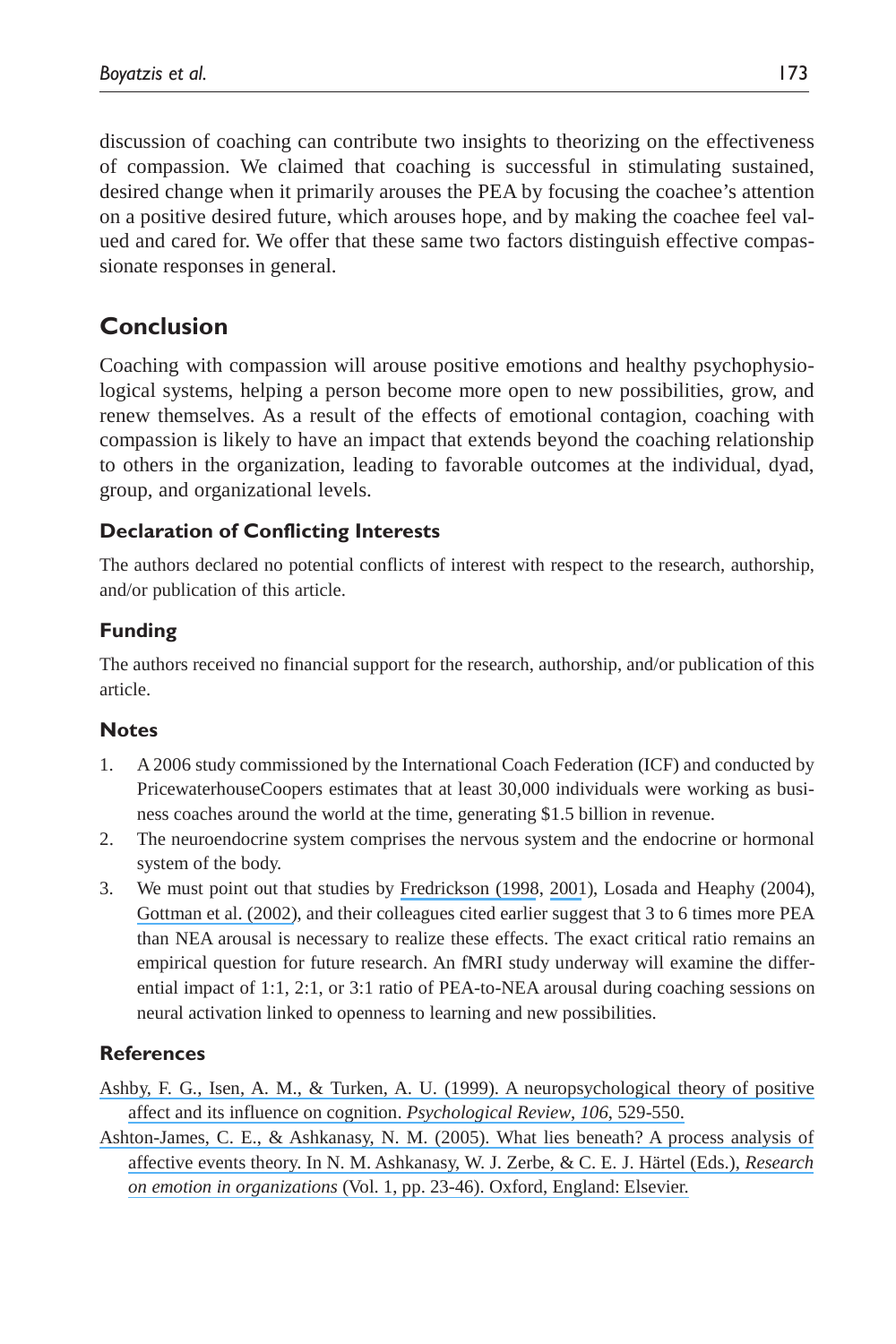- Barsade, S. G. (2002). The ripple effect: [Emotional](https://www.researchgate.net/publication/234073574_The_Ripple_Effect_Emotional_Contagion_and_Its_Influence_on_Group_Behavior?el=1_x_8&enrichId=rgreq-834125dfb8ecd028957b7866192e19dd-XXX&enrichSource=Y292ZXJQYWdlOzI1OTI5MDkxNDtBUzoxMDE4NDYzMjQ2MTMxMzlAMTQwMTI5MzQ2NDg0MA==) contagion and its influence on group behavior. *[Administrative Science Quarterly](https://www.researchgate.net/publication/234073574_The_Ripple_Effect_Emotional_Contagion_and_Its_Influence_on_Group_Behavior?el=1_x_8&enrichId=rgreq-834125dfb8ecd028957b7866192e19dd-XXX&enrichSource=Y292ZXJQYWdlOzI1OTI5MDkxNDtBUzoxMDE4NDYzMjQ2MTMxMzlAMTQwMTI5MzQ2NDg0MA==)*, *47*, 644-675.
- Barsade, S. G., & Gibson, D. E. (2007). Why does affect matter in organizations? *Academy of Management Perspectives*, *21*, 36-59.
- [Batson, C. D., Early, S., & Salvarani, G. \(1997\). Perspective taking: Imagining how another](https://www.researchgate.net/publication/247746451_Perspective_Taking_Imagining_How_Another_Feels_Versus_Imaging_How_You_Would_Feel?el=1_x_8&enrichId=rgreq-834125dfb8ecd028957b7866192e19dd-XXX&enrichSource=Y292ZXJQYWdlOzI1OTI5MDkxNDtBUzoxMDE4NDYzMjQ2MTMxMzlAMTQwMTI5MzQ2NDg0MA==)  feels versus imaging how you would feel. *Personality and Social [Psychology](https://www.researchgate.net/publication/247746451_Perspective_Taking_Imagining_How_Another_Feels_Versus_Imaging_How_You_Would_Feel?el=1_x_8&enrichId=rgreq-834125dfb8ecd028957b7866192e19dd-XXX&enrichSource=Y292ZXJQYWdlOzI1OTI5MDkxNDtBUzoxMDE4NDYzMjQ2MTMxMzlAMTQwMTI5MzQ2NDg0MA==) Bulletin*, *23*, [751-758.](https://www.researchgate.net/publication/247746451_Perspective_Taking_Imagining_How_Another_Feels_Versus_Imaging_How_You_Would_Feel?el=1_x_8&enrichId=rgreq-834125dfb8ecd028957b7866192e19dd-XXX&enrichSource=Y292ZXJQYWdlOzI1OTI5MDkxNDtBUzoxMDE4NDYzMjQ2MTMxMzlAMTQwMTI5MzQ2NDg0MA==)
- Batson, C. D., & Shaw, L. L. (1991). Evidence for [altruism: Toward](https://www.researchgate.net/publication/233159358_Evidence_for_Altruism_Toward_a_Pluralism_of_Prosocial_Motives?el=1_x_8&enrichId=rgreq-834125dfb8ecd028957b7866192e19dd-XXX&enrichSource=Y292ZXJQYWdlOzI1OTI5MDkxNDtBUzoxMDE4NDYzMjQ2MTMxMzlAMTQwMTI5MzQ2NDg0MA==) a pluralism of prosocial motives. *[Psychological Inquiry](https://www.researchgate.net/publication/233159358_Evidence_for_Altruism_Toward_a_Pluralism_of_Prosocial_Motives?el=1_x_8&enrichId=rgreq-834125dfb8ecd028957b7866192e19dd-XXX&enrichSource=Y292ZXJQYWdlOzI1OTI5MDkxNDtBUzoxMDE4NDYzMjQ2MTMxMzlAMTQwMTI5MzQ2NDg0MA==)*, *2*, 107-122.
- Baumeister, R. F., [Bratslavsky,](https://www.researchgate.net/publication/46608952_Bad_Is_Stronger_than_Good?el=1_x_8&enrichId=rgreq-834125dfb8ecd028957b7866192e19dd-XXX&enrichSource=Y292ZXJQYWdlOzI1OTI5MDkxNDtBUzoxMDE4NDYzMjQ2MTMxMzlAMTQwMTI5MzQ2NDg0MA==) E., Finkenauer, C., & Vohs, K. D. (2001). Bad is stronger than good. *[Review of General Psychology](https://www.researchgate.net/publication/46608952_Bad_Is_Stronger_than_Good?el=1_x_8&enrichId=rgreq-834125dfb8ecd028957b7866192e19dd-XXX&enrichSource=Y292ZXJQYWdlOzI1OTI5MDkxNDtBUzoxMDE4NDYzMjQ2MTMxMzlAMTQwMTI5MzQ2NDg0MA==)*, *5*, 323-370.
- Bower, G. H., & Forgas, J. P. (2001). Mood and social memory. In J. P. Forgas (Ed.), *Handbook of affect and social cognition* (pp. 95-120). Mahwah, NJ: Lawrence Erlbaum.
- Bowlby, J. (1969). *Attachment and loss: Vol. 1: Attachment*. New York, NY: Basic Books.
- Boyatzis, R. E. (2008). Leadership [development](https://www.researchgate.net/publication/232533537_Leadership_Development_from_a_Complexity_Perspective?el=1_x_8&enrichId=rgreq-834125dfb8ecd028957b7866192e19dd-XXX&enrichSource=Y292ZXJQYWdlOzI1OTI5MDkxNDtBUzoxMDE4NDYzMjQ2MTMxMzlAMTQwMTI5MzQ2NDg0MA==) from a complexity perspective. *Consulting [Psychology Journal: Practice and Research](https://www.researchgate.net/publication/232533537_Leadership_Development_from_a_Complexity_Perspective?el=1_x_8&enrichId=rgreq-834125dfb8ecd028957b7866192e19dd-XXX&enrichSource=Y292ZXJQYWdlOzI1OTI5MDkxNDtBUzoxMDE4NDYzMjQ2MTMxMzlAMTQwMTI5MzQ2NDg0MA==)*, *60*, 298-313.
- Boyatzis, R. E., & Akrivou, K. (2006). The ideal self as the driver of [intentional](https://www.researchgate.net/publication/242203714_The_ideal_self_as_the_driver_of_intentional_change?el=1_x_8&enrichId=rgreq-834125dfb8ecd028957b7866192e19dd-XXX&enrichSource=Y292ZXJQYWdlOzI1OTI5MDkxNDtBUzoxMDE4NDYzMjQ2MTMxMzlAMTQwMTI5MzQ2NDg0MA==) change. *Journal [of Management Development](https://www.researchgate.net/publication/242203714_The_ideal_self_as_the_driver_of_intentional_change?el=1_x_8&enrichId=rgreq-834125dfb8ecd028957b7866192e19dd-XXX&enrichSource=Y292ZXJQYWdlOzI1OTI5MDkxNDtBUzoxMDE4NDYzMjQ2MTMxMzlAMTQwMTI5MzQ2NDg0MA==)*, *25*, 624-642.
- Boyatzis, R. E., Jack, A., Cesaro, R., Khawaja, M., & Passarelli, A. (2010, August). *Coaching with compassion: An fMRI study of coaching to the positive or negative emotional attractor*. Presented at the annual meeting of the Academy of Management, Montreal, Quebec, Canada.
- [Boyatzis, R. E., Smith, M. L., & Blaize, N. \(2006\). Developing sustainable leaders through](https://www.researchgate.net/publication/228338572_Developing_Sustainable_Leaders_Through_Coaching_and_Compassion?el=1_x_8&enrichId=rgreq-834125dfb8ecd028957b7866192e19dd-XXX&enrichSource=Y292ZXJQYWdlOzI1OTI5MDkxNDtBUzoxMDE4NDYzMjQ2MTMxMzlAMTQwMTI5MzQ2NDg0MA==) coaching and compassion. *[Academy of Management Learning & Education](https://www.researchgate.net/publication/228338572_Developing_Sustainable_Leaders_Through_Coaching_and_Compassion?el=1_x_8&enrichId=rgreq-834125dfb8ecd028957b7866192e19dd-XXX&enrichSource=Y292ZXJQYWdlOzI1OTI5MDkxNDtBUzoxMDE4NDYzMjQ2MTMxMzlAMTQwMTI5MzQ2NDg0MA==)*, *5*, 8-24.
- Brockner, J., & Higgins, E. T. (2001). Regulatory focus theory: [Implications](https://www.researchgate.net/publication/4835339_Regulatory_Focus_Theory_Implications_for_the_Study_of_Emotions_at_Work?el=1_x_8&enrichId=rgreq-834125dfb8ecd028957b7866192e19dd-XXX&enrichSource=Y292ZXJQYWdlOzI1OTI5MDkxNDtBUzoxMDE4NDYzMjQ2MTMxMzlAMTQwMTI5MzQ2NDg0MA==) for the study of emotions at work. *[Organizational Behavior and Human Decision Processes](https://www.researchgate.net/publication/4835339_Regulatory_Focus_Theory_Implications_for_the_Study_of_Emotions_at_Work?el=1_x_8&enrichId=rgreq-834125dfb8ecd028957b7866192e19dd-XXX&enrichSource=Y292ZXJQYWdlOzI1OTI5MDkxNDtBUzoxMDE4NDYzMjQ2MTMxMzlAMTQwMTI5MzQ2NDg0MA==)*, *86*, 35-66.
- Brotman, L. E., Liberi, W. P., & [Wasylyshyn,](https://www.researchgate.net/publication/232531968_Executive_Coaching_The_Need_for_Standards_of_Competence?el=1_x_8&enrichId=rgreq-834125dfb8ecd028957b7866192e19dd-XXX&enrichSource=Y292ZXJQYWdlOzI1OTI5MDkxNDtBUzoxMDE4NDYzMjQ2MTMxMzlAMTQwMTI5MzQ2NDg0MA==) K. M. (1998). Executive coaching: The need for standards of [competence.](https://www.researchgate.net/publication/232531968_Executive_Coaching_The_Need_for_Standards_of_Competence?el=1_x_8&enrichId=rgreq-834125dfb8ecd028957b7866192e19dd-XXX&enrichSource=Y292ZXJQYWdlOzI1OTI5MDkxNDtBUzoxMDE4NDYzMjQ2MTMxMzlAMTQwMTI5MzQ2NDg0MA==) *Consulting Psychology Journal: Practice and Research*, *50*, 40-46.
- Buber, M. (1971). *I and thou*. New York, NY: Touchstone.
- Buckner, R. L., Andrews-Hanna, J. R., & Schacter, D. L. (2008). The brain's default network: Anatomy, function, and relevance to disease. *Annals of the New York Academy of Sciences*, *1124*, 1-38.
- Cacioppo, J. T., Fowler, J. H., & [Christakis,](https://www.researchgate.net/publication/40455331_Alone_in_the_Crowd_The_Structure_and_Spread_of_Loneliness_in_a_Large_Social_Network?el=1_x_8&enrichId=rgreq-834125dfb8ecd028957b7866192e19dd-XXX&enrichSource=Y292ZXJQYWdlOzI1OTI5MDkxNDtBUzoxMDE4NDYzMjQ2MTMxMzlAMTQwMTI5MzQ2NDg0MA==) N. A. (2009). Alone in the crowd: The structure and [spread of loneliness in a large social network.](https://www.researchgate.net/publication/40455331_Alone_in_the_Crowd_The_Structure_and_Spread_of_Loneliness_in_a_Large_Social_Network?el=1_x_8&enrichId=rgreq-834125dfb8ecd028957b7866192e19dd-XXX&enrichSource=Y292ZXJQYWdlOzI1OTI5MDkxNDtBUzoxMDE4NDYzMjQ2MTMxMzlAMTQwMTI5MzQ2NDg0MA==) *Journal of Personality and Social Psychology*, *97*[, 977-991.](https://www.researchgate.net/publication/40455331_Alone_in_the_Crowd_The_Structure_and_Spread_of_Loneliness_in_a_Large_Social_Network?el=1_x_8&enrichId=rgreq-834125dfb8ecd028957b7866192e19dd-XXX&enrichSource=Y292ZXJQYWdlOzI1OTI5MDkxNDtBUzoxMDE4NDYzMjQ2MTMxMzlAMTQwMTI5MzQ2NDg0MA==)
- Cattaneo, L., & Rizzolatti, G. (2009). The mirror neuron system. *Archives of [Neurology](https://www.researchgate.net/publication/24419151_The_Mirror_Neuron_System?el=1_x_8&enrichId=rgreq-834125dfb8ecd028957b7866192e19dd-XXX&enrichSource=Y292ZXJQYWdlOzI1OTI5MDkxNDtBUzoxMDE4NDYzMjQ2MTMxMzlAMTQwMTI5MzQ2NDg0MA==)*, *66*, [557-560.](https://www.researchgate.net/publication/24419151_The_Mirror_Neuron_System?el=1_x_8&enrichId=rgreq-834125dfb8ecd028957b7866192e19dd-XXX&enrichSource=Y292ZXJQYWdlOzI1OTI5MDkxNDtBUzoxMDE4NDYzMjQ2MTMxMzlAMTQwMTI5MzQ2NDg0MA==)
- Coseru, C. (2011). Mind in Indian Buddhist philosophy (E. N. Zalta, Ed.). *Stanford encyclopedia of philosophy*. Stanford, CA: Stanford University.
- Curry, L. A., [Snyder,](https://www.researchgate.net/publication/13812536_Role_of_hope_in_academic_and_sport_achievement?el=1_x_8&enrichId=rgreq-834125dfb8ecd028957b7866192e19dd-XXX&enrichSource=Y292ZXJQYWdlOzI1OTI5MDkxNDtBUzoxMDE4NDYzMjQ2MTMxMzlAMTQwMTI5MzQ2NDg0MA==) C. R., Cook, D. L., Ruby, B. C., & Rehm, M. (1997). Role of hope in academic and sport [achievement.](https://www.researchgate.net/publication/13812536_Role_of_hope_in_academic_and_sport_achievement?el=1_x_8&enrichId=rgreq-834125dfb8ecd028957b7866192e19dd-XXX&enrichSource=Y292ZXJQYWdlOzI1OTI5MDkxNDtBUzoxMDE4NDYzMjQ2MTMxMzlAMTQwMTI5MzQ2NDg0MA==) *Journal of Personality and Social Psychology*, *73*, [1257-1267.](https://www.researchgate.net/publication/13812536_Role_of_hope_in_academic_and_sport_achievement?el=1_x_8&enrichId=rgreq-834125dfb8ecd028957b7866192e19dd-XXX&enrichSource=Y292ZXJQYWdlOzI1OTI5MDkxNDtBUzoxMDE4NDYzMjQ2MTMxMzlAMTQwMTI5MzQ2NDg0MA==)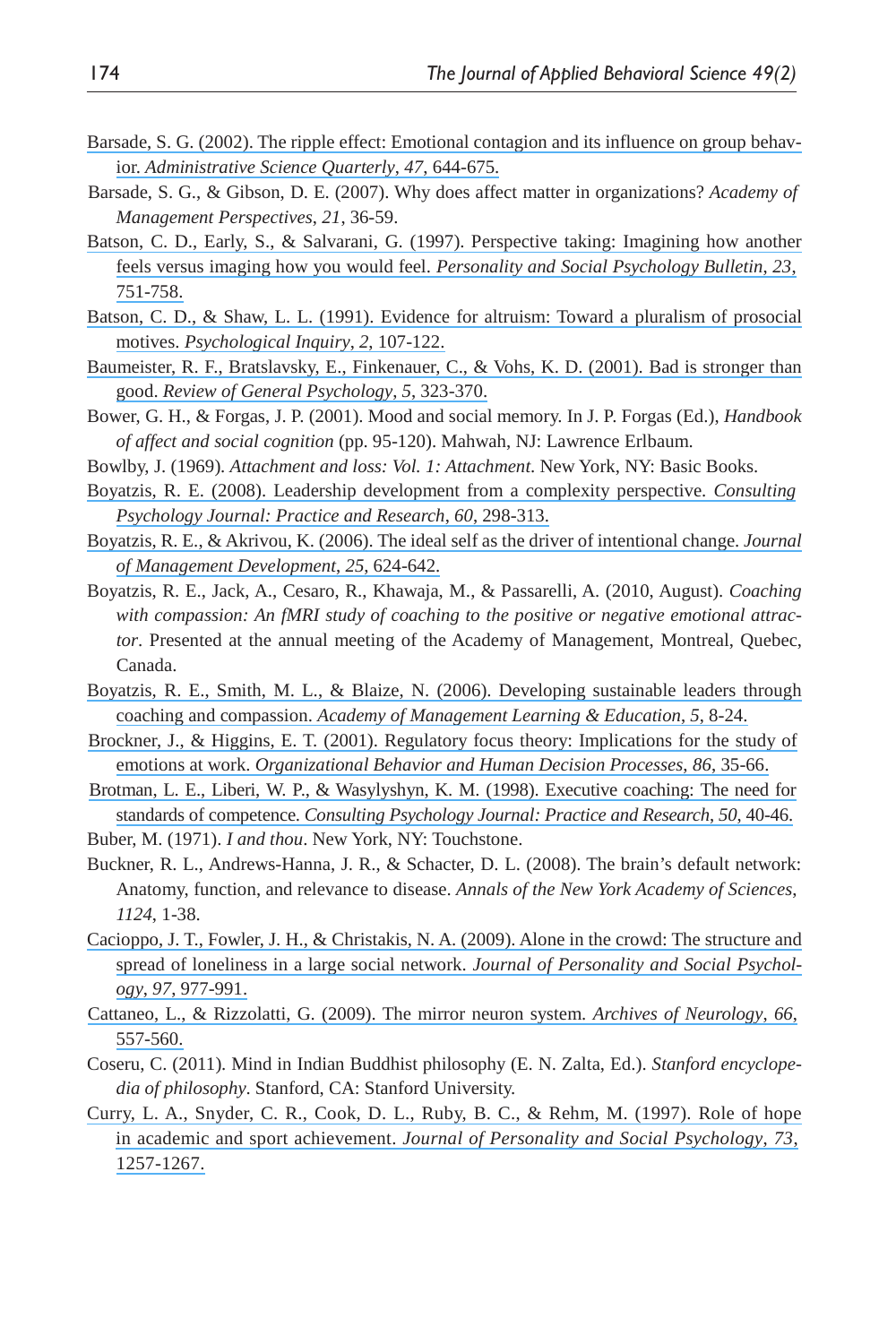- [DeQuattro, V.,](https://www.researchgate.net/publication/11382985_The_sympathetic_nervous_system_The_muse_of_primary_hypertension?el=1_x_8&enrichId=rgreq-834125dfb8ecd028957b7866192e19dd-XXX&enrichSource=Y292ZXJQYWdlOzI1OTI5MDkxNDtBUzoxMDE4NDYzMjQ2MTMxMzlAMTQwMTI5MzQ2NDg0MA==) & Feng, M. (2002). The sympathetic nervous system: The muse of primary hypertension. *[Journal of Human Hypertension, 16](https://www.researchgate.net/publication/11382985_The_sympathetic_nervous_system_The_muse_of_primary_hypertension?el=1_x_8&enrichId=rgreq-834125dfb8ecd028957b7866192e19dd-XXX&enrichSource=Y292ZXJQYWdlOzI1OTI5MDkxNDtBUzoxMDE4NDYzMjQ2MTMxMzlAMTQwMTI5MzQ2NDg0MA==)*(Suppl 1), S64-S69.
- [Dickerson,](https://www.researchgate.net/publication/8582418_Acute_Stressors_and_Cortisol_Responses_A_Theoretical_Integration_and_Synthesis_of_Laboratory_Research?el=1_x_8&enrichId=rgreq-834125dfb8ecd028957b7866192e19dd-XXX&enrichSource=Y292ZXJQYWdlOzI1OTI5MDkxNDtBUzoxMDE4NDYzMjQ2MTMxMzlAMTQwMTI5MzQ2NDg0MA==) S. S., & Kemeny, M. E. (2004). Acute stressors and cortisol responses: A theoreti[cal integration and synthesis of laboratory research.](https://www.researchgate.net/publication/8582418_Acute_Stressors_and_Cortisol_Responses_A_Theoretical_Integration_and_Synthesis_of_Laboratory_Research?el=1_x_8&enrichId=rgreq-834125dfb8ecd028957b7866192e19dd-XXX&enrichSource=Y292ZXJQYWdlOzI1OTI5MDkxNDtBUzoxMDE4NDYzMjQ2MTMxMzlAMTQwMTI5MzQ2NDg0MA==) *Psychological Bulletin*, *130*, 355-391.
- Dirks, K. T., & Ferrin, D. L. (2002). Trust in leadership: [Meta-analytic](https://www.researchgate.net/publication/11202113_Trust_in_Leadership_Meta-Analytic_Findings_and_Implications_for_Research_and_Practice?el=1_x_8&enrichId=rgreq-834125dfb8ecd028957b7866192e19dd-XXX&enrichSource=Y292ZXJQYWdlOzI1OTI5MDkxNDtBUzoxMDE4NDYzMjQ2MTMxMzlAMTQwMTI5MzQ2NDg0MA==) findings and implications [for research and practice.](https://www.researchgate.net/publication/11202113_Trust_in_Leadership_Meta-Analytic_Findings_and_Implications_for_Research_and_Practice?el=1_x_8&enrichId=rgreq-834125dfb8ecd028957b7866192e19dd-XXX&enrichSource=Y292ZXJQYWdlOzI1OTI5MDkxNDtBUzoxMDE4NDYzMjQ2MTMxMzlAMTQwMTI5MzQ2NDg0MA==) *Journal of Applied Psychology*, *87*, 611-628.
- Dutton, J. E., & Heaphy, E. D. (2003). The power of high-quality [connections.](https://www.researchgate.net/publication/262725459_The_Power_of_High_Quality_Connections?el=1_x_8&enrichId=rgreq-834125dfb8ecd028957b7866192e19dd-XXX&enrichSource=Y292ZXJQYWdlOzI1OTI5MDkxNDtBUzoxMDE4NDYzMjQ2MTMxMzlAMTQwMTI5MzQ2NDg0MA==) In K. S. Cameron, J. E. Dutton, & R. E. Quinn (Eds.), *Positive [organizational](https://www.researchgate.net/publication/262725459_The_Power_of_High_Quality_Connections?el=1_x_8&enrichId=rgreq-834125dfb8ecd028957b7866192e19dd-XXX&enrichSource=Y292ZXJQYWdlOzI1OTI5MDkxNDtBUzoxMDE4NDYzMjQ2MTMxMzlAMTQwMTI5MzQ2NDg0MA==) scholarship: Foundations of a new discipline* (pp. 263-278). San Francisco, CA: [Berrett-Koehler.](https://www.researchgate.net/publication/262725459_The_Power_of_High_Quality_Connections?el=1_x_8&enrichId=rgreq-834125dfb8ecd028957b7866192e19dd-XXX&enrichSource=Y292ZXJQYWdlOzI1OTI5MDkxNDtBUzoxMDE4NDYzMjQ2MTMxMzlAMTQwMTI5MzQ2NDg0MA==)
- Dutton, J. [E., Worline,](https://www.researchgate.net/publication/241644034_Explaining_Compassion_Organizing?el=1_x_8&enrichId=rgreq-834125dfb8ecd028957b7866192e19dd-XXX&enrichSource=Y292ZXJQYWdlOzI1OTI5MDkxNDtBUzoxMDE4NDYzMjQ2MTMxMzlAMTQwMTI5MzQ2NDg0MA==) M. C., Frost, P. J., & Lilius, J. M. (2006). Explaining compassion organizing. *[Administrative Science Quarterly](https://www.researchgate.net/publication/241644034_Explaining_Compassion_Organizing?el=1_x_8&enrichId=rgreq-834125dfb8ecd028957b7866192e19dd-XXX&enrichSource=Y292ZXJQYWdlOzI1OTI5MDkxNDtBUzoxMDE4NDYzMjQ2MTMxMzlAMTQwMTI5MzQ2NDg0MA==)*, *51*, 59-96.
- [Eisenberger, R., Huntington, R., Hutchison, S., & Sowa, D. \(1986\). Perceived organizational](https://www.researchgate.net/publication/254734637_Perceived_Organizational_Support?el=1_x_8&enrichId=rgreq-834125dfb8ecd028957b7866192e19dd-XXX&enrichSource=Y292ZXJQYWdlOzI1OTI5MDkxNDtBUzoxMDE4NDYzMjQ2MTMxMzlAMTQwMTI5MzQ2NDg0MA==)  support. *Journal of [Applied Psychology](https://www.researchgate.net/publication/254734637_Perceived_Organizational_Support?el=1_x_8&enrichId=rgreq-834125dfb8ecd028957b7866192e19dd-XXX&enrichSource=Y292ZXJQYWdlOzI1OTI5MDkxNDtBUzoxMDE4NDYzMjQ2MTMxMzlAMTQwMTI5MzQ2NDg0MA==)*, *71*, 500-507.
- Érdi, P. (2008). *Complexity explained*[. Berlin, Germany: Springer.](https://www.researchgate.net/publication/228108296_Complexity_Explained?el=1_x_8&enrichId=rgreq-834125dfb8ecd028957b7866192e19dd-XXX&enrichSource=Y292ZXJQYWdlOzI1OTI5MDkxNDtBUzoxMDE4NDYzMjQ2MTMxMzlAMTQwMTI5MzQ2NDg0MA==)
- Eriksson, P. S., Perfilieva, E., [Bjork-Eriksson,](https://www.researchgate.net/publication/13476119_Neurogenesis_in_the_Adult_Human_Hippocampus?el=1_x_8&enrichId=rgreq-834125dfb8ecd028957b7866192e19dd-XXX&enrichSource=Y292ZXJQYWdlOzI1OTI5MDkxNDtBUzoxMDE4NDYzMjQ2MTMxMzlAMTQwMTI5MzQ2NDg0MA==) T., Alborn, A-M., Nordborg, C., Peterson, D. A., & Gage, F. H. (1998). Neurogenesis in the adult human [hippocampus.](https://www.researchgate.net/publication/13476119_Neurogenesis_in_the_Adult_Human_Hippocampus?el=1_x_8&enrichId=rgreq-834125dfb8ecd028957b7866192e19dd-XXX&enrichSource=Y292ZXJQYWdlOzI1OTI5MDkxNDtBUzoxMDE4NDYzMjQ2MTMxMzlAMTQwMTI5MzQ2NDg0MA==) *Nature Medicine*, *4*, [1313-1317.](https://www.researchgate.net/publication/13476119_Neurogenesis_in_the_Adult_Human_Hippocampus?el=1_x_8&enrichId=rgreq-834125dfb8ecd028957b7866192e19dd-XXX&enrichSource=Y292ZXJQYWdlOzI1OTI5MDkxNDtBUzoxMDE4NDYzMjQ2MTMxMzlAMTQwMTI5MzQ2NDg0MA==)
- Estrada, C. A., Isen, A. M., & Young, M. J. (1994). Positive affect [improves](https://www.researchgate.net/publication/227335116_Positive_Affect_Improves_Creative_Problem_Solving_and_Influences_Reported_Source_of_Practice_Satisfaction_in_Physicians?el=1_x_8&enrichId=rgreq-834125dfb8ecd028957b7866192e19dd-XXX&enrichSource=Y292ZXJQYWdlOzI1OTI5MDkxNDtBUzoxMDE4NDYzMjQ2MTMxMzlAMTQwMTI5MzQ2NDg0MA==) creative problem solving and influences reported source of practice [satisfaction](https://www.researchgate.net/publication/227335116_Positive_Affect_Improves_Creative_Problem_Solving_and_Influences_Reported_Source_of_Practice_Satisfaction_in_Physicians?el=1_x_8&enrichId=rgreq-834125dfb8ecd028957b7866192e19dd-XXX&enrichSource=Y292ZXJQYWdlOzI1OTI5MDkxNDtBUzoxMDE4NDYzMjQ2MTMxMzlAMTQwMTI5MzQ2NDg0MA==) in physicians. *Motivation and Emotion*, *18*[, 285-299.](https://www.researchgate.net/publication/227335116_Positive_Affect_Improves_Creative_Problem_Solving_and_Influences_Reported_Source_of_Practice_Satisfaction_in_Physicians?el=1_x_8&enrichId=rgreq-834125dfb8ecd028957b7866192e19dd-XXX&enrichSource=Y292ZXJQYWdlOzI1OTI5MDkxNDtBUzoxMDE4NDYzMjQ2MTMxMzlAMTQwMTI5MzQ2NDg0MA==)
- Feldman, D. C., & Lankau, M. J. (2005). [Executive](https://www.researchgate.net/publication/228378176_Executive_Coaching_A_Review_and_Agenda_for_Future_Research?el=1_x_8&enrichId=rgreq-834125dfb8ecd028957b7866192e19dd-XXX&enrichSource=Y292ZXJQYWdlOzI1OTI5MDkxNDtBUzoxMDE4NDYzMjQ2MTMxMzlAMTQwMTI5MzQ2NDg0MA==) coaching: A review and agenda for future research. *[Journal of Management](https://www.researchgate.net/publication/228378176_Executive_Coaching_A_Review_and_Agenda_for_Future_Research?el=1_x_8&enrichId=rgreq-834125dfb8ecd028957b7866192e19dd-XXX&enrichSource=Y292ZXJQYWdlOzI1OTI5MDkxNDtBUzoxMDE4NDYzMjQ2MTMxMzlAMTQwMTI5MzQ2NDg0MA==)*, *31*, 829-848.
- Folkman, S., & Moskowitz, J. [T. \(2000\). Positive affect and the other side of coping.](https://www.researchgate.net/publication/12427377_Positive_Affect_and_the_Other_Side_of_Coping?el=1_x_8&enrichId=rgreq-834125dfb8ecd028957b7866192e19dd-XXX&enrichSource=Y292ZXJQYWdlOzI1OTI5MDkxNDtBUzoxMDE4NDYzMjQ2MTMxMzlAMTQwMTI5MzQ2NDg0MA==) *American [Psychologist](https://www.researchgate.net/publication/12427377_Positive_Affect_and_the_Other_Side_of_Coping?el=1_x_8&enrichId=rgreq-834125dfb8ecd028957b7866192e19dd-XXX&enrichSource=Y292ZXJQYWdlOzI1OTI5MDkxNDtBUzoxMDE4NDYzMjQ2MTMxMzlAMTQwMTI5MzQ2NDg0MA==)*, *55*, 647-654.
- Fowler, J. H., & [Christakis,](https://www.researchgate.net/publication/23571732_Dynamic_Spread_of_Happiness_in_a_Large_Social_Network_Longitudinal_Analysis_Over_20_Years_in_the_Framingham_Heart_Study?el=1_x_8&enrichId=rgreq-834125dfb8ecd028957b7866192e19dd-XXX&enrichSource=Y292ZXJQYWdlOzI1OTI5MDkxNDtBUzoxMDE4NDYzMjQ2MTMxMzlAMTQwMTI5MzQ2NDg0MA==) N. A. (2008). Dynamic spread of happiness in a large social net[work: Longitudinal analysis over 20 years in the Framingham Heart Study.](https://www.researchgate.net/publication/23571732_Dynamic_Spread_of_Happiness_in_a_Large_Social_Network_Longitudinal_Analysis_Over_20_Years_in_the_Framingham_Heart_Study?el=1_x_8&enrichId=rgreq-834125dfb8ecd028957b7866192e19dd-XXX&enrichSource=Y292ZXJQYWdlOzI1OTI5MDkxNDtBUzoxMDE4NDYzMjQ2MTMxMzlAMTQwMTI5MzQ2NDg0MA==) *British Medical Journal*, *337*[, a2338.](https://www.researchgate.net/publication/23571732_Dynamic_Spread_of_Happiness_in_a_Large_Social_Network_Longitudinal_Analysis_Over_20_Years_in_the_Framingham_Heart_Study?el=1_x_8&enrichId=rgreq-834125dfb8ecd028957b7866192e19dd-XXX&enrichSource=Y292ZXJQYWdlOzI1OTI5MDkxNDtBUzoxMDE4NDYzMjQ2MTMxMzlAMTQwMTI5MzQ2NDg0MA==)
- Fowler, J. H., & Christakis, N. A. (2010). [Cooperative](https://www.researchgate.net/publication/41825499_1_Cooperative_Behavior_Cascades_in_Human_Social_Networks?el=1_x_8&enrichId=rgreq-834125dfb8ecd028957b7866192e19dd-XXX&enrichSource=Y292ZXJQYWdlOzI1OTI5MDkxNDtBUzoxMDE4NDYzMjQ2MTMxMzlAMTQwMTI5MzQ2NDg0MA==) behavior cascades in human social networks. *[Proceedings of the National](https://www.researchgate.net/publication/41825499_1_Cooperative_Behavior_Cascades_in_Human_Social_Networks?el=1_x_8&enrichId=rgreq-834125dfb8ecd028957b7866192e19dd-XXX&enrichSource=Y292ZXJQYWdlOzI1OTI5MDkxNDtBUzoxMDE4NDYzMjQ2MTMxMzlAMTQwMTI5MzQ2NDg0MA==) Academy of Sciences*, *107*, 5334-5338.
- [Fredrickson,](https://www.researchgate.net/publication/51579395_What_Good_Are_Positive_Emotions?el=1_x_8&enrichId=rgreq-834125dfb8ecd028957b7866192e19dd-XXX&enrichSource=Y292ZXJQYWdlOzI1OTI5MDkxNDtBUzoxMDE4NDYzMjQ2MTMxMzlAMTQwMTI5MzQ2NDg0MA==) B. L. (1998). What good are positive emotions? *Review of General Psychology*, *2*[, 300-319.](https://www.researchgate.net/publication/51579395_What_Good_Are_Positive_Emotions?el=1_x_8&enrichId=rgreq-834125dfb8ecd028957b7866192e19dd-XXX&enrichSource=Y292ZXJQYWdlOzI1OTI5MDkxNDtBUzoxMDE4NDYzMjQ2MTMxMzlAMTQwMTI5MzQ2NDg0MA==)
- [Fredrickson,](https://www.researchgate.net/publication/272078884_The_Role_of_Positive_Emotions_in_Positive_Psychology?el=1_x_8&enrichId=rgreq-834125dfb8ecd028957b7866192e19dd-XXX&enrichSource=Y292ZXJQYWdlOzI1OTI5MDkxNDtBUzoxMDE4NDYzMjQ2MTMxMzlAMTQwMTI5MzQ2NDg0MA==) B. L. (2001). The role of positive emotions in positive psychology. *American Psychologist*, *56*[, 218-226.](https://www.researchgate.net/publication/272078884_The_Role_of_Positive_Emotions_in_Positive_Psychology?el=1_x_8&enrichId=rgreq-834125dfb8ecd028957b7866192e19dd-XXX&enrichSource=Y292ZXJQYWdlOzI1OTI5MDkxNDtBUzoxMDE4NDYzMjQ2MTMxMzlAMTQwMTI5MzQ2NDg0MA==)
- [Fredrickson,](https://www.researchgate.net/publication/51582010_Positive_Emotions_Broaden_the_Scope_of_Attention_and_Thought-action_Repertoires?el=1_x_8&enrichId=rgreq-834125dfb8ecd028957b7866192e19dd-XXX&enrichSource=Y292ZXJQYWdlOzI1OTI5MDkxNDtBUzoxMDE4NDYzMjQ2MTMxMzlAMTQwMTI5MzQ2NDg0MA==) B. L., & Branigan, C. (2003). Positive emotions broaden the scope of attention and [thought-action repertoires.](https://www.researchgate.net/publication/51582010_Positive_Emotions_Broaden_the_Scope_of_Attention_and_Thought-action_Repertoires?el=1_x_8&enrichId=rgreq-834125dfb8ecd028957b7866192e19dd-XXX&enrichSource=Y292ZXJQYWdlOzI1OTI5MDkxNDtBUzoxMDE4NDYzMjQ2MTMxMzlAMTQwMTI5MzQ2NDg0MA==) *Cognition & Emotion*, *19*, 313-332.
- [Fredrickson,](https://www.researchgate.net/publication/11431735_Positive_Emotions_Trigger_Upward_Spirals_Toward_Emotional_Well-Being?el=1_x_8&enrichId=rgreq-834125dfb8ecd028957b7866192e19dd-XXX&enrichSource=Y292ZXJQYWdlOzI1OTI5MDkxNDtBUzoxMDE4NDYzMjQ2MTMxMzlAMTQwMTI5MzQ2NDg0MA==) B. L., & Joiner, T. (2002). Positive emotions trigger upward spirals toward emotional well-being. *[Psychological Science](https://www.researchgate.net/publication/11431735_Positive_Emotions_Trigger_Upward_Spirals_Toward_Emotional_Well-Being?el=1_x_8&enrichId=rgreq-834125dfb8ecd028957b7866192e19dd-XXX&enrichSource=Y292ZXJQYWdlOzI1OTI5MDkxNDtBUzoxMDE4NDYzMjQ2MTMxMzlAMTQwMTI5MzQ2NDg0MA==)*, *13*, 172-175.
- Frost, P. J., Dutton, J. E., Worline, M. C., & Wilson, A. (2000). Narratives of compassion in organizations. In S. Fineman (Ed.), *Emotion in organizations* (2nd ed., pp. 25-45). Thousand Oaks, CA: Sage.
- Goetz, J. L., Keltner, D., & [Simon-Thomas,](https://www.researchgate.net/publication/44569135_Compassion_An_Evolutionary_Analysis_and_Empirical_Review?el=1_x_8&enrichId=rgreq-834125dfb8ecd028957b7866192e19dd-XXX&enrichSource=Y292ZXJQYWdlOzI1OTI5MDkxNDtBUzoxMDE4NDYzMjQ2MTMxMzlAMTQwMTI5MzQ2NDg0MA==) E. (2010). Compassion: An evolutionary analysis and empirical review. *[Psychological Bulletin](https://www.researchgate.net/publication/44569135_Compassion_An_Evolutionary_Analysis_and_Empirical_Review?el=1_x_8&enrichId=rgreq-834125dfb8ecd028957b7866192e19dd-XXX&enrichSource=Y292ZXJQYWdlOzI1OTI5MDkxNDtBUzoxMDE4NDYzMjQ2MTMxMzlAMTQwMTI5MzQ2NDg0MA==)*, *136*, 351-374.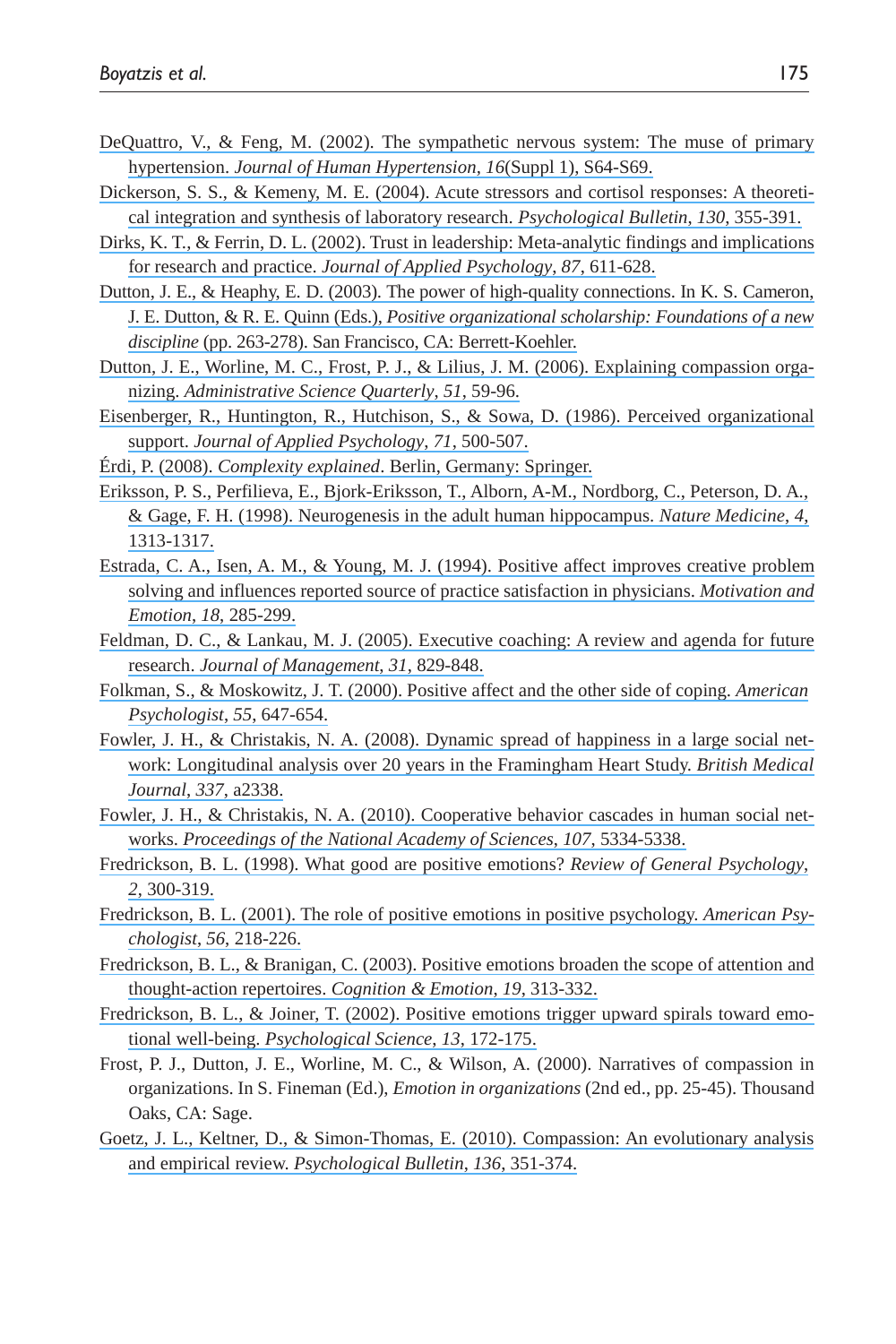- Gottman, J. M., Murray, J. D., Swanson, [C., Tyson,](https://www.researchgate.net/publication/232424148_The_Mathematics_of_Marriage_Dynamic_Nonlinear_Models?el=1_x_8&enrichId=rgreq-834125dfb8ecd028957b7866192e19dd-XXX&enrichSource=Y292ZXJQYWdlOzI1OTI5MDkxNDtBUzoxMDE4NDYzMjQ2MTMxMzlAMTQwMTI5MzQ2NDg0MA==) R., & Swanson, K. R. (2002). *The math[ematics of marriage: Dynamic nonlinear models](https://www.researchgate.net/publication/232424148_The_Mathematics_of_Marriage_Dynamic_Nonlinear_Models?el=1_x_8&enrichId=rgreq-834125dfb8ecd028957b7866192e19dd-XXX&enrichSource=Y292ZXJQYWdlOzI1OTI5MDkxNDtBUzoxMDE4NDYzMjQ2MTMxMzlAMTQwMTI5MzQ2NDg0MA==)*. Cambridge: MIT Press.
- Graen, G. B., & Uhl-Bien, M. (1995). [Relationship-based](https://www.researchgate.net/publication/222734345_Relationship-Based_Approach_to_Leadership_Development_of_Leader-Member_Exchange_LMX_Theory_of_Leadership_over_25_Years_Applying_a_Multi-Level_Multi-Domain_Perspective?el=1_x_8&enrichId=rgreq-834125dfb8ecd028957b7866192e19dd-XXX&enrichSource=Y292ZXJQYWdlOzI1OTI5MDkxNDtBUzoxMDE4NDYzMjQ2MTMxMzlAMTQwMTI5MzQ2NDg0MA==) approach to leadership: Development of leader-member exchange (LMX) theory of leadership over 25 [years: Applying](https://www.researchgate.net/publication/222734345_Relationship-Based_Approach_to_Leadership_Development_of_Leader-Member_Exchange_LMX_Theory_of_Leadership_over_25_Years_Applying_a_Multi-Level_Multi-Domain_Perspective?el=1_x_8&enrichId=rgreq-834125dfb8ecd028957b7866192e19dd-XXX&enrichSource=Y292ZXJQYWdlOzI1OTI5MDkxNDtBUzoxMDE4NDYzMjQ2MTMxMzlAMTQwMTI5MzQ2NDg0MA==) a multi[level multi-domain perspective.](https://www.researchgate.net/publication/222734345_Relationship-Based_Approach_to_Leadership_Development_of_Leader-Member_Exchange_LMX_Theory_of_Leadership_over_25_Years_Applying_a_Multi-Level_Multi-Domain_Perspective?el=1_x_8&enrichId=rgreq-834125dfb8ecd028957b7866192e19dd-XXX&enrichSource=Y292ZXJQYWdlOzI1OTI5MDkxNDtBUzoxMDE4NDYzMjQ2MTMxMzlAMTQwMTI5MzQ2NDg0MA==) *Leadership Quarterly*, 6, 219-247.
- de Haan, E., Culpin, V., & Curd, J. (2011). Executive coaching in [practice: What](https://www.researchgate.net/publication/242342653_Executive_coaching_in_practice_What_determines_helpfulness_for_clients_of_coaching?el=1_x_8&enrichId=rgreq-834125dfb8ecd028957b7866192e19dd-XXX&enrichSource=Y292ZXJQYWdlOzI1OTI5MDkxNDtBUzoxMDE4NDYzMjQ2MTMxMzlAMTQwMTI5MzQ2NDg0MA==) determines [helpfulness for clients of coaching?](https://www.researchgate.net/publication/242342653_Executive_coaching_in_practice_What_determines_helpfulness_for_clients_of_coaching?el=1_x_8&enrichId=rgreq-834125dfb8ecd028957b7866192e19dd-XXX&enrichSource=Y292ZXJQYWdlOzI1OTI5MDkxNDtBUzoxMDE4NDYzMjQ2MTMxMzlAMTQwMTI5MzQ2NDg0MA==) *Personnel Review*, *40*, 24-44.
- Haidt, J., Rozin, P., [Mccauley,](https://www.researchgate.net/publication/238336116_Body_Psyche_and_Culture_The_Relationship_Between_Disgust_and_Morality?el=1_x_8&enrichId=rgreq-834125dfb8ecd028957b7866192e19dd-XXX&enrichSource=Y292ZXJQYWdlOzI1OTI5MDkxNDtBUzoxMDE4NDYzMjQ2MTMxMzlAMTQwMTI5MzQ2NDg0MA==) C., & Imada, S. (1997). Body, psyche, and culture: The relationship between disgust and morality. *[Psychology and Developing Societies](https://www.researchgate.net/publication/238336116_Body_Psyche_and_Culture_The_Relationship_Between_Disgust_and_Morality?el=1_x_8&enrichId=rgreq-834125dfb8ecd028957b7866192e19dd-XXX&enrichSource=Y292ZXJQYWdlOzI1OTI5MDkxNDtBUzoxMDE4NDYzMjQ2MTMxMzlAMTQwMTI5MzQ2NDg0MA==)*, *9*, 107-131.
- Hatfield, E., Cacioppo, J. T., & Rapson, R. L. (1993). *Emotional contagion. Studies in emotion and social interaction*. New York, NY: Cambridge University Press.
- Heaphy, E. D., & Dutton, J. E. (2008). Positive social [interactions](https://www.researchgate.net/publication/278914096_Positive_Social_Interactions_and_the_Human_Body_at_Work_Linking_Organizations_and_Physiology?el=1_x_8&enrichId=rgreq-834125dfb8ecd028957b7866192e19dd-XXX&enrichSource=Y292ZXJQYWdlOzI1OTI5MDkxNDtBUzoxMDE4NDYzMjQ2MTMxMzlAMTQwMTI5MzQ2NDg0MA==) and the human body at work: [Linking organizations and physiology.](https://www.researchgate.net/publication/278914096_Positive_Social_Interactions_and_the_Human_Body_at_Work_Linking_Organizations_and_Physiology?el=1_x_8&enrichId=rgreq-834125dfb8ecd028957b7866192e19dd-XXX&enrichSource=Y292ZXJQYWdlOzI1OTI5MDkxNDtBUzoxMDE4NDYzMjQ2MTMxMzlAMTQwMTI5MzQ2NDg0MA==) *Academy of Management Review*, *33*, 137-162.
- Higgins, E. T. (1987). [Self-discrepancy:](https://www.researchgate.net/publication/19545638_Self-Discrepancy_A_Theory_Relating_Self_and_Affect?el=1_x_8&enrichId=rgreq-834125dfb8ecd028957b7866192e19dd-XXX&enrichSource=Y292ZXJQYWdlOzI1OTI5MDkxNDtBUzoxMDE4NDYzMjQ2MTMxMzlAMTQwMTI5MzQ2NDg0MA==) A theory relating self and affect. *Psychological Review*, *94*[, 319-340.](https://www.researchgate.net/publication/19545638_Self-Discrepancy_A_Theory_Relating_Self_and_Affect?el=1_x_8&enrichId=rgreq-834125dfb8ecd028957b7866192e19dd-XXX&enrichSource=Y292ZXJQYWdlOzI1OTI5MDkxNDtBUzoxMDE4NDYzMjQ2MTMxMzlAMTQwMTI5MzQ2NDg0MA==)
- Higgins, E. T., Roney, C. J. R., Crowe, E., & Hymes, C. (1994). Ideal versus ought [predilections](https://www.researchgate.net/publication/15003252_Ideal_Versus_Ought_Predilections_for_Approach_and_Avoidance_Distinct_Self-Regulatory_Systems?el=1_x_8&enrichId=rgreq-834125dfb8ecd028957b7866192e19dd-XXX&enrichSource=Y292ZXJQYWdlOzI1OTI5MDkxNDtBUzoxMDE4NDYzMjQ2MTMxMzlAMTQwMTI5MzQ2NDg0MA==)  for approach and avoidance distinct [self-regulatory](https://www.researchgate.net/publication/15003252_Ideal_Versus_Ought_Predilections_for_Approach_and_Avoidance_Distinct_Self-Regulatory_Systems?el=1_x_8&enrichId=rgreq-834125dfb8ecd028957b7866192e19dd-XXX&enrichSource=Y292ZXJQYWdlOzI1OTI5MDkxNDtBUzoxMDE4NDYzMjQ2MTMxMzlAMTQwMTI5MzQ2NDg0MA==) systems. *Journal of Personality and [Social Psychology](https://www.researchgate.net/publication/15003252_Ideal_Versus_Ought_Predilections_for_Approach_and_Avoidance_Distinct_Self-Regulatory_Systems?el=1_x_8&enrichId=rgreq-834125dfb8ecd028957b7866192e19dd-XXX&enrichSource=Y292ZXJQYWdlOzI1OTI5MDkxNDtBUzoxMDE4NDYzMjQ2MTMxMzlAMTQwMTI5MzQ2NDg0MA==)*, *66*, 276-286.
- Hofstede, G. (1991). *Culture and organizations: Software of the mind*. New York, NY: McGraw-Hill.
- Iacoboni, M. (2009). Imitation, empathy, and mirror neurons. *Annual Review of [Psychology](https://www.researchgate.net/publication/23257667_Imitation_Empathy_and_Mirror_Neurons?el=1_x_8&enrichId=rgreq-834125dfb8ecd028957b7866192e19dd-XXX&enrichSource=Y292ZXJQYWdlOzI1OTI5MDkxNDtBUzoxMDE4NDYzMjQ2MTMxMzlAMTQwMTI5MzQ2NDg0MA==)*, *60*[, 653-670.](https://www.researchgate.net/publication/23257667_Imitation_Empathy_and_Mirror_Neurons?el=1_x_8&enrichId=rgreq-834125dfb8ecd028957b7866192e19dd-XXX&enrichSource=Y292ZXJQYWdlOzI1OTI5MDkxNDtBUzoxMDE4NDYzMjQ2MTMxMzlAMTQwMTI5MzQ2NDg0MA==)
- Insel, T. R. (1997). A [neurobiological basis of social attachment.](https://www.researchgate.net/publication/14050218_A_Neurobiological_Basis_of_Social_Attachment?el=1_x_8&enrichId=rgreq-834125dfb8ecd028957b7866192e19dd-XXX&enrichSource=Y292ZXJQYWdlOzI1OTI5MDkxNDtBUzoxMDE4NDYzMjQ2MTMxMzlAMTQwMTI5MzQ2NDg0MA==) *American Journal of Psychiatry*, *154*[, 726-735.](https://www.researchgate.net/publication/14050218_A_Neurobiological_Basis_of_Social_Attachment?el=1_x_8&enrichId=rgreq-834125dfb8ecd028957b7866192e19dd-XXX&enrichSource=Y292ZXJQYWdlOzI1OTI5MDkxNDtBUzoxMDE4NDYzMjQ2MTMxMzlAMTQwMTI5MzQ2NDg0MA==)
- Isen, A. M., Daubman, K. [A., & Nowicki, G. P. \(1987\). Positive affect facilitates creative prob](https://www.researchgate.net/publication/19562789_Positive_Affect_Facilitates_Creative_Problem_Solving?el=1_x_8&enrichId=rgreq-834125dfb8ecd028957b7866192e19dd-XXX&enrichSource=Y292ZXJQYWdlOzI1OTI5MDkxNDtBUzoxMDE4NDYzMjQ2MTMxMzlAMTQwMTI5MzQ2NDg0MA==)lem solving. *[Journal of Personality and Social Psychology](https://www.researchgate.net/publication/19562789_Positive_Affect_Facilitates_Creative_Problem_Solving?el=1_x_8&enrichId=rgreq-834125dfb8ecd028957b7866192e19dd-XXX&enrichSource=Y292ZXJQYWdlOzI1OTI5MDkxNDtBUzoxMDE4NDYzMjQ2MTMxMzlAMTQwMTI5MzQ2NDg0MA==)*, *52*, 1122-1131.
- Janig, W., & Habler, H-J. (1999). Organization of the autonomic nervous system: Structure and function. In O. Appenzeller (Ed.), *The autonomic nervous system, Part I: Normal functions, Handbook of clinical neurology* (Vol. 74, pp. 1-52). New York, NY: Elsevier.
- [Kampa-Kokesch,](https://www.researchgate.net/publication/232521188_Executive_Coaching_A_Comprehensive_Review_of_the_Literature?el=1_x_8&enrichId=rgreq-834125dfb8ecd028957b7866192e19dd-XXX&enrichSource=Y292ZXJQYWdlOzI1OTI5MDkxNDtBUzoxMDE4NDYzMjQ2MTMxMzlAMTQwMTI5MzQ2NDg0MA==) S., & Anderson, M. Z. (2001). Executive coaching: A comprehensive review of the literature. *[Consulting Psychology Journal: Practice and Research](https://www.researchgate.net/publication/232521188_Executive_Coaching_A_Comprehensive_Review_of_the_Literature?el=1_x_8&enrichId=rgreq-834125dfb8ecd028957b7866192e19dd-XXX&enrichSource=Y292ZXJQYWdlOzI1OTI5MDkxNDtBUzoxMDE4NDYzMjQ2MTMxMzlAMTQwMTI5MzQ2NDg0MA==)*, *53*, 205-228.
- Kanov, J. M., Maitlis, S., [Worline,](https://www.researchgate.net/publication/242573666_Compassion_in_Organizational_Life?el=1_x_8&enrichId=rgreq-834125dfb8ecd028957b7866192e19dd-XXX&enrichSource=Y292ZXJQYWdlOzI1OTI5MDkxNDtBUzoxMDE4NDYzMjQ2MTMxMzlAMTQwMTI5MzQ2NDg0MA==) M. C., Dutton, J. E., Frost, P. J., & Lilius, J. M. (2004). Compassion in organizational life. *[American Behavioral Scientist](https://www.researchgate.net/publication/242573666_Compassion_in_Organizational_Life?el=1_x_8&enrichId=rgreq-834125dfb8ecd028957b7866192e19dd-XXX&enrichSource=Y292ZXJQYWdlOzI1OTI5MDkxNDtBUzoxMDE4NDYzMjQ2MTMxMzlAMTQwMTI5MzQ2NDg0MA==)*, *47*, 808-827.
- Khawaja, M. S. (2011). *The mediating role of positive and negative emotional attractors between psychosocial correlates of doctor-patient relationship and treatment adherence in type 2 diabetes* (Unpublished doctoral dissertation). Case Western Reserve University, Cleveland, OH.
- Koestner, R., Franz, C., & [Weinberger,](https://www.researchgate.net/publication/20808454_The_Family_Origins_of_Empathic_Concern_A_26-Year_Longitudinal_Study?el=1_x_8&enrichId=rgreq-834125dfb8ecd028957b7866192e19dd-XXX&enrichSource=Y292ZXJQYWdlOzI1OTI5MDkxNDtBUzoxMDE4NDYzMjQ2MTMxMzlAMTQwMTI5MzQ2NDg0MA==) J. (1990). The family origins of empathic concern: A 26-year longitudinal study. *[Journal of Personality and Social Psychology](https://www.researchgate.net/publication/20808454_The_Family_Origins_of_Empathic_Concern_A_26-Year_Longitudinal_Study?el=1_x_8&enrichId=rgreq-834125dfb8ecd028957b7866192e19dd-XXX&enrichSource=Y292ZXJQYWdlOzI1OTI5MDkxNDtBUzoxMDE4NDYzMjQ2MTMxMzlAMTQwMTI5MzQ2NDg0MA==)*, *58*, 709-717.
- LeDoux,J. E. (2002). *Synaptic self: How our brains become who we are*. New York, NY: Viking.
- Levenson, R. W., & Ruef, A. M. (1992). Empathy: A [physiological](https://www.researchgate.net/publication/21751329_Empathy_A_Physiological_Substrate?el=1_x_8&enrichId=rgreq-834125dfb8ecd028957b7866192e19dd-XXX&enrichSource=Y292ZXJQYWdlOzI1OTI5MDkxNDtBUzoxMDE4NDYzMjQ2MTMxMzlAMTQwMTI5MzQ2NDg0MA==) substrate. *Journal of Person[ality and Social Psychology](https://www.researchgate.net/publication/21751329_Empathy_A_Physiological_Substrate?el=1_x_8&enrichId=rgreq-834125dfb8ecd028957b7866192e19dd-XXX&enrichSource=Y292ZXJQYWdlOzI1OTI5MDkxNDtBUzoxMDE4NDYzMjQ2MTMxMzlAMTQwMTI5MzQ2NDg0MA==)*, *63*, 234-246.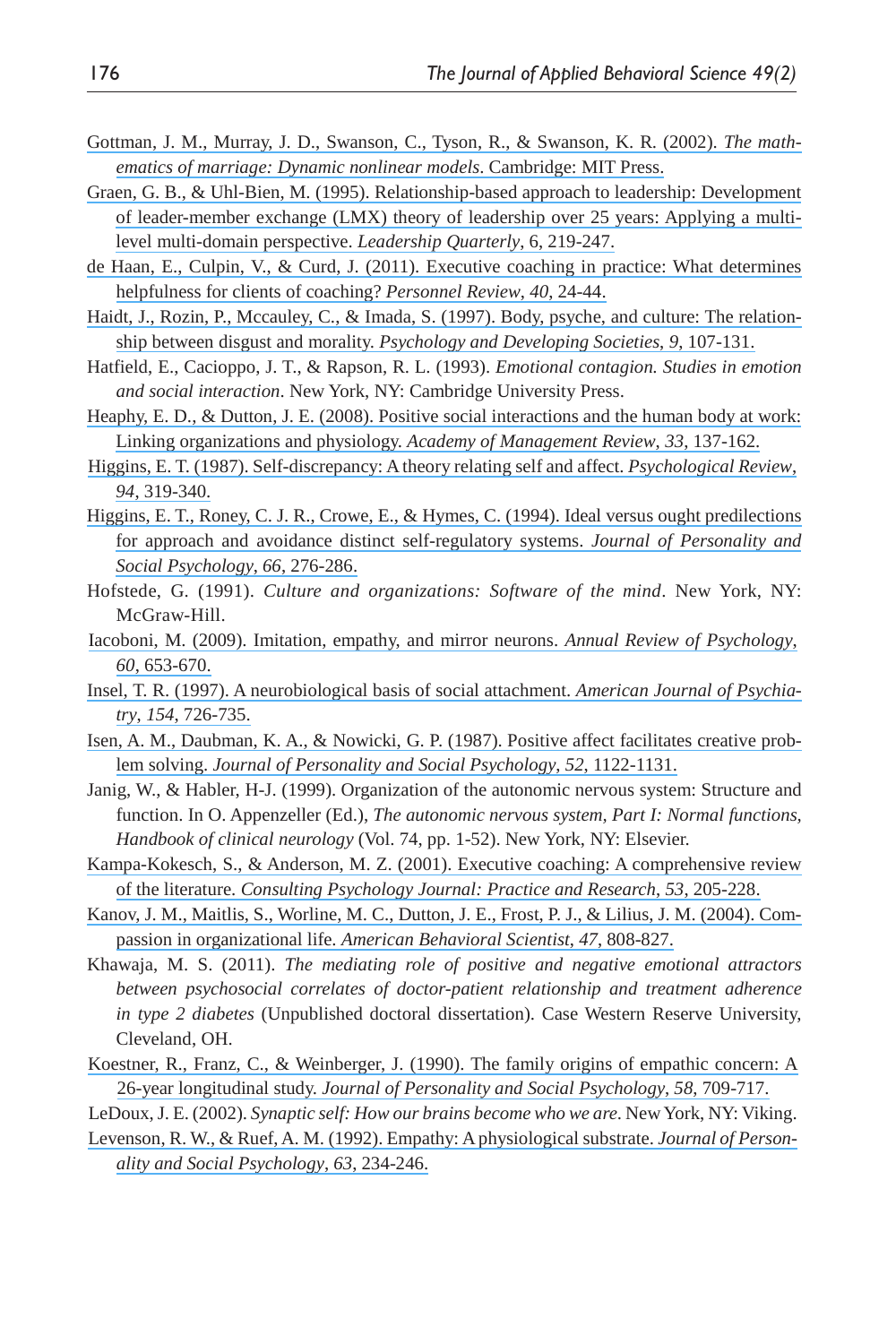- Liao, H., & Rupp, D. E. (2005). The impact of justice climate and justice [orientation](https://www.researchgate.net/publication/7966103_The_Impact_of_Justice_Climate_and_Justice_Orientation_on_Work_Outcomes_A_Cross-Level_Multifoci_Framework?el=1_x_8&enrichId=rgreq-834125dfb8ecd028957b7866192e19dd-XXX&enrichSource=Y292ZXJQYWdlOzI1OTI5MDkxNDtBUzoxMDE4NDYzMjQ2MTMxMzlAMTQwMTI5MzQ2NDg0MA==) on work outcomes: A cross-level multifoci [framework.](https://www.researchgate.net/publication/7966103_The_Impact_of_Justice_Climate_and_Justice_Orientation_on_Work_Outcomes_A_Cross-Level_Multifoci_Framework?el=1_x_8&enrichId=rgreq-834125dfb8ecd028957b7866192e19dd-XXX&enrichSource=Y292ZXJQYWdlOzI1OTI5MDkxNDtBUzoxMDE4NDYzMjQ2MTMxMzlAMTQwMTI5MzQ2NDg0MA==) *Journal of Applied Psychology*, *90*, 242-256.
- Lilius, J. M., [Worline,](https://www.researchgate.net/publication/30858626_The_Contours_and_Consequences_of_Compassion_at_Work?el=1_x_8&enrichId=rgreq-834125dfb8ecd028957b7866192e19dd-XXX&enrichSource=Y292ZXJQYWdlOzI1OTI5MDkxNDtBUzoxMDE4NDYzMjQ2MTMxMzlAMTQwMTI5MzQ2NDg0MA==) M. C., Maitlis, S., Kanov, J. M., Dutton, J. E., & Frost, P. J. (2008). The contours and consequences of compassion at work. *Journal of [Organizational](https://www.researchgate.net/publication/30858626_The_Contours_and_Consequences_of_Compassion_at_Work?el=1_x_8&enrichId=rgreq-834125dfb8ecd028957b7866192e19dd-XXX&enrichSource=Y292ZXJQYWdlOzI1OTI5MDkxNDtBUzoxMDE4NDYzMjQ2MTMxMzlAMTQwMTI5MzQ2NDg0MA==) Behavior*, *29*[, 193-218.](https://www.researchgate.net/publication/30858626_The_Contours_and_Consequences_of_Compassion_at_Work?el=1_x_8&enrichId=rgreq-834125dfb8ecd028957b7866192e19dd-XXX&enrichSource=Y292ZXJQYWdlOzI1OTI5MDkxNDtBUzoxMDE4NDYzMjQ2MTMxMzlAMTQwMTI5MzQ2NDg0MA==)
- Losada, M., & Heaphy, E. D. (2004). The role of positivity and connectivity in the [performance](https://www.researchgate.net/publication/247752186_The_Role_of_Positivity_and_Connectivity_in_the_Performance_of_Business_TeamsA_Nonlinear_Dynamics_Model?el=1_x_8&enrichId=rgreq-834125dfb8ecd028957b7866192e19dd-XXX&enrichSource=Y292ZXJQYWdlOzI1OTI5MDkxNDtBUzoxMDE4NDYzMjQ2MTMxMzlAMTQwMTI5MzQ2NDg0MA==)  of business teams: A nonlinear dynamics model. *American [Behavioral](https://www.researchgate.net/publication/247752186_The_Role_of_Positivity_and_Connectivity_in_the_Performance_of_Business_TeamsA_Nonlinear_Dynamics_Model?el=1_x_8&enrichId=rgreq-834125dfb8ecd028957b7866192e19dd-XXX&enrichSource=Y292ZXJQYWdlOzI1OTI5MDkxNDtBUzoxMDE4NDYzMjQ2MTMxMzlAMTQwMTI5MzQ2NDg0MA==) Scientist*, *47*, 740-765.
- McEwen, B. S. (1998). Protective and damaging effects of stress [mediators.](https://www.researchgate.net/publication/281317410_Protective_and_Damaging_Effects_of_Stress_Mediators?el=1_x_8&enrichId=rgreq-834125dfb8ecd028957b7866192e19dd-XXX&enrichSource=Y292ZXJQYWdlOzI1OTI5MDkxNDtBUzoxMDE4NDYzMjQ2MTMxMzlAMTQwMTI5MzQ2NDg0MA==) *New England Jour[nal of Medicine](https://www.researchgate.net/publication/281317410_Protective_and_Damaging_Effects_of_Stress_Mediators?el=1_x_8&enrichId=rgreq-834125dfb8ecd028957b7866192e19dd-XXX&enrichSource=Y292ZXJQYWdlOzI1OTI5MDkxNDtBUzoxMDE4NDYzMjQ2MTMxMzlAMTQwMTI5MzQ2NDg0MA==)*, *338*, 171-179.
- Nickerson, C. (2006). [Theory/analysis](https://www.researchgate.net/publication/285936950_Theoryanalysis_mismatch_Comment_on_Fredrickson_and_Joiner) mismatch: Comment on Fredrickson and Joiner's (2002) test of the [broaden-and-build](https://www.researchgate.net/publication/285936950_Theoryanalysis_mismatch_Comment_on_Fredrickson_and_Joiner) theory of positive emotions. *Journal of Happiness Studies*, *8*, [537-561.](https://www.researchgate.net/publication/285936950_Theoryanalysis_mismatch_Comment_on_Fredrickson_and_Joiner)
- Olson, C. (2009). *Historical dictionary of Buddhism* (New Ed.). Lanham, MD: [Scarecrow](https://www.researchgate.net/publication/284439419_Historical_Dictionary_of_Buddhism?el=1_x_8&enrichId=rgreq-834125dfb8ecd028957b7866192e19dd-XXX&enrichSource=Y292ZXJQYWdlOzI1OTI5MDkxNDtBUzoxMDE4NDYzMjQ2MTMxMzlAMTQwMTI5MzQ2NDg0MA==) Press.
- Organ, D. W., & Ryan, K. (1995). A [meta-analytic](https://www.researchgate.net/publication/227768940_A_Meta-Analytic_Review_of_Attitudinal_and_Dispositional_Predictors_of_Organizational_Citizenship_Behavior?el=1_x_8&enrichId=rgreq-834125dfb8ecd028957b7866192e19dd-XXX&enrichSource=Y292ZXJQYWdlOzI1OTI5MDkxNDtBUzoxMDE4NDYzMjQ2MTMxMzlAMTQwMTI5MzQ2NDg0MA==) review of attitudinal and dispositional predic[tors of organizational citizenship behavior.](https://www.researchgate.net/publication/227768940_A_Meta-Analytic_Review_of_Attitudinal_and_Dispositional_Predictors_of_Organizational_Citizenship_Behavior?el=1_x_8&enrichId=rgreq-834125dfb8ecd028957b7866192e19dd-XXX&enrichSource=Y292ZXJQYWdlOzI1OTI5MDkxNDtBUzoxMDE4NDYzMjQ2MTMxMzlAMTQwMTI5MzQ2NDg0MA==) *Personnel Psychology*, *48*, 775-802.
- Parker, P., Hall, D. T., & Kram, K. E. (2008). Peer [coaching:](https://www.researchgate.net/publication/43498540_Peer_Coaching_A_Relational_Process_for_Accelerating_Career_Learning?el=1_x_8&enrichId=rgreq-834125dfb8ecd028957b7866192e19dd-XXX&enrichSource=Y292ZXJQYWdlOzI1OTI5MDkxNDtBUzoxMDE4NDYzMjQ2MTMxMzlAMTQwMTI5MzQ2NDg0MA==) A relational process for accelerating career learning. *[Academy of Management Learning & Education](https://www.researchgate.net/publication/43498540_Peer_Coaching_A_Relational_Process_for_Accelerating_Career_Learning?el=1_x_8&enrichId=rgreq-834125dfb8ecd028957b7866192e19dd-XXX&enrichSource=Y292ZXJQYWdlOzI1OTI5MDkxNDtBUzoxMDE4NDYzMjQ2MTMxMzlAMTQwMTI5MzQ2NDg0MA==)*, *7*, 487-503.
- Porges, S. W. (2001). The polyvagal theory: [Phylogenetic](https://www.researchgate.net/publication/11761541_The_polyvagal_theory_Phylogenetic_substrates_of_a_social_nervous_system?el=1_x_8&enrichId=rgreq-834125dfb8ecd028957b7866192e19dd-XXX&enrichSource=Y292ZXJQYWdlOzI1OTI5MDkxNDtBUzoxMDE4NDYzMjQ2MTMxMzlAMTQwMTI5MzQ2NDg0MA==) substrates of a social nervous system. *[International Journal of Psychophysiology](https://www.researchgate.net/publication/11761541_The_polyvagal_theory_Phylogenetic_substrates_of_a_social_nervous_system?el=1_x_8&enrichId=rgreq-834125dfb8ecd028957b7866192e19dd-XXX&enrichSource=Y292ZXJQYWdlOzI1OTI5MDkxNDtBUzoxMDE4NDYzMjQ2MTMxMzlAMTQwMTI5MzQ2NDg0MA==)*, *42*, 123-146.
- Roberts, L. M., Dutton, J. E., [Spreitzer,](https://www.researchgate.net/publication/255649526_Composing_the_Reflected_Best-Self_Portrait_Building_Pathways_for_Becoming_Extraordinary_in_Work_Organizations?el=1_x_8&enrichId=rgreq-834125dfb8ecd028957b7866192e19dd-XXX&enrichSource=Y292ZXJQYWdlOzI1OTI5MDkxNDtBUzoxMDE4NDYzMjQ2MTMxMzlAMTQwMTI5MzQ2NDg0MA==) G. M., Heaphy, E. D., & Quinn, R. E. (2005). Compos[ing the reflected best-self portrait: Building pathways for becoming extraordinary in work](https://www.researchgate.net/publication/255649526_Composing_the_Reflected_Best-Self_Portrait_Building_Pathways_for_Becoming_Extraordinary_in_Work_Organizations?el=1_x_8&enrichId=rgreq-834125dfb8ecd028957b7866192e19dd-XXX&enrichSource=Y292ZXJQYWdlOzI1OTI5MDkxNDtBUzoxMDE4NDYzMjQ2MTMxMzlAMTQwMTI5MzQ2NDg0MA==)  organizations. *[Academy of Management Review](https://www.researchgate.net/publication/255649526_Composing_the_Reflected_Best-Self_Portrait_Building_Pathways_for_Becoming_Extraordinary_in_Work_Organizations?el=1_x_8&enrichId=rgreq-834125dfb8ecd028957b7866192e19dd-XXX&enrichSource=Y292ZXJQYWdlOzI1OTI5MDkxNDtBUzoxMDE4NDYzMjQ2MTMxMzlAMTQwMTI5MzQ2NDg0MA==)*, *30*, 712-736.
- Roffe, L., Schmidt, K., & Ernst, E. (2005). A [systematic](https://www.researchgate.net/publication/230104419_A_systematic_review_of_guided_imagery_as_an_adjuvant_cancer_therapy?el=1_x_8&enrichId=rgreq-834125dfb8ecd028957b7866192e19dd-XXX&enrichSource=Y292ZXJQYWdlOzI1OTI5MDkxNDtBUzoxMDE4NDYzMjQ2MTMxMzlAMTQwMTI5MzQ2NDg0MA==) review of guided imagery as an adju[vant cancer therapy.](https://www.researchgate.net/publication/230104419_A_systematic_review_of_guided_imagery_as_an_adjuvant_cancer_therapy?el=1_x_8&enrichId=rgreq-834125dfb8ecd028957b7866192e19dd-XXX&enrichSource=Y292ZXJQYWdlOzI1OTI5MDkxNDtBUzoxMDE4NDYzMjQ2MTMxMzlAMTQwMTI5MzQ2NDg0MA==) *Psycho-Oncology*, *14*, 607-617.
- Russell, J. A., & Carroll, J. M. (1999). On the [bipolarity](https://www.researchgate.net/publication/13298313_On_the_Bipolarity_of_Positive_and_Negative_Affect?el=1_x_8&enrichId=rgreq-834125dfb8ecd028957b7866192e19dd-XXX&enrichSource=Y292ZXJQYWdlOzI1OTI5MDkxNDtBUzoxMDE4NDYzMjQ2MTMxMzlAMTQwMTI5MzQ2NDg0MA==) of positive and negative affect. *Psycho[logical Bulletin](https://www.researchgate.net/publication/13298313_On_the_Bipolarity_of_Positive_and_Negative_Affect?el=1_x_8&enrichId=rgreq-834125dfb8ecd028957b7866192e19dd-XXX&enrichSource=Y292ZXJQYWdlOzI1OTI5MDkxNDtBUzoxMDE4NDYzMjQ2MTMxMzlAMTQwMTI5MzQ2NDg0MA==)*, *125*, 3-30.
- Ryan, R. M., & Deci, E. L. (2001). On happiness and human [potentials:](https://www.researchgate.net/publication/12181660_On_Happiness_and_Human_Potentials_A_Review_of_Research_on_Hedonic_and_Eudaimonic_Well-Being?el=1_x_8&enrichId=rgreq-834125dfb8ecd028957b7866192e19dd-XXX&enrichSource=Y292ZXJQYWdlOzI1OTI5MDkxNDtBUzoxMDE4NDYzMjQ2MTMxMzlAMTQwMTI5MzQ2NDg0MA==) A review of research on [hedonic and eudaimonic well-being.](https://www.researchgate.net/publication/12181660_On_Happiness_and_Human_Potentials_A_Review_of_Research_on_Hedonic_and_Eudaimonic_Well-Being?el=1_x_8&enrichId=rgreq-834125dfb8ecd028957b7866192e19dd-XXX&enrichSource=Y292ZXJQYWdlOzI1OTI5MDkxNDtBUzoxMDE4NDYzMjQ2MTMxMzlAMTQwMTI5MzQ2NDg0MA==) *Annual Review of Psychology*, *52*, 141-166.
- Sapolsky, R. M. (2004). *[Why zebras don't get ulcers](https://www.researchgate.net/publication/248446302_Why_Zebras_don)* (3rd ed.). New York, NY: Henry Holt.
- Schulkin, J. (1999). *The neuroendocrine regulation of behavior*. Cambridge, England: Cambridge University Press.
- Segers, J., Vloeberghs, D., Henderickx, E., & Inceoglu, I. (2011). Structuring and [understanding](https://www.researchgate.net/publication/236152647_Structuring_and_Understanding_the_Coaching_Industry_The_Coaching_Cube?el=1_x_8&enrichId=rgreq-834125dfb8ecd028957b7866192e19dd-XXX&enrichSource=Y292ZXJQYWdlOzI1OTI5MDkxNDtBUzoxMDE4NDYzMjQ2MTMxMzlAMTQwMTI5MzQ2NDg0MA==)  the coaching [industry: The](https://www.researchgate.net/publication/236152647_Structuring_and_Understanding_the_Coaching_Industry_The_Coaching_Cube?el=1_x_8&enrichId=rgreq-834125dfb8ecd028957b7866192e19dd-XXX&enrichSource=Y292ZXJQYWdlOzI1OTI5MDkxNDtBUzoxMDE4NDYzMjQ2MTMxMzlAMTQwMTI5MzQ2NDg0MA==) Coaching Cube. *Academy of Management Learning & Education*, *10*[, 204-221.](https://www.researchgate.net/publication/236152647_Structuring_and_Understanding_the_Coaching_Industry_The_Coaching_Cube?el=1_x_8&enrichId=rgreq-834125dfb8ecd028957b7866192e19dd-XXX&enrichSource=Y292ZXJQYWdlOzI1OTI5MDkxNDtBUzoxMDE4NDYzMjQ2MTMxMzlAMTQwMTI5MzQ2NDg0MA==)
- Shaver, P., Schwartz, J., Kirson, D., & O'Connor, C. (1987). Emotion [knowledge:](https://www.researchgate.net/publication/19562788_Emotion_Knowledge_Further_Exploration_of_a_Prototype_Approach?el=1_x_8&enrichId=rgreq-834125dfb8ecd028957b7866192e19dd-XXX&enrichSource=Y292ZXJQYWdlOzI1OTI5MDkxNDtBUzoxMDE4NDYzMjQ2MTMxMzlAMTQwMTI5MzQ2NDg0MA==) Further exploration of a prototype approach. *Journal of Personality and Social [Psychology](https://www.researchgate.net/publication/19562788_Emotion_Knowledge_Further_Exploration_of_a_Prototype_Approach?el=1_x_8&enrichId=rgreq-834125dfb8ecd028957b7866192e19dd-XXX&enrichSource=Y292ZXJQYWdlOzI1OTI5MDkxNDtBUzoxMDE4NDYzMjQ2MTMxMzlAMTQwMTI5MzQ2NDg0MA==)*, *52*, 1061-1086.
- Smith, M. L., Van Oosten, E. B., & Boyatzis, R. E. (2009). [Coaching](https://www.researchgate.net/publication/235282954_Coaching_for_sustained_desired_change?el=1_x_8&enrichId=rgreq-834125dfb8ecd028957b7866192e19dd-XXX&enrichSource=Y292ZXJQYWdlOzI1OTI5MDkxNDtBUzoxMDE4NDYzMjQ2MTMxMzlAMTQwMTI5MzQ2NDg0MA==) for sustained desired change. In R. W. [Woodman,](https://www.researchgate.net/publication/235282954_Coaching_for_sustained_desired_change?el=1_x_8&enrichId=rgreq-834125dfb8ecd028957b7866192e19dd-XXX&enrichSource=Y292ZXJQYWdlOzI1OTI5MDkxNDtBUzoxMDE4NDYzMjQ2MTMxMzlAMTQwMTI5MzQ2NDg0MA==) W. A. Pasmore, & A. B. Shani (Eds.), *Research in organizational change and development* [\(Vol. 17, pp. 145-173\). Bingley, England: Emerald Group.](https://www.researchgate.net/publication/235282954_Coaching_for_sustained_desired_change?el=1_x_8&enrichId=rgreq-834125dfb8ecd028957b7866192e19dd-XXX&enrichSource=Y292ZXJQYWdlOzI1OTI5MDkxNDtBUzoxMDE4NDYzMjQ2MTMxMzlAMTQwMTI5MzQ2NDg0MA==)
- Snyder, C. R., Rand, K. L., & Sigmon, D. R. (2002). Hope [theory: A member](https://www.researchgate.net/publication/232474200_Hope_theory_A_member_of_the_positive_psychology_family?el=1_x_8&enrichId=rgreq-834125dfb8ecd028957b7866192e19dd-XXX&enrichSource=Y292ZXJQYWdlOzI1OTI5MDkxNDtBUzoxMDE4NDYzMjQ2MTMxMzlAMTQwMTI5MzQ2NDg0MA==) of the positive [psychology family. In C. R. Snyder & S. J. Lopez \(Eds.\),](https://www.researchgate.net/publication/232474200_Hope_theory_A_member_of_the_positive_psychology_family?el=1_x_8&enrichId=rgreq-834125dfb8ecd028957b7866192e19dd-XXX&enrichSource=Y292ZXJQYWdlOzI1OTI5MDkxNDtBUzoxMDE4NDYzMjQ2MTMxMzlAMTQwMTI5MzQ2NDg0MA==) *Handbook of positive psychology*  (pp. 257-276). New [York, NY: Oxford University Press.](https://www.researchgate.net/publication/232474200_Hope_theory_A_member_of_the_positive_psychology_family?el=1_x_8&enrichId=rgreq-834125dfb8ecd028957b7866192e19dd-XXX&enrichSource=Y292ZXJQYWdlOzI1OTI5MDkxNDtBUzoxMDE4NDYzMjQ2MTMxMzlAMTQwMTI5MzQ2NDg0MA==)